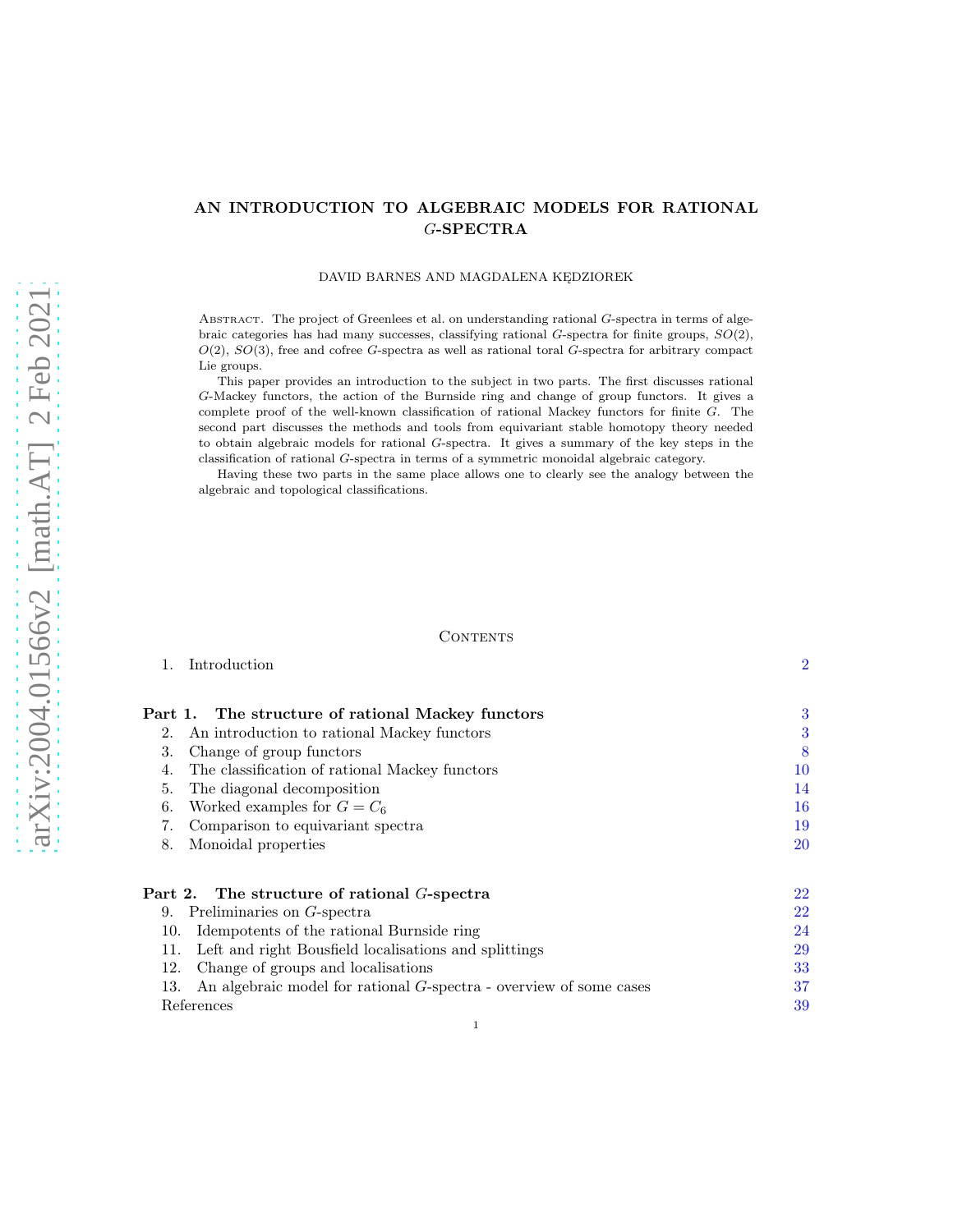#### 1. INTRODUCTION

<span id="page-1-0"></span>Suppose  $G$  is a compact Lie group. The project of understanding the homotopy theory of rational G-spectra in terms of algebraic categories was started by Greenlees in 1999 [\[Gre99\]](#page-39-0). It has had many successes since, classifying rational G-spectra for finite groups,  $SO(2), O(2), SO(3)$ , free and cofree G-spectra as well as rational toral G-spectra for an arbitrary compact Lie group G. The project has expanded to consider (commutative) ring spectra in terms of these algebraic models. This paper provides an introduction to this body of work, whose papers often assume a deep familiarity with rational equivariant homotopy theory.

Starting from the definition of rational  $G$ -Mackey functors for a finite group  $G$ , we explain how the rational Burnside ring acts on this category and how change of groups functors behave. Combining these functors, we give an accessible account of the structure and classification of rational G-Mackey functors in terms of group rings and a comparison of the monoidal structures. We explain how this classification is the template for the classifications of rational G-spectra for varying G.

The second half of the paper considers rational G-spectra for G a compact Lie group. Here the rational Burnside ring appears as the ring of self maps of the sphere spectrum. We describe the structure of this ring and its idempotents. Following the template, we show how the same approach (Burnside ring actions, restriction to subgroups and fixed points) is used in the various classifications of rational G-spectra. We also discuss the additional complexities (isotropy separation, localisations and cellularisations) that are needed for spectra.

The conjecture by Greenlees states that for any compact Lie group G there is a nice graded abelian category  $\mathcal{A}(G)$ , such that the category  $d\mathcal{A}(G)$  of differential objects in  $\mathcal{A}(G)^1$  $\mathcal{A}(G)^1$  with a certain model structure is Quillen equivalent to the category of rational G-spectra

$$
G\text{-}\mathrm{Sp}_{\mathbb{Q}}\simeq_Q d\mathcal{A}(G).
$$

*Nice* here means that the category  $\mathcal{A}(G)$  is of homological dimension (that is, injective dimension) equal to the rank of G and of a form that is easy to use in calculations. If we find such  $\mathcal{A}(G)$ and  $d\mathcal{A}(G)$  equipped with a model structure Quillen equivalent to  $G$ -Sp<sub>0</sub>, we say that  $\mathcal{A}(G)$  is an *abelian model* and dA(G) is an *algebraic model* for rational G-spectra. The conjecture is known for quite a number of groups in some form. Particularly useful examples are the case of  $O(2)$  as given in [\[Bar17\]](#page-38-1) and [\[Gre98b\]](#page-39-1); and SO(3) as given in [Kęd17b] and [\[Gre01\]](#page-39-2). We refer to the introduction of [\[GS18\]](#page-39-3) for a more complete summary of the known cases.

Since [\[GS18\]](#page-39-3) was published, there have been significant developments in the field. This includes extending the existence of algebraic models to profinite groups (see [\[BS20\]](#page-39-4) and [\[Sug19\]](#page-40-0)) as well as taking various complexities with monoidal structure into account (see [\[BGK18\]](#page-38-2), [\[BGK20\]](#page-38-3) and [\[PW20\]](#page-40-1)). We refer the reader to [\[BG20\]](#page-38-4) for a related result stating that a nice stable, monoidal model category has a model built from categories of modules over completed rings in an adelic fashion. Recently, monoidal algebraic models (when  $G$  is a finite abelian group) were used in establishing the uniqueness of naive and genuine commutative ring structures on the rational equivariant complex K-theory spectrum, see Bohmann et al.  $[BHI^+20]$ ,  $[BHI^+]$ .

The aim of this paper is to give a new introduction and explanation to some of these existing results while demonstrating the analogy between the algebraic and topological sides. By doing so, we intend to give an overview of the methods and tools used in obtaining algebraic models for rational G-spectra and provide a step-by-step guide, at least in some cases.

<span id="page-1-1"></span><sup>&</sup>lt;sup>1</sup>In other words objects of  $\mathcal{A}(G)$  equipped with a differential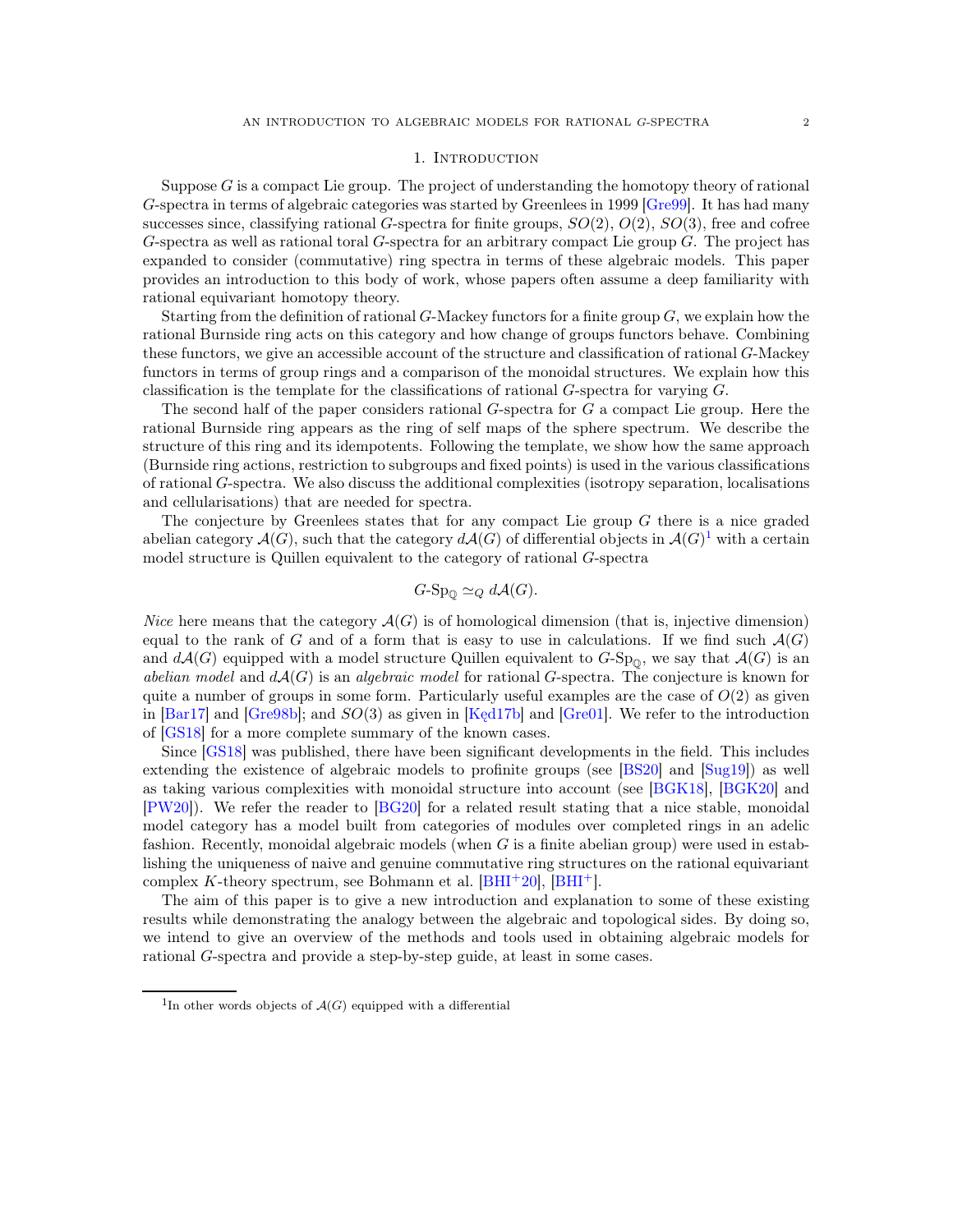Acknowledgements. The second author is grateful for support from the Dutch Research Council (NWO) under Veni grant 639.031.757.

#### <span id="page-2-1"></span><span id="page-2-0"></span>Part 1. The structure of rational Mackey functors

## 2. An introduction to rational Mackey functors

For G a finite group, the category of Mackey functors is an abelian category that is important to group theorists (see Nakaoka [\[Nak16\]](#page-40-2) for example) and algebraic topologists working equivariantly. Working over the rationals greatly simplifies the category, rationally it splits into a direct product of modules over group rings of the Weyl groups of subgroups of  $G$  (counted up to conjugacy). We use the rationals for definiteness, but the splitting holds when working over any commutative ring R where  $|G|^{-1} \in R$ .

This result is stated formally as Theorem [4.7.](#page-12-0) It was proven independently by two sources, Greenlees and May [\[GM95,](#page-39-7) Appendix A] and Thévenaz and Webb [\[TW90,](#page-40-3) Theorems 8.3 and 9.1] The former took an approach from equivariant stable homotopy theory, the latter from algebra. We find the former approach simpler, so we follow it, expanding substantially on the proofs. General references for the results on Mackey functors are Greenlees [\[Gre92\]](#page-39-8), Greenlees and May [\[GM92\]](#page-39-9), Thévenaz and Webb [\[TW95\]](#page-40-4) and Webb [\[Web00\]](#page-40-5). For a discussion on Mackey functors for compact Lie groups see [\[Lew98\]](#page-40-6).

From the many equivalent definitions of a Mackey functor, we choose one in terms of induction and restriction maps.

Definition 2.1. A *rational* G*-Mackey functor* M is:

- a collection of Q-modules  $M(G/H)$  for each subgroup  $H \leq G$ ,
- for subgroups  $K, H \le G$  with  $K \le H$  and any  $g \in G$  we have a *restriction* map, an *induction* map and a *conjugation* map

 $R_K^H: M(G/H) \to M(G/K), \quad I_K^H: M(G/K) \to M(G/H) \quad \text{and} \quad C_g: M(G/H) \to M(G/gHg^{-1}).$ These maps satisfy the following conditions.

(1) For all subgroups H of G and all  $h \in H$ 

$$
R_H^H = \text{Id}_{M(G/H)} = I_H^H \quad \text{ and } \quad C_h = \text{Id}_{M(G/H)}.
$$

(2) For 
$$
L \le K \le H
$$
 subgroups of G and  $g, h \in G$ , there are composition rules

$$
I_L^H = I_K^H \circ I_L^K, \qquad R_L^H = R_L^K \circ R_K^H, \quad \text{ and } \quad C_{gh} = C_g \circ C_h.
$$

The first two are *transitivity* of induction and restriction. The last is *associativity* of conjugation.

(3) For  $g \in G$  and  $K \leq H$  subgroups of G, there are composition rules

$$
R_{gKg^{-1}}^{gHg^{-1}} \circ C_g = C_g \circ R_K^H \quad \text{ and } \quad I_{gKg^{-1}}^{gHg^{-1}} \circ C_g = C_g \circ I_K^H.
$$

This is the *equivariance* of restriction and induction.

(4) For subgroups  $K, L \leq H$  of G

$$
R_K^H \circ I_L^H = \sum_{x \in [K \smallsetminus H \smallsetminus L]} I_{K \cap x L x^{-1}}^K \circ C_x \circ R_{L \cap x^{-1} K x}^L.
$$

This condition is known as the *Mackey axiom*.

We denote the category of rational Mackey functors by Mackey $(G)$ .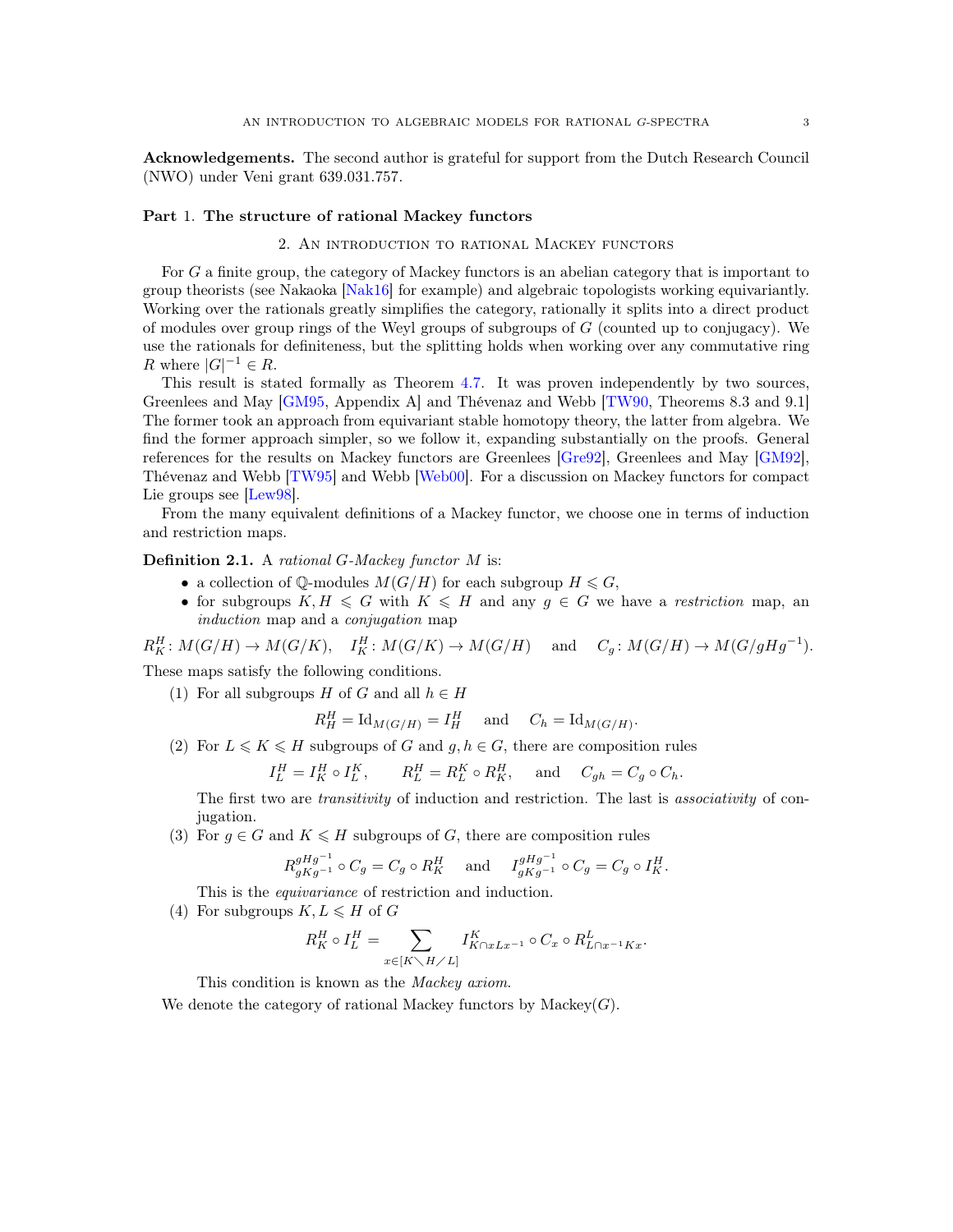To save space, many texts shorten the input and write  $M(H) := M(G/H)$ . This notation aligns better with the terms induction and restriction, but precludes the following remark.

Remark 2.2. Since every finite G-set is (up to non-canonical isomorphism) a disjoint union of orbits  $G/H$ , we can (by choosing such an isomorphism) extend any Mackey functor to take input from the category of finite G-sets and G-maps by sending disjoint union to direct sums. We will repeatedly use this extension (without further notice) in the adjunctions on Mackey functors that we define later.

Lindner [\[Lin76\]](#page-40-7) uses this extension to give an equivalent definition of Mackey functors in terms of a pair of covariant and contravariant functors from finite  $G$ -sets to  $\mathbb{Q}$ -modules. These functors agree on objects, send disjoint unions to direct sums and satisfy a pullback condition (that is equivalent to the Mackey axiom). The equivalence is proven via the decomposition

$$
G/K \times G/H = \coprod_{x \in [K \setminus H \times L]} G/(H \cap xKx^{-1}).
$$

A further definition in terms of spans of G-sets (the Burnside category) is also given in that reference. We illustrate how the structure works for two small groups.

**Example 2.3.** Let  $G = C_2 = \{1, \sigma\}$ . A rational Mackey functor is a pair of Q-modules  $M(C_2/C_2)$ and  $M(C_2/\{1\})$ . The conjugation maps imply that both Q-modules have an action of  $C_2$ , but it is trivial on the first module. There is a restriction map, which commutes with the  $C_2$ -actions

$$
M(C_2/C_2) \longrightarrow M(C_2/1)^{C_2} \hookrightarrow M(C_2/\{1\}).
$$

Similarly there is an induction map, which commutes with the  $C_2$ -actions

$$
M(C_2/\{1\}) \longrightarrow M(C_2/\{1\})/C_2 \longrightarrow M(C_2/C_2).
$$

The Mackey axiom (for  $H = C_2$ ,  $K = L = \{1\}$ ) says that

$$
R_{\{1\}}^{C_2} \circ I_{\{1\}}^{C_2} = \sum_{x \in \{\{1\} \setminus C_2 \setminus \{1\}\}} I_{\{1\}}^{\{1\}} \circ C_{\{1\}} \circ R_{\{1\}}^{\{1\}} = \sum_{x \in C_2} C_x = \text{Id} + C_\sigma
$$

**Example 2.4.** Let  $G = C_6$ . A rational  $C_6$ -Mackey functor consists of four Q-modules with maps between them. We draw this as a Lewis diagram below. The looped arrows indicate the group that acts on each module. Section [6](#page-15-0) gives several examples of rational  $C_6$ -Mackey functors.

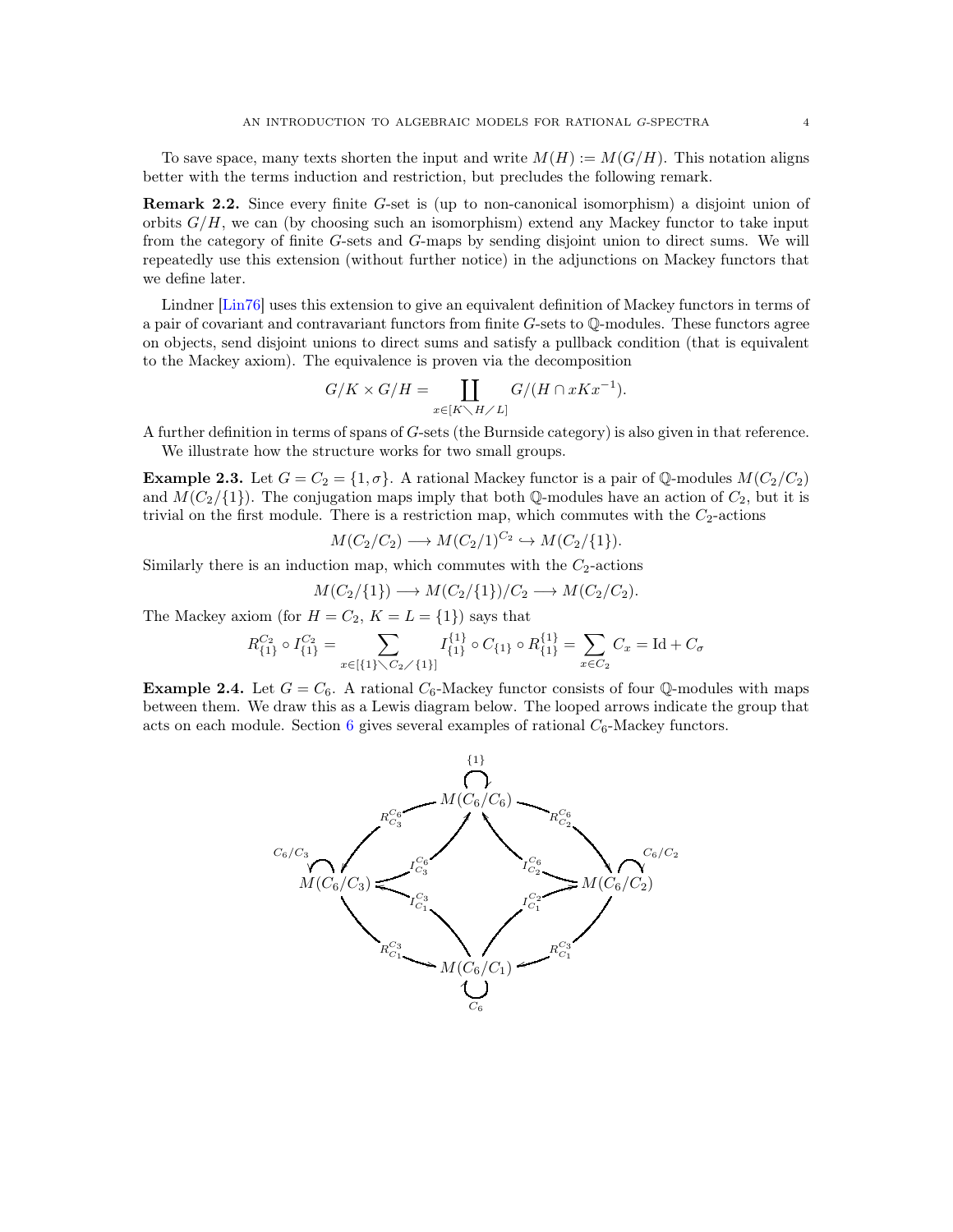The Mackey axiom also implies that

$$
R_{C_3}^{C_6} \circ I_{C_2}^{C_6} = I_{C_1}^{C_3} \circ R_{C_1}^{C_2}
$$
 and  $R_{C_2}^{C_6} \circ I_{C_3}^{C_6} = I_{C_1}^{C_2} \circ R_{C_1}^{C_3}$ .

There are several general constructions that give examples of Mackey functors.

<span id="page-4-0"></span>Example 2.5. The *constant Mackey functor* at a Q-module A takes value A at each G/H. The conjugation and restriction maps are the identity map of A, induction from  $G/K$  to  $G/H$  is multiplication by the index of  $K$  inside  $H$ . Given that the restriction maps are identities, the Mackey axiom prevents the induction maps from being identity maps.

We may also define the *co-constant Mackey functor* at a  $\mathbb{Q}\text{-module } A$  takes value A at each  $G/H$ . The conjugation and induction maps are the identity of A and restriction from  $G/H$  to  $G/K$  is multiplication by the index of  $K$  inside  $H$ .

The similarity between the constant and co-constant Mackey functors is an example of duality of Mackey functors. That is, the co-constant Mackey functor is dual to the constant one, in the following sense.

Lemma 2.6. *Given a Mackey functor* M*, there is a* dual Mackey functor DM*, that at* G/H *takes value*

$$
DM(G/H) = \text{Hom}(M(G/H), \mathbb{Q}).
$$

*The conjugation maps for* M *induce conjugation maps for* DM*, though the contravariance of* D(−) *requires us to use* Cg−<sup>1</sup> *for* M *to define* C<sup>g</sup> *for* DM*. The induction maps of* DM *are induced from the restriction maps of* M *and the restriction maps are induced from the induction maps of* M*.*

Many well-known structures arising from group theory can be assembled into Mackey functors.

**Example 2.7.** Let  $R(G)$  denote the ring of complex representations of the finite group G. We define a rational Mackey functor  $M_R$  by  $M_R(G/H) = R(H) \otimes \mathbb{Q}$ , with induction and restriction induced by induction and restriction of representations.

The ring structure on R(G) gives more structure to this Mackey functor; it is in fact a *Tambara functor*. See Strickland  $[Str12]$  for a survey of such functors and related notions like Green functors.

Example 2.8. The zeroth equivariant stable homotopy groups of a G-spectrum form a Mackey functor. For X an orthogonal G-spectrum over a complete G-universe, let  $[-,X]^G \otimes \mathbb{Q}$  denote the functor that sends  $G/H$  to

$$
[\Sigma^{\infty} G/H_+, X]^G \otimes \mathbb{Q} \cong [\Sigma^{\infty} S^0, X]^H \otimes \mathbb{Q} \cong \pi_0^H(X) \otimes \mathbb{Q}.
$$

We leave the induction, restriction and conjugation maps to the standard references of May [\[May96,](#page-40-9) Chapter XIX] and Lewis et al. [\[LMSM86,](#page-40-10) Section V.9].

We also note that G-equivariant cohomology theories use Mackey functors as their coefficients, rather than abelian groups.

<span id="page-4-1"></span>**Example 2.9.** Given a  $\mathbb{Q}[G]$ -module V, we may define a rational Mackey functor  $\text{Mack}_G(V)$  (also called  $FP_V$ ) as taking value  $V^H$  at  $G/H$ . The restriction maps are inclusion of fixed points and the induction maps are given by coset orbits.

We could also define a Mackey functor  $FQ_V$  by taking value  $V/H$  at  $G/H$ , with induction maps the quotient maps and restriction given by summing over a coset. The two functors are related via duality, see [\[TW95,](#page-40-4) Proposition 4.1].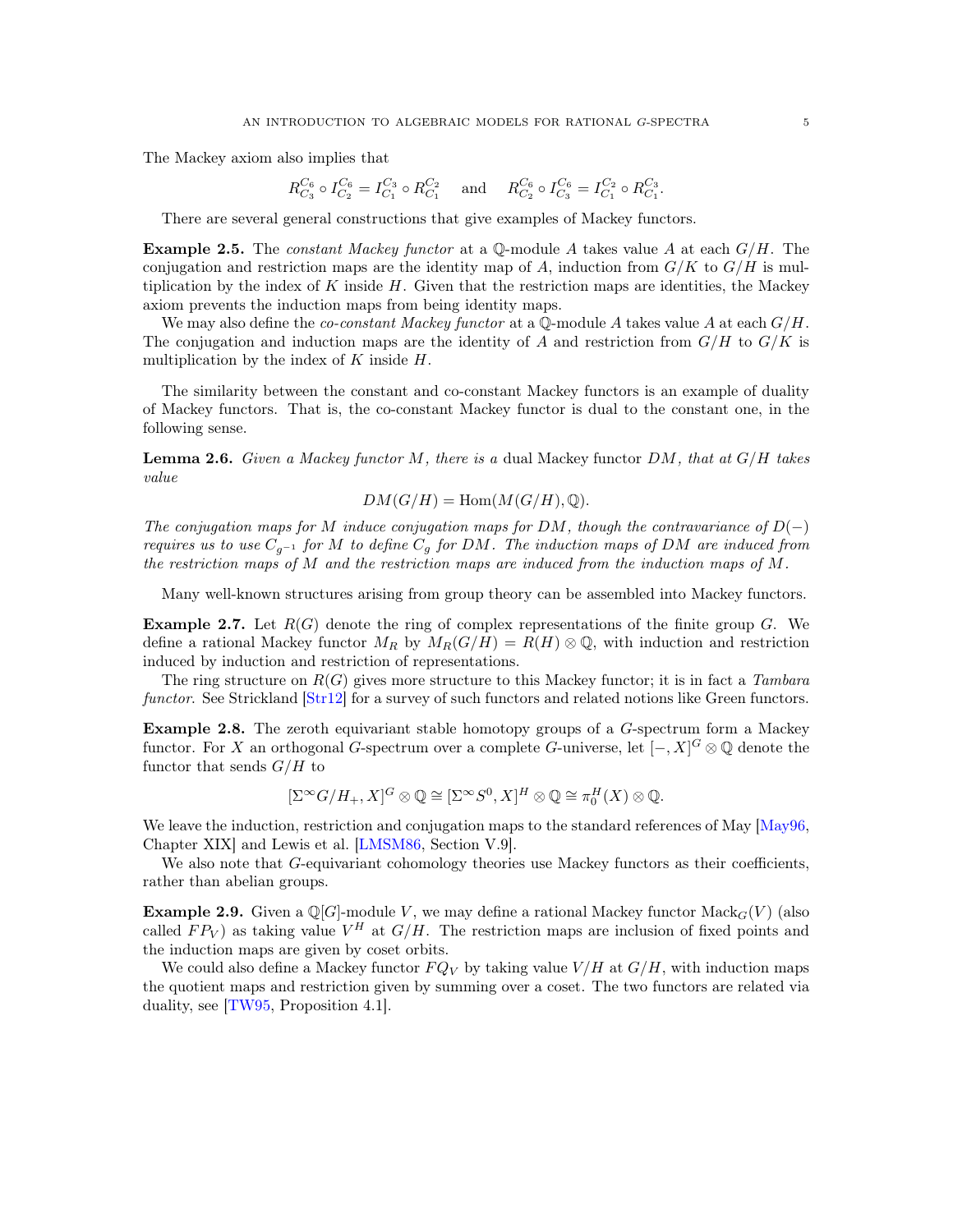$$
V^H \xrightarrow{\text{av}_H} V \xrightarrow{\text{av}'_H} V/H
$$

where

$$
\operatorname{av}_H(x) = \frac{1}{|H|} \sum_{h \in H} hx \quad \text{and} \quad \operatorname{av}'_H([x]) = \frac{1}{|H|} \sum_{h \in H} hx.
$$

The composite of inclusion and quotient  $V^H \cong V/H$  is an isomorphism with inverse given by the composite  $\mathrm{av}_H \circ \mathrm{av}'_H$ .

When  $V = \mathbb{Q}$  with trivial G-action, Mack<sub>G</sub>( $\mathbb{Q}$ ) is an instance of the constant Mackey functor, see Example [2.5.](#page-4-0)

<span id="page-5-2"></span>Example 2.10. The rational Burnside rings for subgroups of G assemble into a Mackey functor,  $A_0(G/H) = A_0(H)$ , the rational Grothendieck ring of finite H-sets, see for example [\[tD79,](#page-40-11) Section] 1.2] for details. The structure maps of this Mackey functor are the usual restriction and induction of sets with group actions. Moreover, the restriction maps are maps of rings. See Examples [6.1](#page-15-1) and [6.2](#page-16-0) for worked examples in the case of  $G = C_6$ .

As is well-known, the rational Burnside ring splits, which is an immediate consequence of the following result.

<span id="page-5-0"></span>Lemma 2.11 (tom Dieck's Isomorphism). *For* G *a finite group, there is an isomorphism of rings*

$$
\mathsf{A}_{\mathbb{Q}}(G) \longrightarrow C(\mathrm{Sub}(G)/G, \mathbb{Q}) = C(\mathrm{Sub}(G), \mathbb{Q})^G = \prod_{(H) \leqslant G} \mathbb{Q}
$$

*where*  $\text{Sub}(G)/G$  *is the set of conjugacy classes of subgroups of* G and  $C(\text{Sub}(G)/G, \mathbb{Q})$  *is the set of continuous maps between the two spaces (both equipped with the discrete topology). Here* (H) *denotes the conjugacy class of* H *in* G*. We define* C(Sub(G), Q) *to have a* G*-action by conjugation on the domain.*

We define  $e_H^G \in A_{\mathbb{Q}}(G)$  to be the element of the Burnside ring corresponding to the characteristic *function of* (H) *in*  $C(\text{Sub}(G)/G, \mathbb{Q})$ : the function that sends (H) to  $1 \in \mathbb{Q}$  and all the other points *to* 0*. We may omit the superscript* G *from the notation on idempotents when the context is clear.*

*Proof.* The isomorphism is defined by sending a G-set T to the map  $(H) \mapsto |T^H|$ . Since the domain and codomain have the same dimension, the result follows from proving the map is surjective, which follows from the formulas of the following lemma.

Lemma [2.11](#page-5-0) describes idempotents of the rational Burnside ring of  $G$  in a simple, but more abstract way. It is often useful to write these idempotents in terms of the additive basis of the Burnside ring. The formula is given by Gluck [\[Glu81,](#page-39-10) Section 3].

<span id="page-5-1"></span>**Lemma 2.12.** For H a subgroup of G, the idempotent  $e_H^G \in A_{\mathbb{Q}}(G)$  is given by the formula

$$
e_H^G = \sum_{K \le H} \frac{|K|}{|N_G H|} \mu(K, H) G/K
$$

where  $\mu(K, H) = \sum_i (-1)^i c_i$  for  $c_i$  the number of strictly increasing chains of subgroups from K *to* H *of length* i*. The length of a chain is one less than the number of subgroups involved and*  $\mu(H, H) = 1$  *for all*  $H \leq G$ *.*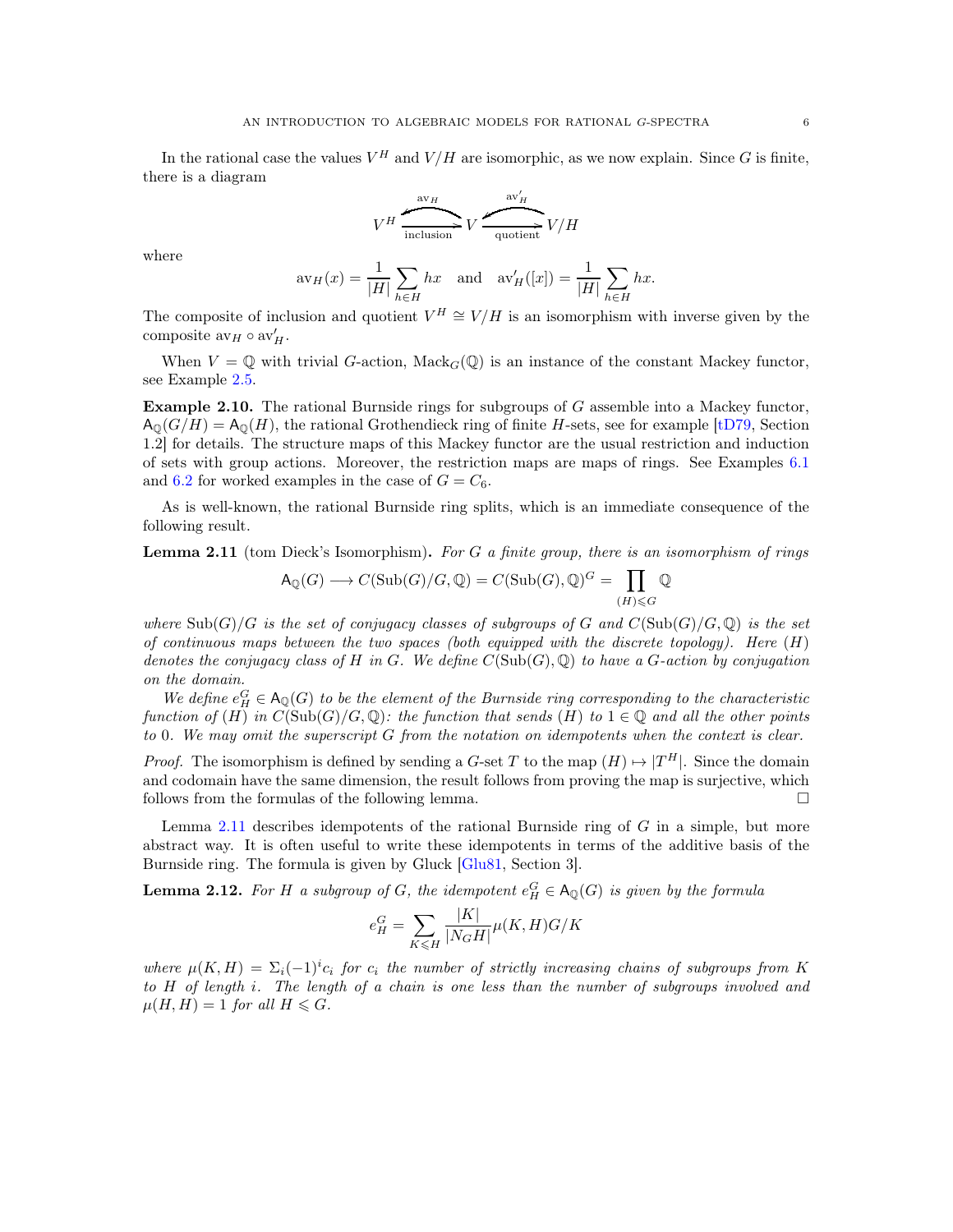*For* H *a subgroup of* G*, the set* G/H *can be expressed as a sum of idempotents*

$$
G/H = \sum_{K \leq H} \frac{|N_G K|}{|H|} e_K^G.
$$

**Example 2.13.** Let  $G = C_2$ , the ring  $A_{\mathbb{Q}}(G)$  is additively generated by the one-point space  $1 = C_2/C_2$  which is the monoidal unit, and  $C_1/\{1\}$ . The only non-evident multiplication is

$$
C_1/\{1\} \times C_1/\{1\} = 2C_1/\{1\}.
$$

It follows that  $e_1 = (1/2)C_2$  is an idempotent, as is  $e_{C_2} = 1 - e_1$ . Looking at the fixed points of these sets show that the idempotents are correctly named and we recover the isomorphism

$$
\mathsf{A}_{\mathbb{Q}}(C_2) \cong \mathbb{Q}\langle e_1 \rangle \times \mathbb{Q}\langle e_{C_2} \rangle.
$$

See Example [6.1](#page-15-1) for the case of  $G = C_6$ .

<span id="page-6-0"></span>**Remark 2.14.** The restriction map  $\mathsf{A}_{\mathbb{Q}}(H) \to \mathsf{A}_{\mathbb{Q}}(K)$  in terms of

$$
C(\mathrm{Sub}(H)/H,\mathbb{Q})\to C(\mathrm{Sub}(K)/K,\mathbb{Q})
$$

corresponds to precomposing with the map including subgroups  $\text{Sub}(K) \to \text{Sub}(H)$  and taking suitable orbits. We can use this description to see how the restriction map interacts with idempotents. For A and H subgroups of G, the restriction of the idempotent  $e_H^G$  to A is still an idempotent, but it is not always  $e_H^A$ . Instead,

$$
R_A^G(e_H^G) = \sum_{\substack{K \leq A \\ K \in (H)_G}} e_K^A
$$

where the sum runs over A-conjugacy classes of subgroups  $K$  of  $A$ , such that  $K$  is  $G$ -conjugate to H.

We see that if H is not G-subconjugate to A, this will be zero. Contrastingly, if H is G-conjugate to A, then the only term in the summand will be  $K = A$  and  $R_A^G(e_H^G) = e_A^A$ .

Given a G-Mackey functor M, we can define an action of the Burnside ring  $A_{\mathbb{Q}}(H)$  on the abelian group  $M(G/H)$  by

$$
[H/K] := I_K^H \circ R_K^H \colon M(G/H) \longrightarrow M(G/H)
$$

and extending linearly from the additive basis for  $A_0(H)$  given by  $H/K$  for subgroups K of H. The Mackey axiom implies that this action is compatible with the multiplication of  $A_0(H)$ , so that  $M(G/H)$  is a module over  $A_0(H)$ . Moreover, the following square commutes.

$$
A_{\mathbb{Q}}(G/H) \otimes M(G/H) \longrightarrow M(G/H)
$$
  
\n
$$
R_K^H \otimes R_K^H \downarrow \qquad R_K^H \downarrow
$$
  
\n
$$
A_{\mathbb{Q}}(G/K) \otimes M(G/K) \longrightarrow M(G/K)
$$

The action of Burnside rings is compatible with induction in the sense of the *Frobenius reciprocity* relations. For  $\alpha \in A_0(G/H)$ ,  $\beta \in A_0(G/K)$ ,  $m \in M(G/H)$  and  $n \in N(G/H)$ 

$$
\alpha \cdot I_K^H(m) = I_K^H(R_K^H(\alpha) \cdot m) \qquad I_K^H(\beta) \cdot n = I_K^H(\beta \cdot R_K^H(n))
$$

See [\[Yos80,](#page-40-12) Definition 2.3 and Example 2.11].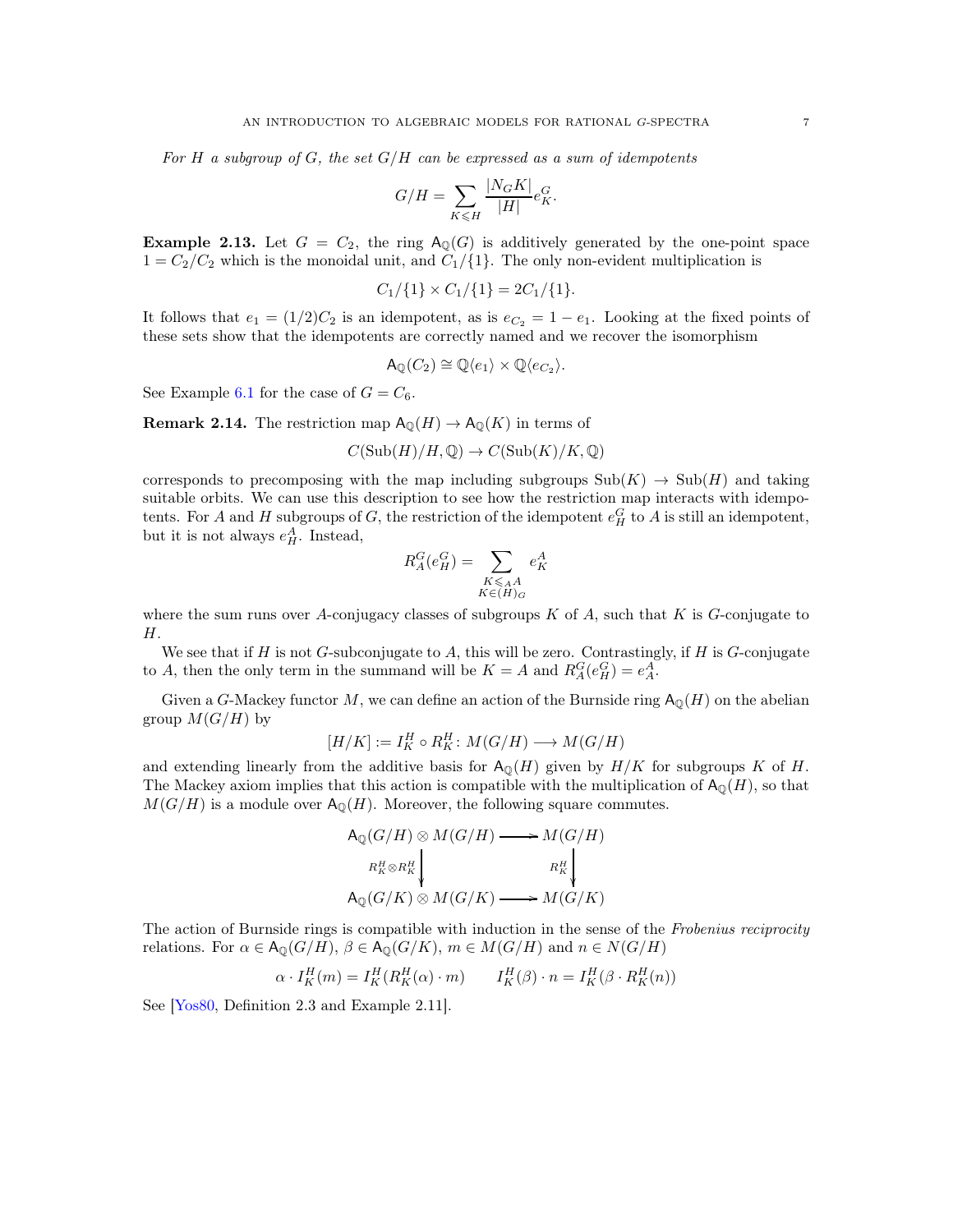**Lemma 2.15.** Given an idempotent  $e \in \mathsf{A}_{\mathbb{Q}}(G)$  and a G-Mackey functor M, we can define a new *Mackey functor* eM *by*

$$
(eM)(G/H) = R_H^G(e)M(G/H).
$$

*Proof.* The conjugation and restriction maps are as for M, since these actions are compatible with restriction.

By Frobenius reciprocity, the induction map for  $K \leq H$  gives a map

$$
R_K^G(e)M(G/K) \xrightarrow{I_K^H} R_H^G(e)M(G/H).
$$

### 3. Change of group functors

<span id="page-7-0"></span>As one should expect, we have adjunctions coming from inclusions of subgroups and projections onto quotients.

**Definition 3.1.** Given an inclusion of a subgroup  $i: H \to G$ , there are functors

$$
i_{\#}
$$
: Mackey $(G) \longrightarrow$  Mackey $(H)$  and  $i^{\#}$ : Mackey $(H) \longrightarrow$  Mackey $(G)$ .

Using the extension of Mackey functors to finite G-sets, we may define the functor  $i^{\#}$  as precomposition with the forgetful functor on sets with group actions. The functor  $i_{\#}$  is defined by pre-composition with extension of groups. Thus for  $M \in \text{Mackey}(G)$ ,  $N \in \text{Mackey}(H)$ , A a G-set and  $B$  a  $H$ -set,

$$
(i_{\#}M)(B) = M(G \times_H B) \qquad (i^{\#}N)(A) = N(i^*A).
$$

Similar definitions hold for the induction, restriction and conjugation maps, and for morphisms of Mackey functors.

**Lemma 3.2.** *Given an inclusion of a subgroup*  $i: H \to G$ *, there is an adjunction* 

 $i_{\#}: \text{Mackey}(G) \xrightarrow{\longrightarrow} \text{Mackey}(H) : i^{\#}$ 

*with each functor both left and right adjoint to each other.*

*Proof.* To see that this is an adjunction with  $i_{\#}$  as the left adjoint, we take a map  $f: M \to i^*N$ and construct a map  $\bar{f}: i_{\#}M \to N$ . Consider an H-set B, the map  $\bar{f}(B)$  is given by the composite

$$
M(G \times_H B) \xrightarrow{f(B)} N(i^*(G \times_H B)) \xrightarrow{N(\eta_B)} N(B)
$$

where the second map is induced (by using restriction maps) from the canonical map of  $H$ -sets  $\eta_B: B \longrightarrow i^*(G \times_H B)$ . Conversely, given  $g: i_\#M \longrightarrow N$  we construct  $\hat{g}: M \longrightarrow i^\#N$  in a similar way. Given a G-set A,  $\hat{g}(A)$  is the composite

$$
M(A) \xrightarrow{M(\varepsilon_A)} M(G \times_H i^*A) \xrightarrow{g(i^*A)} N(i^*A)
$$

where the first map is induced (by using restriction maps) from  $\varepsilon_A: G \times_H i^* A \longrightarrow A$ .

Now we take a map  $f: M \to i^*N$  and show that it is equal to  $\hat{f}: M \to i^*N$  (the other case of  $\bar{\hat{q}} = q$  is similar). The map  $\hat{\hat{f}}$  is defined by taking the lower path in the following diagram.

$$
M(A) \longrightarrow f(A) \longrightarrow N(i^*A)
$$
  
\n
$$
M(\varepsilon_A) \downarrow \qquad \qquad \downarrow N(\eta_{i^*A})
$$
  
\n
$$
M(G \times_H i^*A) \xrightarrow{f(G \times_H i^*A)} N(i^*G \times_H i^*A)
$$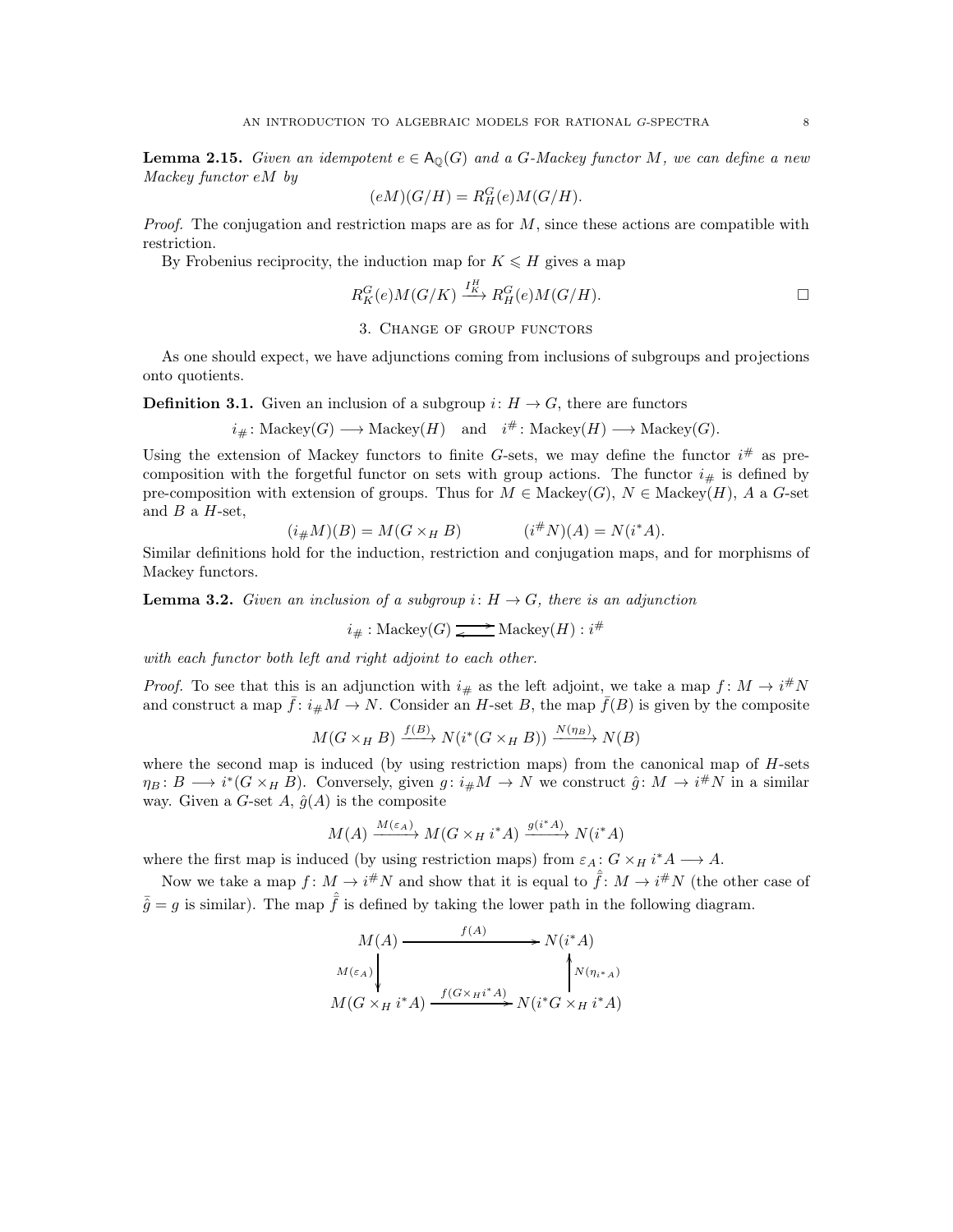That we have an adjunction follows as

$$
N(\eta_{i^*A}) \circ f(G \times_H i^*A) \circ M(\varepsilon_A) = N(\eta_{i^*A}) \circ N(i^* \varepsilon_A) \circ f(A) = f(A)
$$

by the triangle identity for sets with group actions.

The proof that  $(i^{\#}, i_{\#})$  is an adjunction is very similar to the previous case. The primary difference is that one uses induction maps rather than restriction maps.  $\Box$ 

We want to reproduce this construction for a quotient  $\varepsilon: G \to G/N$ . To make an adjunction, we need to restrict the category of G-Mackey functors somewhat. We take a strong restriction, so that the two functors we produce will be both left and right adjoint to each other.

**Definition 3.3.** For N a normal subgroup of G, the category Mackey( $G$ )/N is the full subcategory of Mackey $(G)$  of Mackey functors that are trivial on those  $G/K$  where K does not contain N.

**Definition 3.4.** Given a quotient map  $\varepsilon: G \to G/N$  for N a normal subgroup of G, there are functors

$$
\varepsilon^{\#} \colon \mathrm{Mackey}(G)/N \longrightarrow \mathrm{Mackey}(G/N) \quad \text{and} \quad \varepsilon_{\#} \colon \mathrm{Mackey}(G/N) \longrightarrow \mathrm{Mackey}(G)/N.
$$

Thus for  $M \in \text{Mackev}(G)/N$ ,  $M' \in \text{Mackev}(G/N)$ , K a subgroup of G containing N and B a  $G/N$ -set, we define

$$
\varepsilon^{\#}M(B)=M(\varepsilon^*B)\quad\text{and}\quad\varepsilon_{\#}M'(G/K)=M'((G/N)/(K/N)).
$$

If K does not contain N we set  $\varepsilon_{\#}M'(G/K) = 0$ .

The structure maps of  $M$  and  $M'$  are defined in terms of these formulas, as are maps of Mackey functors.

Lemma 3.5. *Given* N *a normal subgroup of* G*, there is an adjunction*

 $\varepsilon^{\#}$ : Mackey $(G)/N \longrightarrow \text{Mackey}(G/N): \varepsilon_{\#}$ 

*with each functor both left and right adjoint to each other.*

*Proof.* Both cases are similar and use the fact that

$$
\varepsilon^*(G/N)/(K/N) = G/K.
$$

We give one part of the proof as an illustration.

Take  $f: M \longrightarrow \varepsilon_{\#}M'$  a map of G-Mackey functors that are trivial on those  $G/K$  where K does not contain N. We want to construct  $\bar{f}: \varepsilon^{\#}M \longrightarrow M'$ . Take a subgroup  $K/N$  of  $G/N$ , we define

$$
\bar{f}((G/N)/(K/N)) = f(G/K) \colon M(G/K) \to M'((G/N)/(K/N)).
$$

We give one more adjunction, between the category of rational  $G$ -Mackey functors and  $\mathbb{Q}$ -modules with an action of G.

Lemma 3.6. *There is an adjunction*

 $(-)(G/e)$ : Mackey $(G) \longrightarrow \mathbb{Q}[G]$ -mod : Mack $_G$ 

*with each functor both left and right adjoint to each other.*

*The functor*  $(-)(G/e)$  *sends a G-Mackey functor to the value*  $M(G/e)$ *. Its adjoint* Mack<sub>G</sub> *is defined in Example* [2.9](#page-4-1) *and at*  $G/H$  *takes value*  $V^H$ .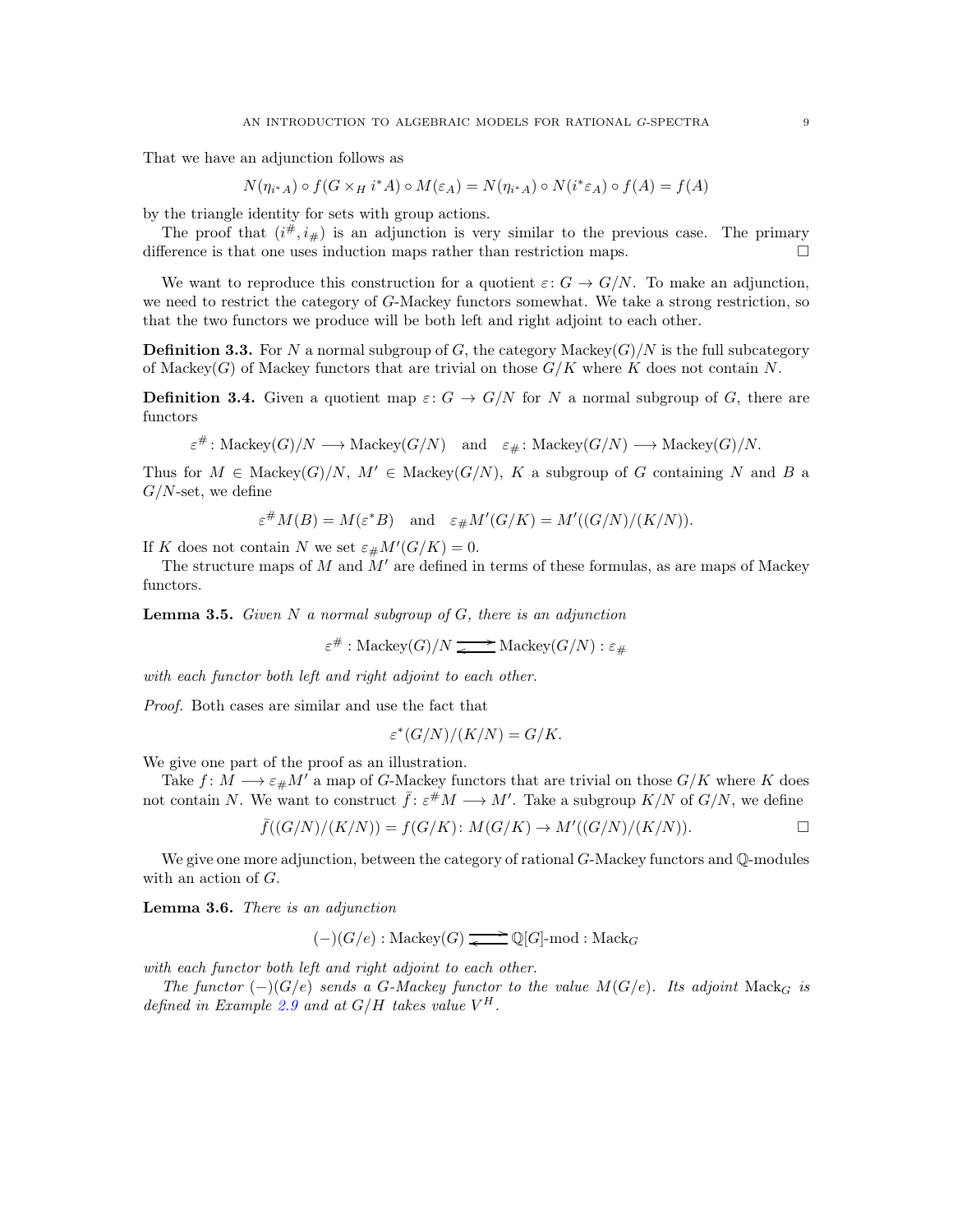*Proof.* Take a map  $f: M \to \text{Mack}_G(V)$ . Evaluating at  $G/e$  gives a map  $\bar{f}: M(G/e) \to V$ . In the other direction, one starts with a map  $g: M(G/e) \to V$  of  $\mathbb{Q}[G]$ -modules. The restriction map  $R_e^H: M(G/H) \to M(G/e)$  takes values in  $M(G/e)^H$  as conjugation by elements of H is trivial in  $M(G/e)$ . We define  $\hat{g}$  as  $f(G/e)^H \circ R_e^H$ .

For the adjunction in the other direction, we use the isomorphic description of  $\text{Mack}_G(V)(G/H)$ in terms of  $V/H$  and follow a similar pattern, using the induction maps of M to define the adjoint of a map  $V \to M(G/e)$ .

## 4. The classification of rational Mackey functors

<span id="page-9-0"></span>Let  $e_H^G \in A_{\mathbb{Q}}(G) = \prod_{(H) \leq G} \mathbb{Q}$  be the idempotent that is 1 on factor H and zero elsewhere. As described above, we can form a full subcategory of  $Mackey(G)$  consisting of those Mackey functors of the form  $e_H^G M$ . Applying  $e_H^G$  defines a functor Mackey $(G) \longrightarrow e_H^G$ Mackey $(G)$ . It follows that we have a splitting

$$
Mackey(G) \cong \prod_{H \leqslant_G G} e^G_H Mackey(G).
$$

To classify rational Mackey functors, it therefore suffices to classify the categories  $e_H^G$ Mackey $(G)$ . The key step is the following theorem giving a sequence of adjunctions. The proof of the theorem occupies the rest of this section.

<span id="page-9-1"></span>**Theorem 4.1.** For  $H \leq G$ , there is a sequence of adjunctions of exact functors.

$$
e^G_H \text{Mackey}(G) \xrightarrow[i\#]{i\#} R^G_{N_GH}(e^G_H) \text{Mackey}(N_GH) \xrightarrow[\varepsilon\#]{\varepsilon\#} \text{Mackey}(N_GH/H) \xrightarrow[\text{Mack}_{W_GH}]{(-)(W_GH/e)} \mathbb{Q}[W_GH]\text{-mod}
$$

*with each pair both left and right adjoint to each other.*

<span id="page-9-2"></span>**Lemma 4.2.** *The adjunction*  $(i_{\#}, i^{\#})$  *restricts to an adjunction* 

$$
i_\# : e^G_H \mathrm{Mackey}(G) \xrightarrow{\quad} R^G_{N_G H}(e^G_H) \mathrm{Mackey}(N_G H) : i^\#.
$$

*The functors are exact and are both left and right adjoint to each other.*

*Proof.* Take  $M \in e_H^G$  Mackey(G) and  $K \le N_G H$ . Since  $M = e_H^G M$ , we have the first equality below

$$
(i_{\#}M)(N_GH/K) = R_K^G(e_H^G)M(G/K)
$$
  
=  $R_K^{N_GH} \circ R_{N_GH}^G(e_H^G)M(G/K)$   
=  $(R_{N_GH}^G(e_H^G)(i_{\#}M)) (N_GH/K).$ 

Thus  $(i_{\#}M) \in R_{N_GH}^G(e_H^G)$ Mackey $(N_GH)$ .

Conversely, let  $M' \in R_{N_GH}^G(e_H^G)$ Mackey $(N_GH)$  and  $K \leq G$ . Then

$$
(i^{\#}M')(G/K) = M'(i^{\ast}G/K) = \bigoplus_{\lambda \in \Lambda} M'(N_G H/L_{\lambda})
$$

where  $i^*G/K$  decomposes as  $\coprod_{\lambda \in \Lambda} N_G H/L_\lambda$ . Since

$$
M'(N_GH/L_\lambda) = R_{L_\lambda}^{N_GH} \circ R_{N_GH}^G(e_H^G)M'(N_GH/L_\lambda) = R_{L_\lambda}^G(e_H^G)M'(N_GH/L_\lambda),
$$

it follows that  $i^{\#}M' = e_H^G i^{\#}M'.$ 

The functors are additive and left and right adjoint to each other. Hence they are exact.  $\Box$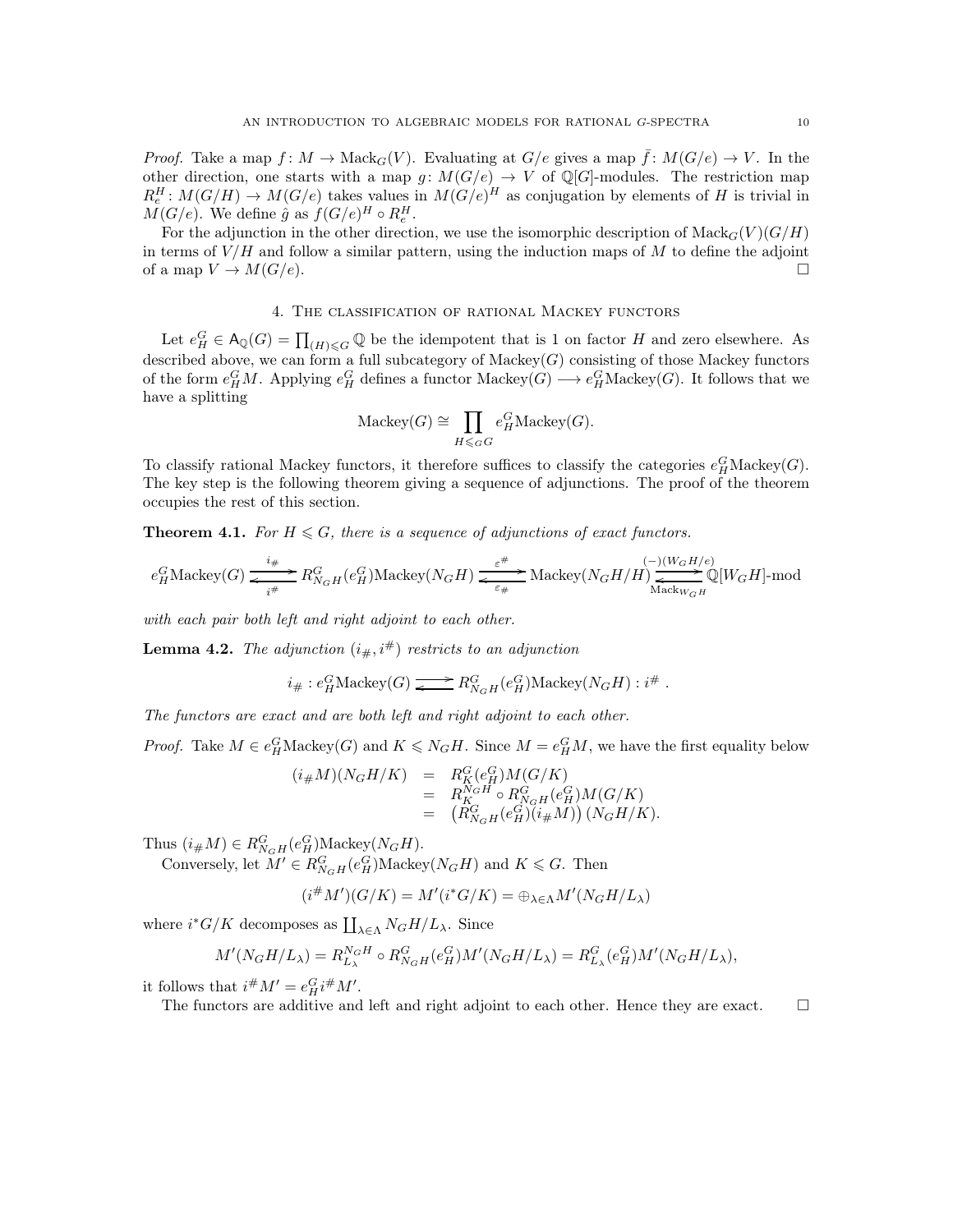<span id="page-10-0"></span>**Lemma 4.3.** For any  $\mathbb{Q}[W_GH]$ -module V, there is a canonical isomorphism of  $N_GH$ -Mackey *functors*

$$
R_{N_GH}^G(e_H^G)\varepsilon_{\#}\mathrm{Mack}_{W_GH}(V)\cong\varepsilon_{\#}\mathrm{Mack}_{W_GH}(V).
$$

*It follows that we have an adjunction*

$$
R_{N_GH}^G(e_H^G)\text{Mackey}(N_GH) \xrightarrow{\longrightarrow} \mathbb{Q}[W_GH]\text{-mod}
$$

*with the functors both left and right adjoint to each other.*

*Proof.* The inclusion of an idempotent summand gives the map. To see that this inclusion is an isomorphism, we evaluate both sides a subgroup  $A \leq N_G H$  that contains H. Both domain and codomain take value zero on subgroups that do not contain H.

We first decompose  $R_A^G(e_H^G)$  into idempotents of the rational Burnside ring of A

$$
R_A^G(e_H^G) = \sum_{\substack{K \leq A \\ K \in (H)_G}} e_K^A.
$$

Secondly, by Lemma [2.12](#page-5-1)  $(e_K^A)$  is a sum of  $|W_A K|^{-1}[A/K]$  and rational multiples of basis elements [A/K'], for K' a proper subgroup of K. The element [A/L] acts on  $\varepsilon_{\#}$ Mack $_{WGH}(V)(N_GH/A)$ through  $I_L^A \circ R_L^A$ . This is zero unless L contains H. Hence each  $[A/K']$  acts as zero, and  $[A/K]$ only acts non-trivially when K contains H. Since K is also G-conjugate to H, we see that  $K = H$ . Hence,

$$
\Big(\sum_{\substack{K\leqslant_A A\\K\in (H)_G}}e_K^A\Big)\varepsilon_\#\mathrm{Mack}_{W_GH}(V)(N_GH/A)=e_H^A\varepsilon_\#\mathrm{Mack}_{W_GH}(V)(N_GH/A)=e_H^AV^{A/H}
$$

with  $e_H^A$  acting through  $|W_AH|^{-1}I_H^A \circ R_H^A$ . Thirdly,  $I_H^A \circ R_H^A$  is the composite

 $V^A \longrightarrow V^H \longrightarrow V^A$ 

with the first map the inclusion and the second map taking the sum over  $A/H$ -coset representatives. Hence this map is multiplication by  $|A/H|$ . Since H is normal in A, it follows that  $|W_AH|^{-1}I_H^A \circ R_H^A$ acts through the identity, giving the first statement.

For the second statement, the inclusion of the full subcategory

$$
R_{N_GH}^G(e_H^G) \text{Mackey}(N_GH) \longrightarrow \text{Mackey}(N_GH)/H
$$

has an adjoint, which is applying the idempotent  $R_{NGH}^G(e_H^G)$ . This adjoint is both left and right adjoint to the inclusion.

Composing this with the adjunctions  $(\varepsilon^{\#}, \varepsilon_{\#})$  and  $((-)(W_G H/e), \text{Mack}_{W_G H})$  gives the result. The functors in each adjunction are additive, and are left and right adjoint to each other. Hence they are exact.  $\square$ 

**Definition 4.4.** For  $H \leq G$ , define functors

$$
F_H: \mathbb{Q}[W_GH]\text{-mod} \longrightarrow e_H^G \text{Mackey}(G)
$$
  

$$
U_H: e_H^G \text{Mackey}(G) \longrightarrow \mathbb{Q}[W_GH]\text{-mod}
$$

where  $F_H$  is the composite of the lower level functors from the diagram in Theorem [4.1](#page-9-1) and  $U_H$  is the composite of the the upper level functors.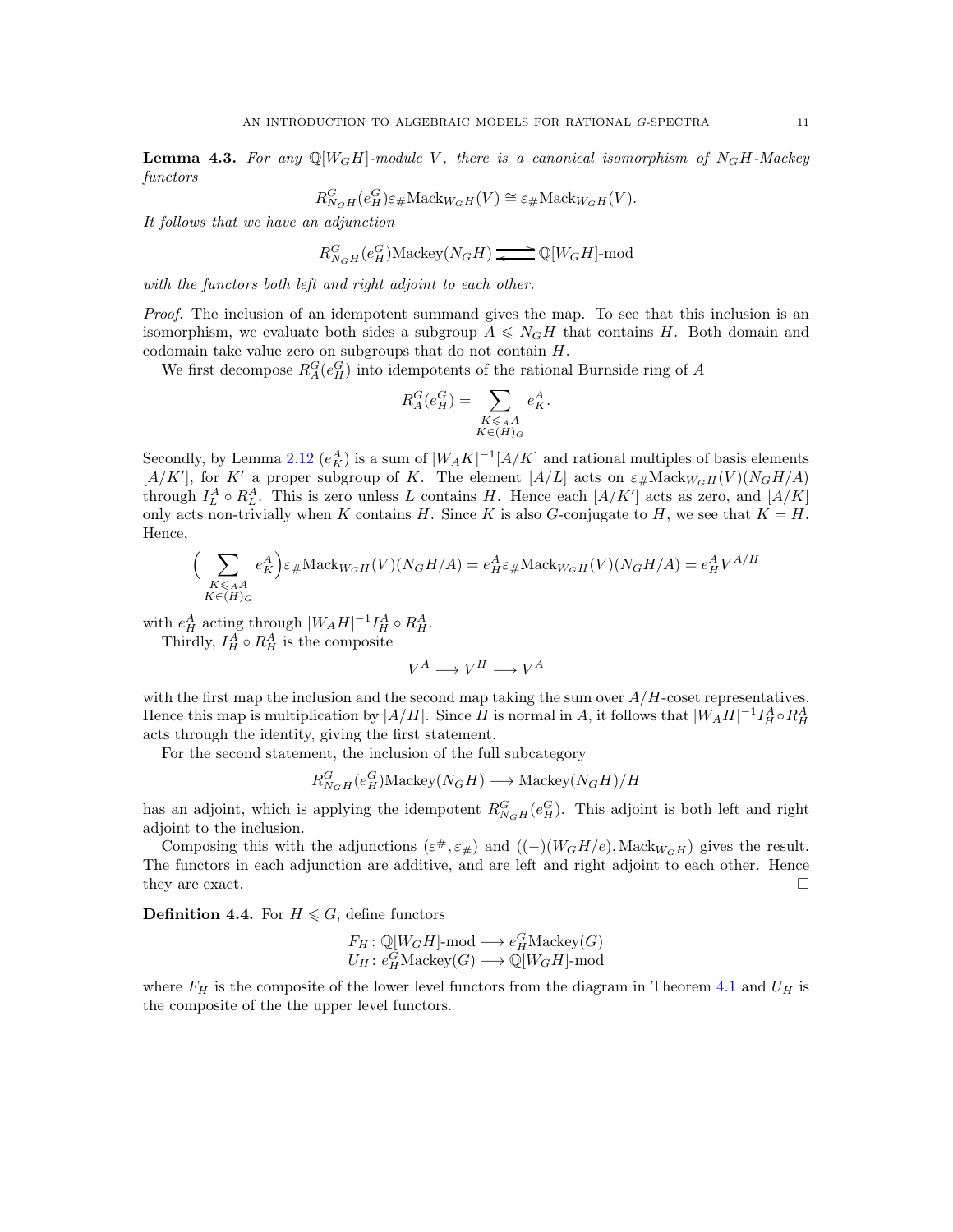We see immediately that the additive functors  $F_H$  and  $U_H$  are both left and right adjoint to each other and that  $U_H M = M(G/H)$ .

<span id="page-11-0"></span>Proposition 4.5. *For*  $K \le G$ *,* 

$$
F_H(V)(G/K) = (\mathbb{Q}[(G/K)^H] \otimes V)^{W_GH}.
$$

Moreover, the Mackey functor  $F_H(V)$  is both projective and injective, and  $e^G_H F_H(V) = F_H(V)$ .

*Proof.* From the definitions, the composite is given by

$$
G/K\mapsto \bigoplus_{\lambda\in\Lambda}V^{L_\lambda/H}
$$

where  $G/K$  decomposes as  $\prod_{\lambda \in \Lambda} N_G H/L_\lambda$  and K contains H. If K does not contain H, the composite takes value zero. Each factor in this decomposition corresponds to an  $N_GH$ -orbit in the set of  $N_GH$ -maps  $N_GH/H \to i^*G/K$ . The  $N_GH$ -action is by right multiplication by the inverse on  $N_GH/H$ . Such a map corresponds to a  $G$ -map  $G/H \to G/K$ , which is simply an element  $\alpha$  of the set  $(G/K)^H$ . By thinking of  $(G/K)^H$  as a  $W_GH$ -set, we can sum over all  $\alpha$  to obtain the formula

$$
G/K \mapsto \left(\bigoplus_{\alpha \in (G/K)^H} V_{\alpha}\right)^{W_G H}
$$

with  $W_GH$  permuting the summands (it acts by right multiplication by the inverse on  $(G/K)^H$ ). Replacing summands by a tensor product gives the formula

$$
F_H(V)(G/K) = (\mathbb{Q}[(G/K)^H] \otimes V)^{W_GH}.
$$

Every  $\mathbb{Q}[W_GH]$ -module is both injective and projective. Hence,  $F_H(V)$  is both projective and injective as the functors  $F_H$  and  $U_H$  are exact.

Lemmas [4.2](#page-9-2) and [4.3](#page-10-0) give the statement about idempotents.

This new formula is very compact, but for calculations (see Examples [6.3](#page-17-0) and [6.4\)](#page-17-1) and later theory we will also need simple description of the induction and restriction maps of  $F_H(V)$ .

<span id="page-11-1"></span>**Lemma 4.6.** For  $L \leq K \leq G$ , the induction map

$$
(\mathbb{Q}[(G/L)^H] \otimes V)^{W_GH} = F_H(V)(G/L) \longrightarrow F_H(V)(G/K) = (\mathbb{Q}[(G/K)^H] \otimes V)^{W_GH}
$$

*is induced by the projection*  $\alpha$  :  $G/L \rightarrow G/K$ .

*The restriction map*

$$
F_H(V)(G/K) \longrightarrow F_H(V)(G/L)
$$

*is induced by the map*  $\mathbb{Q}[(G/K)^H] \to \mathbb{Q}[(G/L)^H]$  *that sends gK to the sum of the elements in its preimage under the projection*  $\alpha$  :  $G/L \rightarrow G/K$ .

*Proof.* Write  $(\mathbb{Q}[(G/L)^H] \otimes V)^{W_GH}$  as

$$
\left(\bigoplus_{\sigma\colon G/H\to G/L}V_{\sigma}\right)^{W_GH},
$$

we use the subscript  $\sigma$  on V to keep track of the factors. The  $W_GH$ -action is given by both acting on V and permuting the summands. That is, for  $w \in W_GH$  and  $v \in F_H(V)(G/L)$ , we define wv to have component in summand  $\sigma$  given by

$$
g(v_{\sigma \circ r(w^{-1})})
$$

where  $r(w^{-1})$ :  $G/H \longrightarrow G/H$  is right multiplication by  $w^{-1}$ .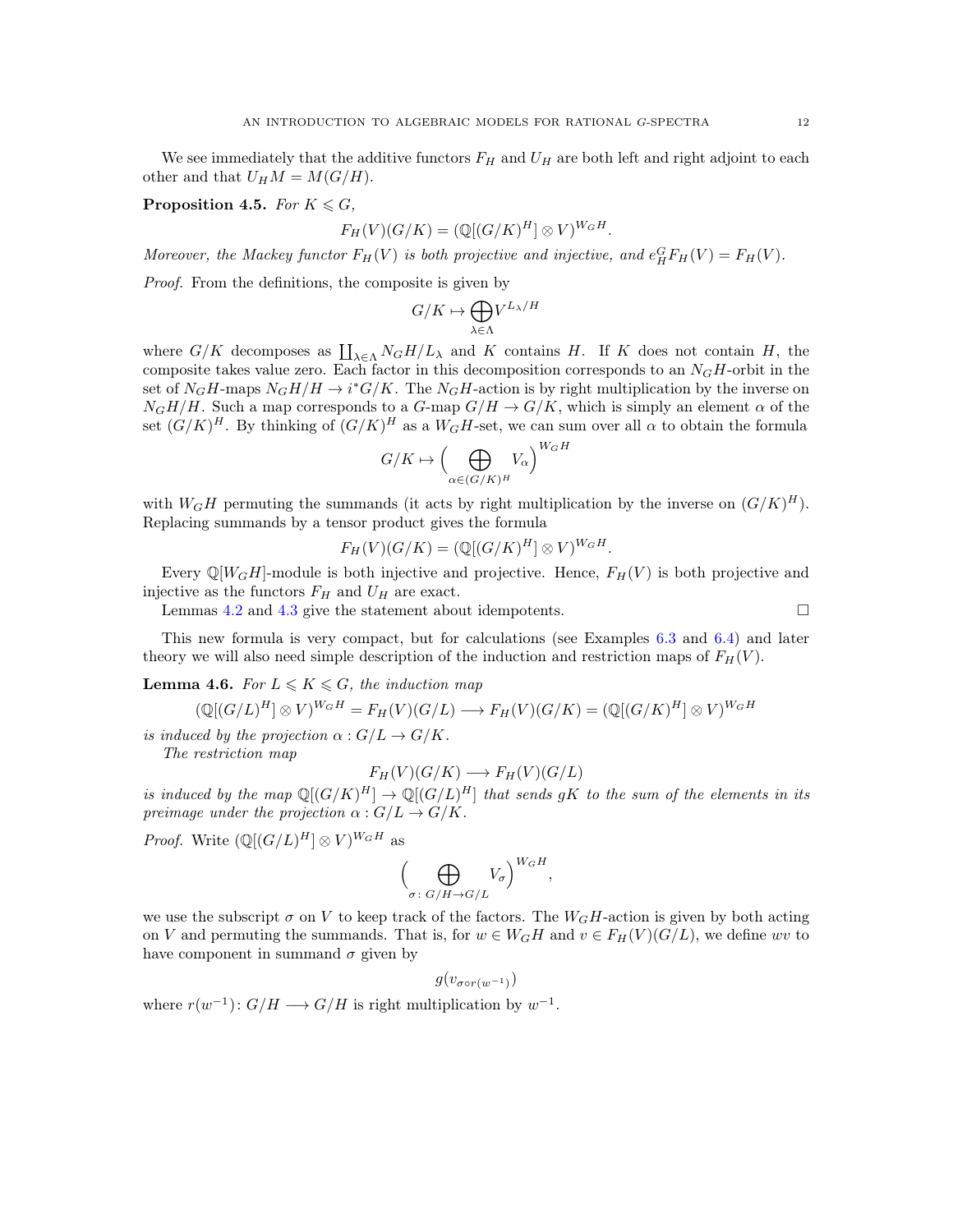Chasing through the definitions, it follows that the restriction map is given by

$$
(R_L^K y)_{\sigma} = y_{\alpha \circ \sigma}.
$$

The induction map is given by

$$
(I_L^K y)_\tau = \sum_{\alpha \circ \sigma = \tau} y_\sigma
$$

the sum over those summands  $\sigma$  that map to  $\tau$  by  $\alpha$ .

<span id="page-12-0"></span>**Theorem 4.7.** For each  $H \leq G$  there is an equivalence of categories

$$
U_H : e^G_H \text{Mackey}(G) \xrightarrow{\longrightarrow} \mathbb{Q}[W_G H]\text{-mod}: F_H
$$

*Hence there is an equivalence of categories*

$$
\text{Mackey}(G) \cong \prod_{(H)\leqslant G} \mathbb{Q}[W_G H]\text{-mod}
$$

*where the product runs over* G*-conjugacy classes of subgroups of* G*.*

*Proof.* We have already seen that  $U_H$  and  $F_H$  are both left and right adjoint to each other. The unit is an isomorphism:

$$
V \longrightarrow U_H F_H V = (\mathbb{Q}[(G/H)^H] \otimes V)^{W_G H} \cong V.
$$

It follows that the counit is an isomorphism of Mackey functors of the form  $F_H V$ .

The rest of the proof shows that any Mackey functor is a finite direct sum of Mackey functors of the form  $F_HV$  for varying H and V.

We partition the set of subgroups of  $G$  into sets, which we may think of as their height in the subgroup lattice. We start with  $S_0 = \{e\}$ , then we define  $S_j$  as those groups not in  $S_{j-1}$  but all of whose subgroups are in  $S_i$  for  $i < j$ . Each  $S_j$  is closed under conjugation, with  $n_j$  conjugacy classes. Choose a  $H_{j,k}$  in each conjugacy class,  $1 \leq k \leq n_j$ . We say that a Mackey functor M is of type  $(j, k)$  if  $M(G/H_{j,k})$  is non-zero, but

$$
M(G/H_{j',k'}) = 0 \quad \text{ for } j' < j \text{ and for } j' = j \text{ and } k' < k.
$$

We argue via descending induction. Starting at the top, if  $M(G/H) = 0$  for all proper subgroups H, then  $M = F_G M(G/G)$ . Fix  $(j, k)$  inductively and assume that all Mackey functors of type  $(j', k')$  for  $j' > j$  and for  $j' = j$  and  $k' > k$  are finite direct sums of Mackey functors of the form  $F_J V_J$  where  $V_J$  is a  $W_G J$ -module and

$$
J \in \{H_{j'',k''} \mid j'' > j' \text{ or } j'' = j' \text{ and } k'' \geq k'\}.
$$

Let M be a Mackey functor of type  $(j, k)$ . For  $H = H_{j,k}$ , there is a map of Mackey functors

$$
\kappa \colon M \longrightarrow F_H M(G/H) = e^G_H F_H M(G/H)
$$

that is the identity on  $G/H$ . The kernel and cokernel of  $\kappa$  are, by inductive assumption, of the form  $F_J V_J$ . It follows that  $e_H^G$  applied to the kernel and cokernel are zero. Thus  $e_H^G \kappa$  is an isomorphism and so  $\kappa$ , which is equal to the epimorphism  $M \to e_H^G M$  followed by  $e_H^G \kappa$ , is an epimorphism.

Since  $F_HM(G/H)$  is projective, the epimorphism splits and M is a direct sum of  $F_HM(G/H)$ and Mackey functors of the form  $F_J V_J$ .

Corollary 4.8. *Every rational Mackey functor is both projective and injective.*

By Remark [2.14,](#page-6-0) for  $H \leq G$  we have  $R_H^G(e_H^G) = e_H^H$ . This gives the following corollary of Theorem [4.7](#page-12-0)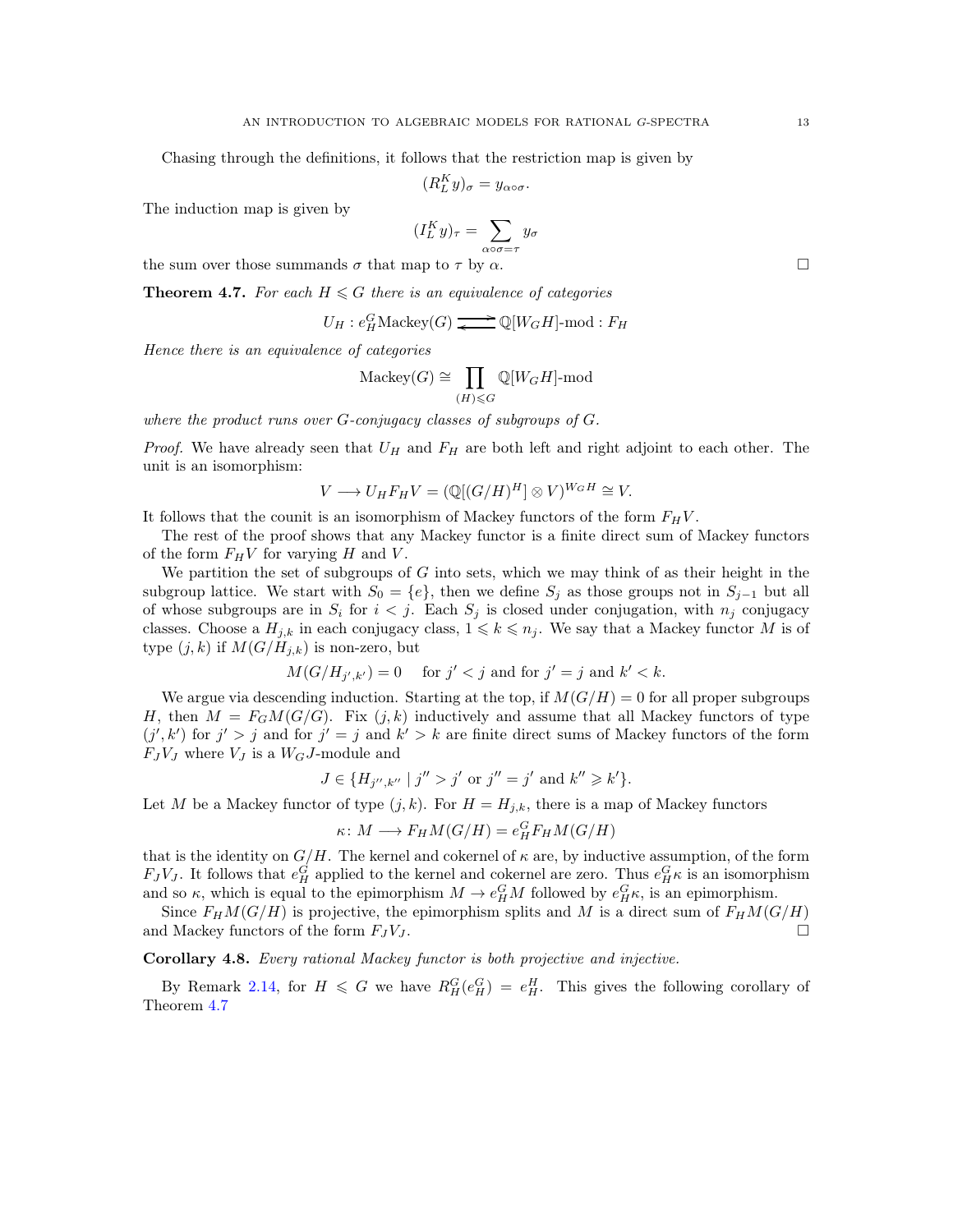Corollary 4.9. *A* G*-Mackey functor* M *is uniquely determined by the collection*

$$
\{e^H_HM(G/H)\in\mathbb{Q}[W_GH]\text{-}\mathrm{mod}\,\mid\, (H)\leqslant G\}
$$

*where we index over* G*-conjugacy classes of subgroups of* G*.*

<span id="page-13-0"></span>The remaining question is how to conveniently find the values  $M(G/H)$  of the Mackey functor M from such a collection. The next section gives a formula that provides a satisfying answer.

### 5. The diagonal decomposition

Rational Mackey functors for compact Lie groups are considered in Greenlees [\[Gre98a\]](#page-39-11). We present the decomposition formula for rational  $G$ -Mackey functors for finite  $G$ , following Examples C i) and Corollary 5.3 of [\[Gre98a\]](#page-39-11). The reference proves the result using equivariant stable homotopy theory; a direct algebraic proof is given by Sugrue [\[Sug19,](#page-40-0) Lemma 6.1.9]. We use the structure results to prove it via a calculation on Mackey functors of the form  $F_A V$ .

<span id="page-13-1"></span>**Theorem 5.1.** Let M be a G-Mackey functor and let  $K \leq H$  be subgroups of G. Then

$$
e_K^H M(G/H) \cong \left(e_K^K M(G/K)\right)^{W_H K}
$$

.

*Proof.* By Theorem [4.7,](#page-12-0) we may assume M is of the form  $F_A V$ , for V a  $\mathbb{Q}[W_GA]$ -module. Lemma [5.2](#page-14-0) implies that we only need to consider the case  $A = K$ .

By Remark [2.14](#page-6-0) and Proposition [4.5,](#page-11-0) we may remove the idempotent  $e_K^K$  from the formula. Thus we must prove

$$
e_K^H(\mathbb{Q}[(G/H)^K] \otimes V)^{W_GK} = e_K^H F_K(G/H) \cong (F_K(G/K))^{W_HK} = ((\mathbb{Q}[(G/K)^K] \otimes V)^{W_GK})^{W_HK}.
$$

By Lemma [2.12,](#page-5-1)  $(e_K^H)$  is a sum of  $|W_HK|^{-1}[H/K]$  and rational multiples of basis elements [H/L] for L a proper subgroup of K. An element [H/L] acts on  $F_K(G/H)$  through  $I_L^H \circ R_L^H$ . As  $F_K(V)(G/L) = 0$  unless L contains K (up to H-conjugacy),  $(e_K^H)$  acts as

$$
|W_H K|^{-1}[H/K] = |W_H K|^{-1} I_K^H \circ R_K^H.
$$

Lemma [4.6](#page-11-1) shows how the map  $I_K^H \circ R_K^H$  is induced from a composite

(\*) 
$$
\mathbb{Q}[(G/H)^K] \longrightarrow \mathbb{Q}[(G/K)^K] \longrightarrow \mathbb{Q}[(G/H)^K].
$$

We look at this composite in detail. The reader may find it useful to compare the following argument with Example [5.5.](#page-15-2)

If an element gK is fixed by left multiplication by elements of K (that is, an element of  $N_GK$ ), then gH is also K-fixed. Take gK and g'K that are K-fixed with  $gH = g'H$ . Then  $g' = gh$  for some  $h \in H$ , and

$$
K = (g')^{-1} Kg' = (gh)^{-1} Kgh = h^{-1} Kh
$$

so  $h \in N_HK$ . It follows that the second map of  $(*)$  passes to an injection

$$
\mathbb{Q}[(G/K)^K]/W_HK \longrightarrow \mathbb{Q}[(G/H)^K].
$$

Take gH in the image of  $(G/K)^K \to (G/H)^K$ , the composite  $(*)$  sends this to the sum of those aH such that  $aK = gK$ . By the previous argument, this sum is  $|W_HK|gH$ . Now take a coset  $gH$ that is not in the image of  $(G/K)^K \to (G/H)^K$ , then the first map of  $(*)$  sends this to zero. It follows that the composite

$$
(\mathbb{Q}[(G/H)^K] \otimes V)^{W_GK} \longrightarrow (\mathbb{Q}[(G/K)^K] \otimes V)^{W_GK} \longrightarrow (\mathbb{Q}[(G/H)^K] \otimes V)^{W_GK}
$$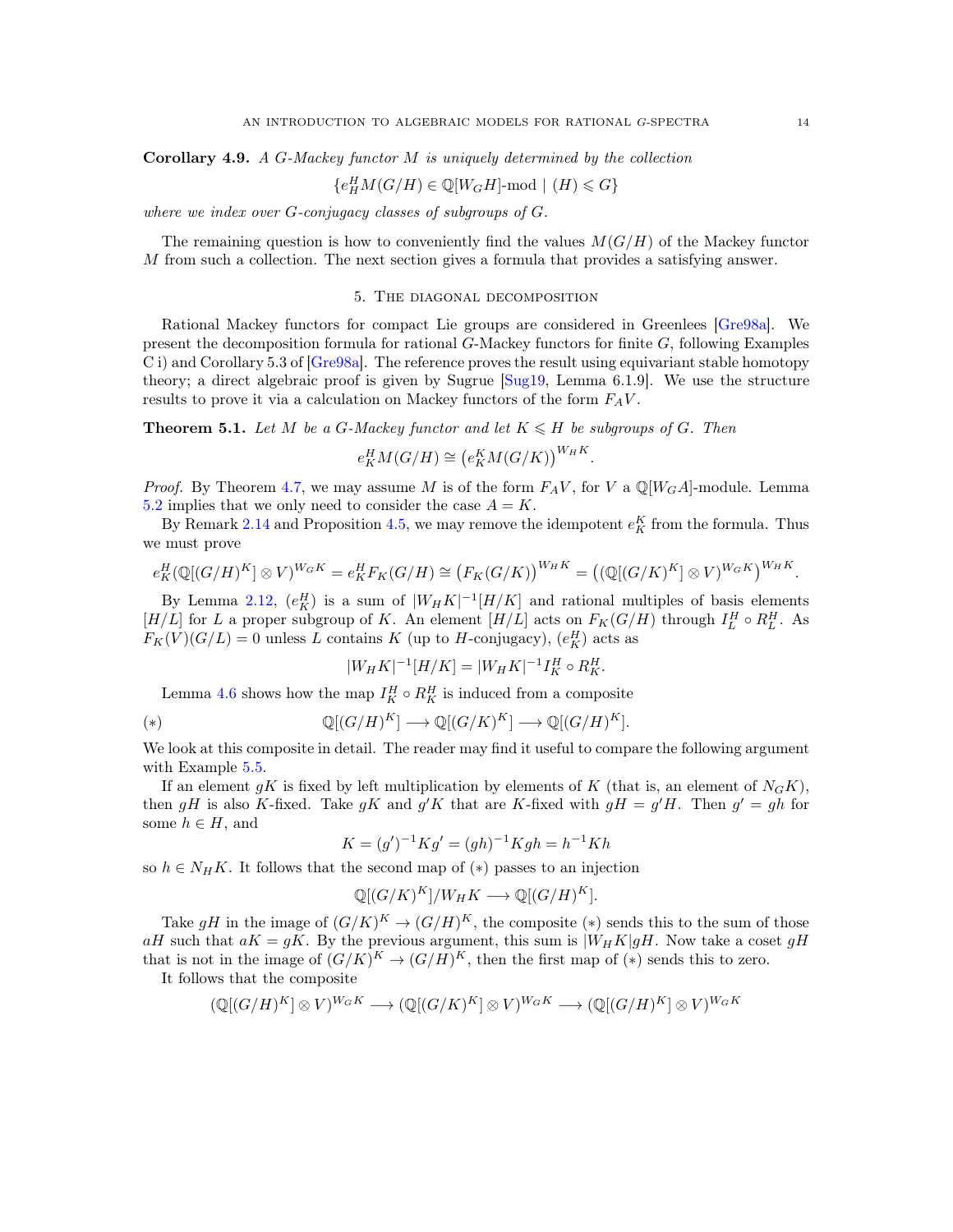induced from (∗) in turn induces an isomorphism from

$$
\Bigl(\bigl(\mathbb{Q}[(G/K)^K]\otimes V\bigr)^{W_GK}\Bigr)^{W_HK}
$$

onto the image of  $I_K^H \circ R_K^H$  in  $(\mathbb{Q}[(G/H)^K] \otimes V)^{W_GK}$ .

<span id="page-14-0"></span>**Lemma 5.2.** Let A, B and C be subgroups of G, with  $C \le B$  and let V be a  $\mathbb{Q}[W_GA]$ -module. *Then*

$$
e_C^B\big(F_A(V)(G/B)\big)=0
$$

*unless* A *and* C *are* G*-conjugate.*

*Proof.* By Proposition [4.5,](#page-11-0)  $e_A^G F_A(V) = F_A(V)$ . Hence,

$$
e_C^B\big(F_A(V)(G/B)\big) = e_C^B R_B^G(e_A^G)\big(F_A(V)(G/B)\big).
$$

The product  $e_C^B R_B^G(e_A^G)$  is zero unless A is G-conjugate to a subgroup A' of G and that subgroup A' is B-conjugate to C. We also require that A is G-subconjugate to B, as otherwise  $\mathbb{Q}[(G/B)^A] = 0$ . This is equivalent to requiring that A is  $G$ -conjugate to  $C$ .

We illustrate this decomposition with two examples.

**Example 5.3.** Let M be a rational Mackey functor for  $C_{p^3}$ . Define Q-modules

$$
V_0 = M(C_{p^3}/C_1), \quad V_1 = e_{C_{p^1}}M(C_{p^3}/C_{p^1}), \quad V_2 = e_{C_{p^2}}M(C_{p^3}/C_{p^2}), \quad V_3 = e_{C_{p^3}}M(C_{p^3}/C_{p^3}).
$$

where  $e_{C_{n}} \in A_{\mathbb{Q}}(C_{p}^i)$  is the idempotent with support  $C_{p}^i$ ,  $i \in \{0,1,2,3\}$ . Note that for  $i=0$  this is  $1 \in \mathsf{A}_{\mathbb{Q}}(C_1) = \mathbb{Q}$ . The  $\mathbb{Q}\text{-module } V_i$  has an action of  $\mathbb{Q}[W_{C_{p^3}}C_{p^i}] = \mathbb{Q}[C_{p^3}/C_{p^i}].$ 

The classification theorem implies that

$$
M \cong F_eV_0 \oplus F_{C_p}V_1 \oplus F_{C_{p^2}}V_2 \oplus F_{C_{p^3}}V_3.
$$

Writing out the values of  $M$  at varying subgroups gives the diagram

$$
V_3 \oplus V_2^{C_{p^3}/C_{p^2}} \oplus V_1^{C_{p^3}/C_p} \oplus V_0^{C_{p^3}/C_1} = M(C_{p^3}/C_{p^3})
$$
\n
$$
\downarrow \uparrow \qquad \qquad \downarrow \uparrow \qquad \qquad \downarrow \uparrow \qquad \qquad \downarrow \uparrow
$$
\n
$$
V_2 \oplus V_1^{C_{p^2}/C_p} \oplus V_0^{C_{p^2}/C_1} = M(C_{p^3}/C_{p^2})
$$
\n
$$
\downarrow \uparrow \qquad \qquad \downarrow \uparrow \qquad \qquad \downarrow \uparrow \qquad \qquad \downarrow \uparrow
$$
\n
$$
V_1 \oplus V_0^{C_{p}/C_1} = M(C_{p^3}/C_{p^1})
$$
\n
$$
\downarrow \uparrow \qquad \qquad \downarrow \uparrow \qquad \qquad \downarrow \uparrow
$$
\n
$$
V_0 \oplus M(C_{p^3}/C_1)
$$

With vertical maps indicating induction and restriction.

**Remark 5.4.** Given a G-Mackey functor M and  $H \le G$ , we can construct  $\overline{M}(G/H)$ , the quotient of  $M(G/H)$  by the images of the induction maps from proper subgroups of H. This example shows how  $\overline{M}(G/H) = e^H_H M(G/H)$ , so that the classification result is based around stripping out the images of the induction functors.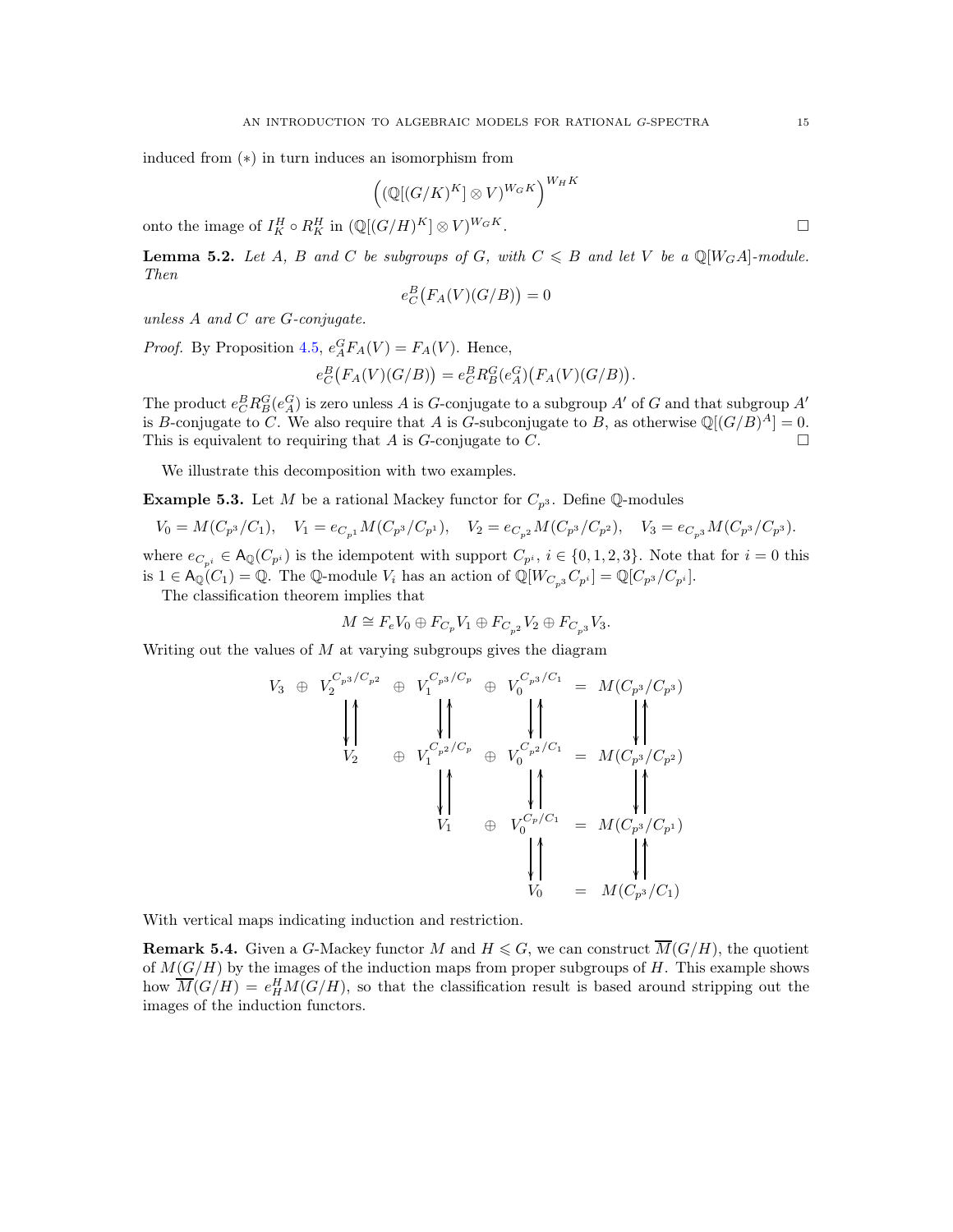<span id="page-15-2"></span>Example 5.5. We look at a particular instance of Theorem [5.1](#page-13-1) in order to illustrate the second half of the proof. Let  $G = S_4$  be the symmetric group on four letters,  $K = \langle (12) \rangle$ ,  $H = \langle (12), (34) \rangle$ . We have

$$
N_G K = H \qquad (G/K)^K = W_G K = W_H K = H/K = \{K, (34)K\}, \qquad (G/H)^K = \{H, (14)(23)H\}.
$$

We consider the case of  $F_K(\mathbb{Q}[W_GK])$ . We write out the two sides of Theorem [5.1](#page-13-1) below.

$$
e_K^H F_K(\mathbb{Q}[W_GK])(G/H) = e_K^H \mathbb{Q}[(G/H)^K] = I_K^H \circ R_K^H \mathbb{Q}[(G/H)^K]
$$
  

$$
(e_K^K F_K(\mathbb{Q}[W_GK])(G/K))^{W_HK} \cong (\mathbb{Q}[(G/K)^K]^{W_HK} = \mathbb{Q}[\{K + (34)K\}]
$$

To calculate  $I_K^H \circ R_K^H \mathbb{Q}[(G/H)^K]$ , consider the maps of Lemma [4.6](#page-11-1)

$$
\mathbb{Q}[\{H,(14)(23)H\}] \longrightarrow \mathbb{Q}[\{K,(34)K\}] \longrightarrow \mathbb{Q}[\{H,(14)(23)H\}].
$$

The first map (restriction) sends H to  $K + (34)K$  and  $(14)(23)H$  to zero. The second map (induction) sends K and  $(34)K$  to H. The image of the composite is therefore the submodule of  $\mathbb{Q}[\{H,(14)(23)H\}]$  generated by H. Hence,  $I_K^H \circ R_K^H \mathbb{Q}[(G/H)^K] = \mathbb{Q}[\{H\}]$  and the map induced by restriction

$$
e_K^H F_K(\mathbb{Q}[W_GK])(G/H) = \mathbb{Q}[\{H\}] \longrightarrow \mathbb{Q}[\{K + (34)K\}] \cong \left(e_K^K F_K(\mathbb{Q}[W_GK])(G/K)\right)^{W_HK}
$$

<span id="page-15-0"></span>is an isomorphism.

## 6. WORKED EXAMPLES FOR  $G = C_6$

Fixing the group to be  $C_6$ , the cyclic group of order 6, we give a detailed investigation of rational  $C_6$ -Mackey functors and their corresponding decomposition as modules over group rings. We choose a small group so that group-theoretic complexities do not obstruct the overall picture. We organise this section as a series of examples.

For clarity, write  $C_6 = \{0, 1, 2, 3, 4, 5\}$ ,  $C_3 = \{0, 2, 4\}$ ,  $C_2 = \{0, 3\}$ ,  $C_1 = \{0\}$  and quotients via underlining, so  $C_6/C_3 = \{0, 1\}$ . We start by describing the rational Burnside ring of  $C_6$  and its idempotents.

<span id="page-15-1"></span>**Example 6.1.** The rational Burnside ring of  $C_6$  is additively generated by the sets  $C_6$ ,  $C_6/C_3$ ,  $C_6/C_2$  and  $C_6/C_6$ , which is the multiplicative unit. The multiplicative properties of these sets are:

$$
C_6 \times C_6 = 6C_6
$$
  
\n
$$
C_6 \times C_6 = 6C_6
$$
  
\n
$$
C_6 \times C_6/C_3 = 2C_6
$$
  
\n
$$
C_6 \times C_6/C_3 = 2C_6
$$
  
\n
$$
C_6 \times C_6/C_2 = 3C_6
$$
  
\n
$$
C_6 \times C_6/C_2 = 3C_6
$$

Evidently, we have non-zero idempotents  $C_6/C_6$ ,  $(1/6)C_6$ ,  $(1/2)C_6/C_3$ ,  $(1/3)C_6/C_2$ , but these are not orthogonal to each other. Some algebraic manipulation gives an orthogonal decomposition of the unit as

$$
\begin{array}{rcl}\ne^{C_6}_{C_1} &=& (1/6)C_6\\
e^{C_6}_{C_2} &=& (1/3)C_6/C_2 - (1/6)C_6/C_1\\
e^{C_6}_{C_3} &=& (1/2)C_6/C_3 - (1/6)C_6/C_1\\
e^{C_6}_{C_6} &=& C_6/C_6 - (1/3)C_6/C_2 - (1/2)C_6/C_3 + (1/6)C_6.\n\end{array}
$$

One can check that these formulas match those of Lemma [2.11](#page-5-0) and verify the reverse formulas describing the homogeneous sets in terms of sums of idempotents. Furthermore, one can confirm that the map of Lemma [2.11](#page-5-0) is indeed an isomorphism in this case.

Now we have an understanding of the rational Burnside ring of  $C_6$ , we can look at the Burnside ring Mackey functor.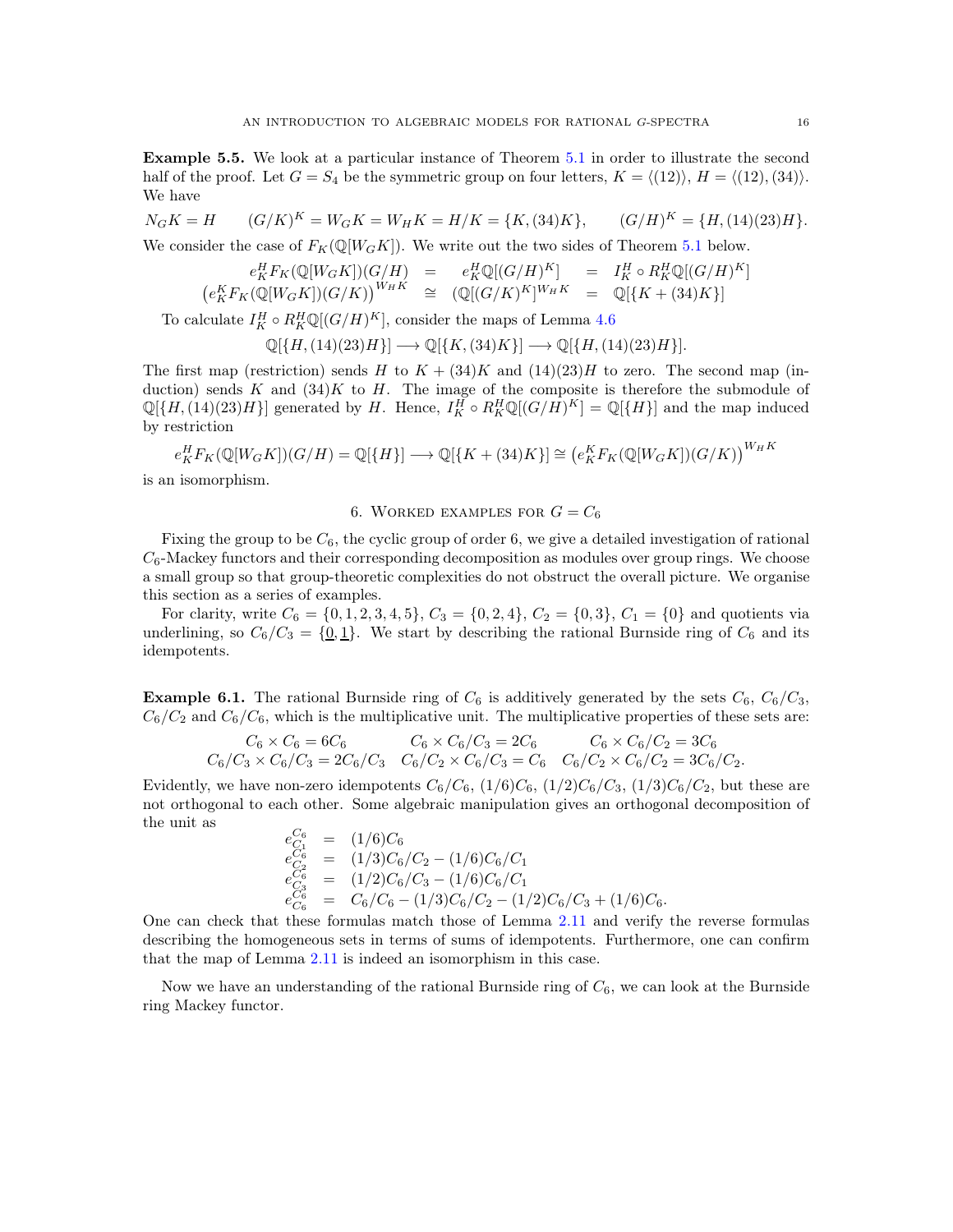<span id="page-16-0"></span>Example 6.2. The rational Burnside ring Mackey functor of Example [2.10](#page-5-2) is defined by

$$
\mathsf{A}_{\mathbb{Q}}(C_6/H) = \mathsf{A}_{\mathbb{Q}}(H),
$$

with structure maps defined in terms of restriction and induction of sets with group actions. For example,  $C_6/C_3 \in \mathsf{A}_{\mathbb{Q}}(C_6)$  restricts to  $2C_3/C_3 \in \mathsf{A}_{\mathbb{Q}}(C_3)$  and  $C_2/C_1 \in \mathsf{A}_{\mathbb{Q}}(C_2)$  inducts to  $C_6/C_1 \in$  $A_{\mathbb{Q}}(C_6)$ .

We can calculate the idempotents of the rational Burnside rings of  $C_3$  and  $C_2$  as we did for  $C_6$ .

$$
\begin{array}{ll}\n\mathsf{A}_{\mathbb{Q}}(C_3) & e_{C_1}^{C_3} = (1/3)C_3/C_1 & e_{C_3}^{C_3} = C_3/C_3 - (1/3)C_3/C_1 \\
\mathsf{A}_{\mathbb{Q}}(C_2) & e_{C_1}^{C_2} = (1/2)C_2/C_1 & e_{C_2}^{C_2} = C_2/C_2 - (1/2)C_2/C_1\n\end{array}
$$

We present the rational Burnside ring Mackey functor as the following Lewis diagram, phrased in terms of idempotents. The downward arrows indicate that an idempotent restricts to another idempotent, where an idempotent restricts to zero, we omit an arrow. The upward arrows indicate that an idempotent inducts to a multiple of another idempotent.



As described at the start of Section [4,](#page-9-0) we may use the idempotents of  $A_{\mathbb{Q}}(C_6)$  to split the category of rational  $C_6\mbox{-}\mathrm{Mackey}$  functors:

 $\text{Mackey}(C_6) \cong e_{C_6}^{C_6} \text{Mackey}(C_6) \oplus e_{C_3}^{C_6} \text{Mackey}(C_6) \oplus e_{C_2}^{C_6} \text{Mackey}(C_6).$ 

Hence, any rational  $C_6$ -Mackey functor M can be written as

$$
M \cong e_{C_6}^{C_6} M \oplus e_{C_3}^{C_6} M \oplus e_{C_2}^{C_6} M \oplus e_{C_1}^{C_6} M.
$$

Identifying the action of idempotents on a given Mackey functor  $M$  from knowledge of the induction and restriction maps can be time-consuming. It is often easier to produce examples of Mackey functors in the subcategories of the splitting. We do so using the equivalences of categories of Theorem [4.7:](#page-12-0)

$$
U_6: e_{C_6}^{C_6}\text{Mackey}(C_6) \longrightarrow \mathbb{Q}[C_6/C_6]\text{-mod}: F_6
$$
  
\n
$$
U_3: e_{C_3}^{C_6}\text{Mackey}(C_6) \longrightarrow \mathbb{Q}[C_6/C_3]\text{-mod}: F_3
$$
  
\n
$$
U_2: e_{C_2}^{C_6}\text{Mackey}(C_6) \longrightarrow \mathbb{Q}[C_6/C_2]\text{-mod}: F_2
$$
  
\n
$$
U_1: e_{C_1}^{C_6}\text{Mackey}(C_6) \longrightarrow \mathbb{Q}[C_6/C_1]\text{-mod}: F_1
$$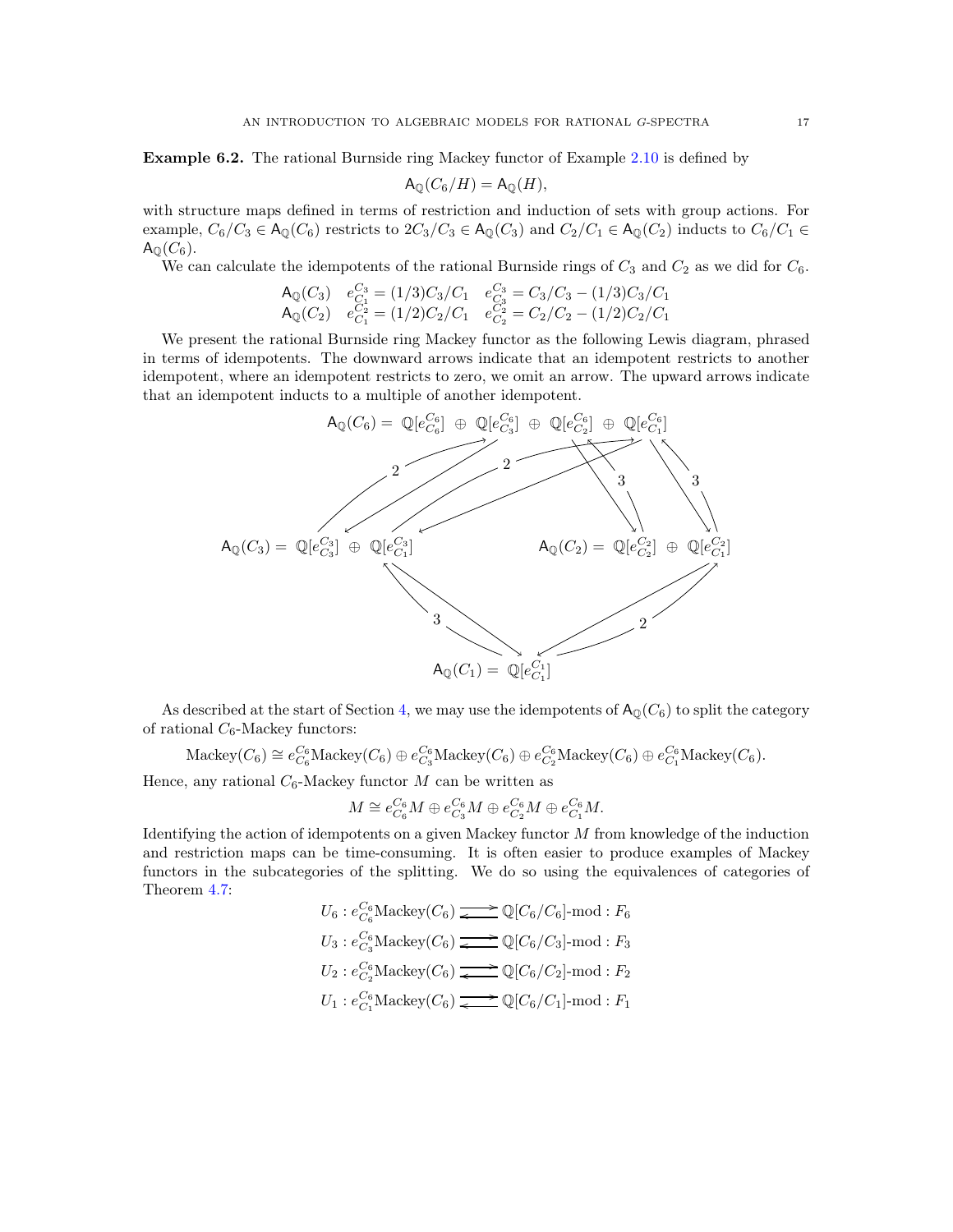where  $U_H$  is evaluation at  $G/H$  and

$$
F_H(V)(G/K) = (\mathbb{Q}[(G/K)^H] \otimes V)^{W_GH}.
$$

<span id="page-17-0"></span>**Example 6.3.** Take  $\mathbb{Q} \in \mathbb{Q}[C_6/C_2]$ -mod (with trivial group action). We have

$$
F_2(\mathbb{Q})(C_6/C_6) = (\mathbb{Q}[(C_6/C_6)^{C_2}] \otimes \mathbb{Q})^{C_6/C_2} = \mathbb{Q}
$$
  
\n
$$
F_2(\mathbb{Q})(C_6/C_3) = (\mathbb{Q}[(C_6/C_3)^{C_2}] \otimes \mathbb{Q})^{C_6/C_2} = 0
$$
  
\n
$$
F_2(\mathbb{Q})(C_6/C_2) = (\mathbb{Q}[(C_6/C_2)^{C_2}] \otimes \mathbb{Q})^{C_6/C_2} = \mathbb{Q}[C_6/C_2]^{C_6/C_2} = \mathbb{Q}
$$
  
\n
$$
F_2(\mathbb{Q})(C_6/C_1) = (\mathbb{Q}[(C_6/C_1)^{C_2}] \otimes \mathbb{Q})^{C_6/C_2} = 0.
$$

The only non-trivial restriction map is  $F_2(\mathbb{Q})(C_6/C_6) \to F_2(\mathbb{Q})(C_6/C_2)$ . By Lemma [4.6](#page-11-1) this map is induced from the map

$$
\mathbb{Q}[(C_6/C_6)^{C_2}] \longrightarrow \mathbb{Q}[(C_6/C_2)^{C_2}]
$$

sending an element  $q_0$  to  $q(0+1+2)$ . Hence, the restriction map is the identity. It follows (either by using the Mackey axiom, or another application of Lemma [4.6\)](#page-11-1) that the non-trivial induction map is multiplication by 3 (the subgroup index). We summarise this calculation, along with the analogous calculations for  $F_1(\mathbb{Q})$ ,  $F_3(\mathbb{Q})$  and  $F_6(\mathbb{Q})$ , in the following Lewis diagrams.



We can relate this to Example [6.2,](#page-16-0) where our idempotent calculations make the splitting evident. Indeed,

$$
\mathsf{A}_{\mathbb{Q}}(C_6) \cong F_1(\mathbb{Q}) \oplus F_2(\mathbb{Q}) \oplus F_3(\mathbb{Q}) \oplus F_6(\mathbb{Q}).
$$

Rather than starting with  $\mathbb{Q}$ , the other obvious example is to take  $\mathbb{Q}[C_6/C_3]$  in  $\mathbb{Q}[C_6/C_3]$ -mod.

<span id="page-17-1"></span>Example 6.4. We can calculate the following:

$$
F_3(\mathbb{Q}[C_6/C_3])(C_6) = (\mathbb{Q}[(C_6/C_6)^{C_3}] \otimes \mathbb{Q}[C_6/C_3])^{C_6/C_3} = \mathbb{Q}
$$
  
\n
$$
F_3(\mathbb{Q}[C_6/C_3])(C_6/C_3) = (\mathbb{Q}[(C_6/C_3)^{C_3}] \otimes \mathbb{Q}[C_6/C_3])^{C_6/C_3} = \mathbb{Q}[C_6/C_3]
$$
  
\n
$$
F_3(\mathbb{Q}[C_6/C_3])(C_6/C_2) = (\mathbb{Q}[(C_6/C_2)^{C_3}] \otimes \mathbb{Q}[C_6/C_3])^{C_6/C_3} = 0
$$
  
\n
$$
F_3(\mathbb{Q}[C_6/C_3])(C_6/C_1) = (\mathbb{Q}[(C_6/C_1)^{C_3}] \otimes \mathbb{Q}[C_6/C_3])^{C_6/C_3} = 0.
$$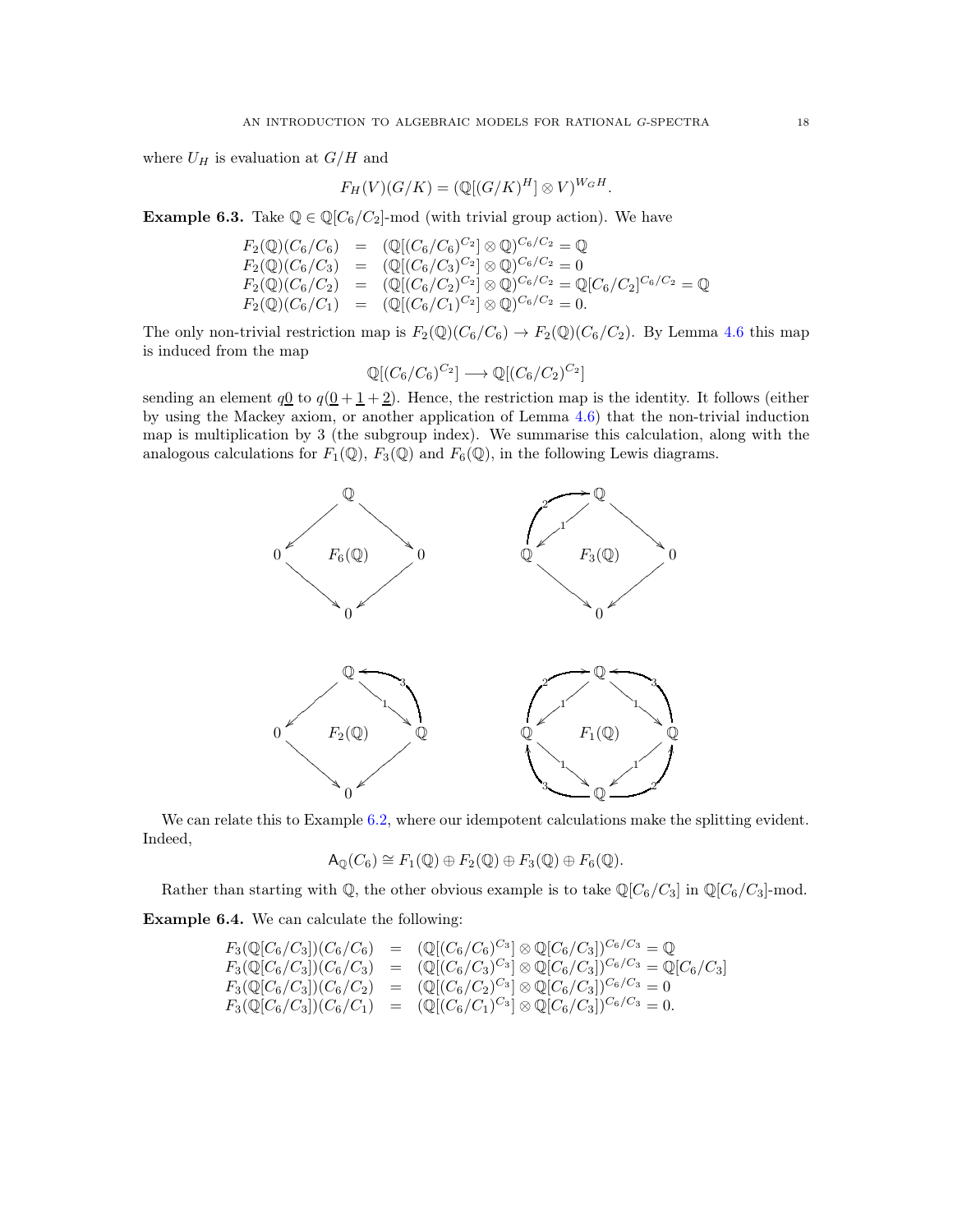The non-trivial restriction map is the inclusion of the fixed points. The induction map is the augmentation map (which sends both  $\underline{0}$  and  $\underline{1}$  to  $1 \in \mathbb{Q}$ ).



**Example 6.5.** Similarly, we have the Lewis diagram of  $F_1(\mathbb{Q}[C_6])$ 



As with previous examples, the induction maps are given by the projections  $C_6/K \to C_6/H$ . The restriction maps are given by summing over the preimages of that projection.

One may check this is isomorphic to the Mackey functor  $\text{Mack}_{C_6}(\mathbb{Q}[C_6])$  of Example [2.9.](#page-4-1) This functor is defined by  $H \mapsto \mathbb{Q}[C_6]^H$ . The claimed isomorphism of Mackey functors is induced from the isomorphism  $\mathbb{Q}[C_6/H] \longrightarrow \mathbb{Q}[C_6]^H$ ,  $gH \mapsto \sum_{h \in H} hg$ .

## 7. Comparison to equivariant spectra

<span id="page-18-0"></span>For G a finite group, we have a classification of rational G-spectra in terms of an algebraic model, see Theorem [13.1.](#page-37-0) The algebraic model is built from chain complexes of  $\mathbb{Q}[W_GH]$ -modules for H running over conjugacy classes of subgroups of G.

The most modern approach to the classification takes several steps

- idempotent splitting
- restriction to normalisers
- passing to Weyl groups (by taking fixed points)
- algebraicisation

which we see are analogous to our classification of rational Mackey functors. At the level of homotopy categories, one takes a spectrum X, and then splits it into  $e_H^G X$  for varying H. Then one forgets to  $N_GH$ -spectra and takes  $H$ -fixed points. Taking homology of the algebraicisation of a spectrum  $e_H^G X$  gives the homotopy groups of the spectrum. This results in a graded  $\mathbb{Q}[W_G H]$ -module

$$
\pi_*([i^*(e_H^G X)]^H) = i^*(e_H^G)\pi_*^H(X) = (e_H^G([-, X]_*^G \otimes \mathbb{Q})) (G/H).
$$

This is exactly the functor  $U_H$  applied to the  $e_H^G$ -part of the Mackey functor  $[-, X]_*^G \otimes \mathbb{Q}$ .

A major difference between the method we use for Mackey functors and the approach for rational G-spectra is that in the latter one proves that the various model categories are Quillen equivalent at each stage, rather than arguing via the composite functor. This is partly due to adjunctions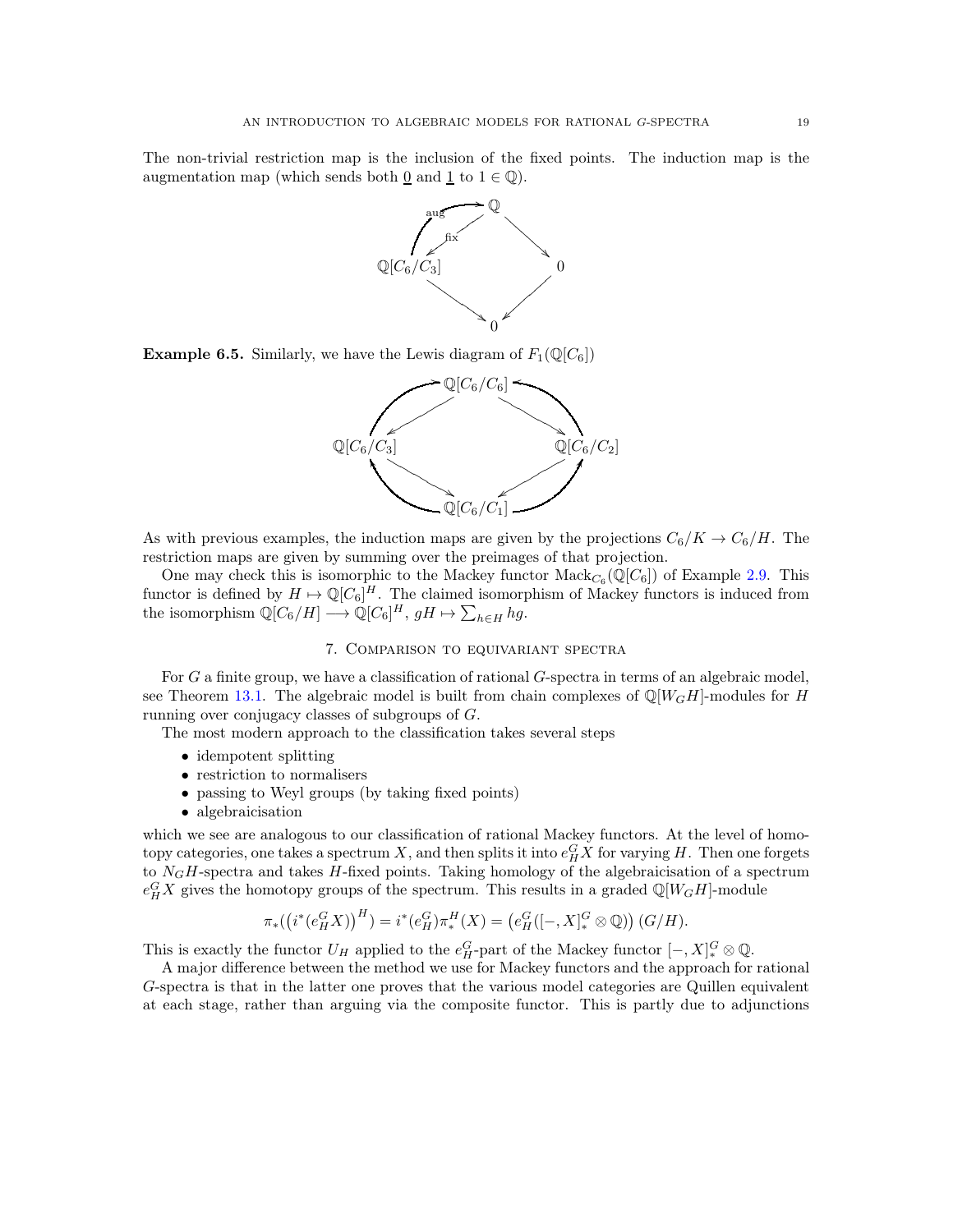in the topological setting not being both left and right adjoint and partly due to the difficulty of working with complex composite functors in model categories. For Mackey functors, we see that the adjunctions in

$$
e^G_H \textnormal{Mackey}(G) \xrightarrow[i\#]{i\#} R^G_{N_GH}(e^G_H) \textnormal{Mackey}(N_GH) \xrightarrow[\varepsilon\#]{\varepsilon\#} \textnormal{Mackey}(N_GH/H) \xrightarrow[\textnormal{Mack}_{W_GH}^{(-)(W_GH/e)} \mathbb{Q}[W_GH]\text{-mod}
$$

are not equivalences. To resolve this, we can restrict Mackey( $N_GH/H$ ) and  $R_{N_GH}^G(e_H^G)$ Mackey( $N_GH$ ) to the full subcategories in the image of the functors from  $\mathbb{Q}[W_GH]$ -mod. We write  $\overline{\mathrm{Mackey}}(N_GH/H)$ and  $R_{N_GH}^G(e_H^G)$  Mackey( $N_GH$ ) for these categories. Our calculation of the counit of the  $(F_H, U_H)$ adjunction shows that

$$
\mathrm{Id} \to (\mathrm{Mack}_{W_GH} V)(W_G H/e) \quad \text{ and } \quad \mathrm{Id} \to (\varepsilon^{\#} \varepsilon_{\#} \mathrm{Mack}_{W_GH} V)(W_G H/e)
$$

are isomorphisms. Hence the functors  $\varepsilon_{\#}$  and Mack<sub>WGH</sub> are full and faithful. It follows that on these full subcategories, we have equivalences of categories.

$$
e_H^G\text{Mackey}(G)\xrightarrow[\qquad]{i\#} R_{N_GH}^G(e_H^G)\overline{\text{Mackey}}(N_GH)\xrightarrow[\qquad]{\varepsilon^{\#}} \overline{\text{Mackey}}(N_GH/H)\xrightarrow[\text{Mackw_GH}]{(-)(W_GH/e)}\mathbb{Q}[W_GH]\text{-mod}
$$

Passing to a full subcategory is the algebraic equivalent of localisation at an idempotent as used in the classification of rational G-spectra for finite G.

<span id="page-19-0"></span>We will discuss the topological analogues of these results in more detail in Part [2.](#page-21-0)

## 8. Monoidal properties

We end this part with a discussion of the monoidal structure on Mackey functors. Details can be found in Green [\[Gre71\]](#page-39-12) and Luca [\[Luc96\]](#page-40-13). Given G-Mackey functors  $M$  and  $N$ , we define

$$
T(H) = \bigoplus_{K \le H} M(G/K) \otimes_{\mathbb{Q}} N(G/K) \qquad (M \square N)(G/H) = T(H)/I(H)
$$

where  $I(H)$  is the Q-submodule of  $T(H)$  generated by

$$
R_L^K(x) \otimes y' - x \otimes I_L^K(y') \qquad \text{for } x \in M(G/K), \ y' \in N(G/L), \ L \le K \le H
$$
  
\n
$$
x' \otimes R_L^K(y) - I_L^K(x') \otimes y \qquad \text{for } x' \in M(G/L), \ y \in N(G/K), \ L \le K \le H
$$
  
\n
$$
C_h(x) \otimes y - x \otimes C_h^{-1}(y) \qquad \text{for } x \in M(G/K), \ y \in N(G/hKh^{-1}), \ L \le K \le H.
$$

Theorem 8.1. *For* M *and* N G*-Mackey functors, the construction*

$$
(M\square N)(G/H) = T(H)/I(H)
$$

*defines a Mackey functor when equipped with the conjugation, restriction and induction maps described below. We call this Mackey functor the* box product *of* M *and* N*.*

Conjugation is given by the diagonal action

$$
C_h(x \otimes y) = C_h(x) \otimes C_h(y).
$$

Induction from  $H$  to  $H'$  is given by the inclusion

$$
\Big(\bigoplus_{K\leqslant H}M(G/K)\otimes_{{\mathbb Q}}N(G/K)\Big)\longrightarrow \Big(\bigoplus_{K\leqslant H'}M(G/K)\otimes_{{\mathbb Q}}N(G/K)\Big)
$$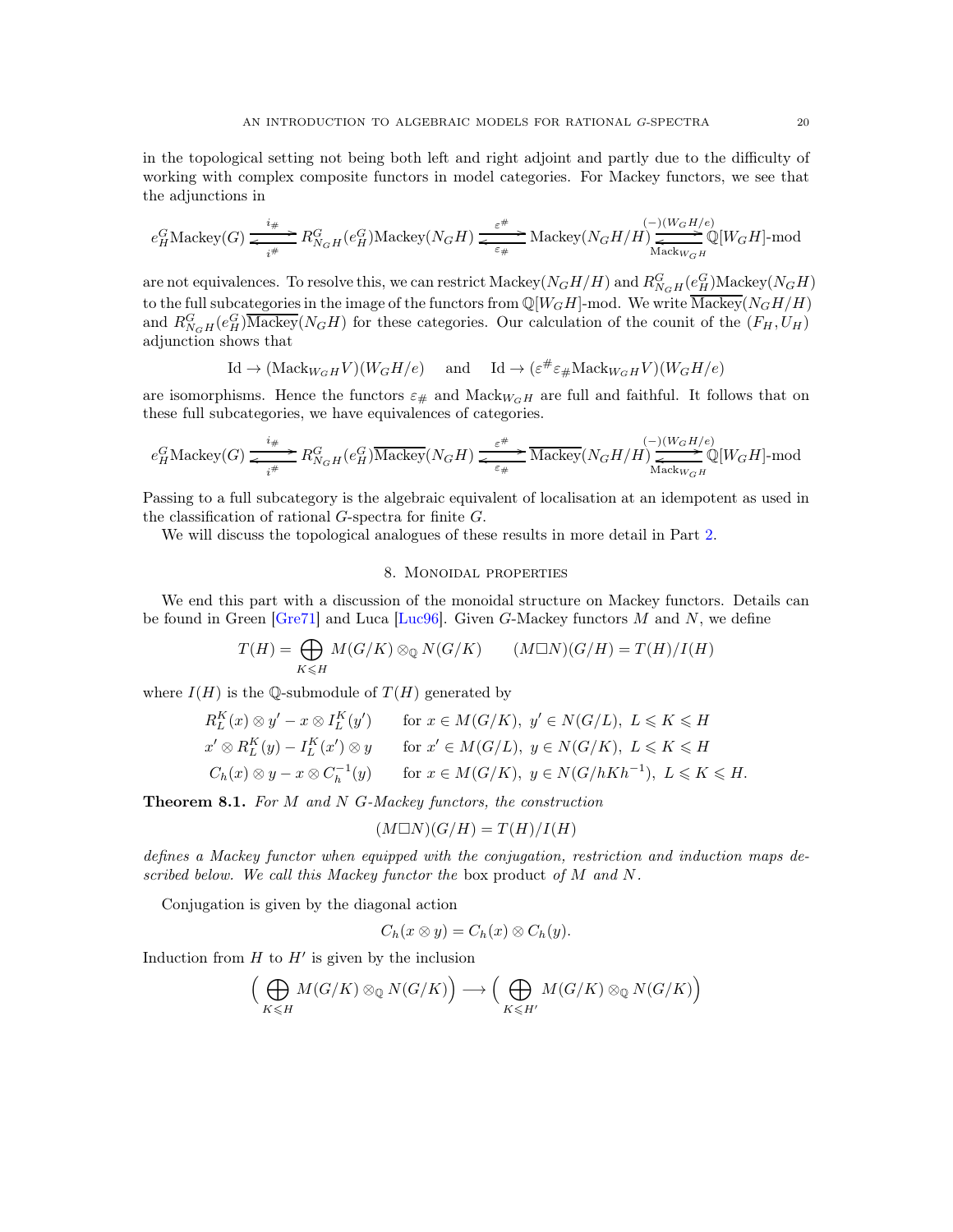followed by taking quotients with respect to  $I(H)$  and  $I(H')$ . Restriction from  $H'$  to  $H$  is induced by the map  $T(H') \to T(H)/I(H)$  given by

$$
x \otimes y \longmapsto \sum_{l \in [H \setminus H' \times K]} R_{H \cap lKl^{-1}}^{lKl^{-1}} C_l(x) \otimes R_{H \cap lKl^{-1}}^{lKl^{-1}} C_l(y)
$$

for  $x \in M(K)$ ,  $y \in N(K)$  and  $K \leq H$ .

One can also define the box product via a convolution product (a left Kan extension over the product of  $G$ -sets), using the definition of Mackey functors in terms of spans of  $G$ -sets (the Burnside category), see [\[Luc96,](#page-40-13) Chapter 3]. The unit for the box product is the Burnside ring Mackey functor.

The equivalence of [\[Luc96,](#page-40-13) Chapter 3] also implies that a (commutative) monoid for the box product is a rational Mackey functor M, such that each  $M(G/H)$  is a (commutative) Q-algebra, the conjugation and restriction maps are maps of algebras and for  $K \leq H$ , the *Frobenius relations* hold:

$$
x \cdot I_K^H(y) = I_K^H(R_K^H(x) \cdot y) \qquad I_K^H(y) \cdot x = I_K^H(y \cdot R_K^H(x))
$$

for  $x \in M(G/H)$  and  $y \in M(G/K)$ . We call such a (commutative) monoid Mackey functor a (commutative) Green functor.

The category of  $\mathbb{Q}[W_GH]$ -modules has a monoidal product, given by tensoring two modules over Q and equipping the result with the diagonal  $\mathbb{Q}[W_GH]$ -action. We then see that  $U_H$  sends (commutative) Green functors to (commutative) monoids in  $\mathbb{Q}[W_GH]$ -modules. In fact, we show that  $U_H$  is a symmetric monoidal functor.

<span id="page-20-0"></span>Lemma 8.2. *Let* M *and* N *be Mackey functors. Then*

$$
e_H^G(M \Box N) \cong (e_H^G M \Box N) \cong (M \Box e_H^G N) \cong (e_H^G M \Box e_H^G N).
$$

*Hence*

$$
(e_H^G M \Box e_H^G N) (G/H) = e_H^G M (G/H) \otimes_{\mathbb{Q}} e_H^G N (G/H).
$$

*Proof.* The first statement is a calculation of the action of the Burnside ring on the box product.

For the second, the Mackey functor  $e_H^G M$  is trivial on proper subgroups of H, from which it follows that

$$
T(H) = e_H^G M(G/H) \otimes_{\mathbb{Q}} e_H^G N(G/H) \quad \text{and} \quad I(H) = 0.
$$

The first statement of Lemma [8.2](#page-20-0) implies that the category  $e_H^G$ Mackey(G) is monoidal with respect to  $\Box$  with the unit  $e_H^G \mathsf{A}_{\mathbb{Q}}$ .

**Corollary 8.3.** For each  $H \leq G$  the equivalence of categories

$$
U_H : e^G_H \text{Mackey}(G) \longrightarrow \mathbb{Q}[W_G H] \text{-mod}: F_H
$$

*is strong symmetric monoidal.*

*Moreover, the splitting result*

$$
\text{Mackey}(G) \cong \prod_{H \leqslant_G G} e_H^G \text{Mackey}(G)
$$

*is strong symmetric monoidal.*

The topological equivalent of this result is Barnes, Greenlees and Kędziorek [\[BGK18\]](#page-38-2). This gives a description of  $E_{\infty}$ -algebras in rational G-spectra in terms of differential graded algebras in

$$
\prod_{(H) \leqslant G} \mathbb{Q}[W_GH]\text{-mod}.
$$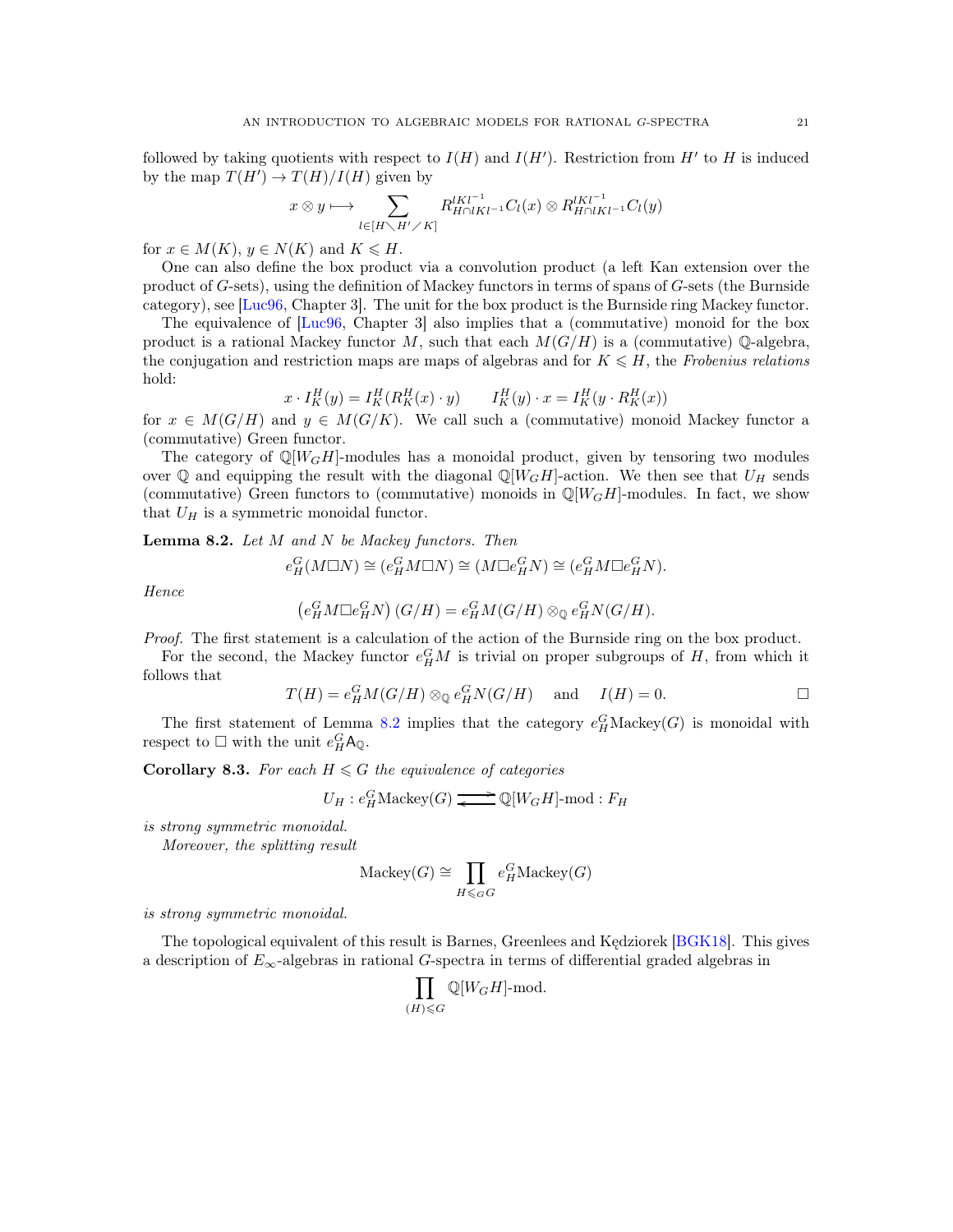The more complicated case of commutative ring G-spectra (or  $E_{\infty}^G$ -algebras, where  $E_{\infty}^G$  is the operad governing the highest level of equivariant commutativity) is considered in work of Wimmer [\[Wim19\]](#page-40-14). The extra data here comes from multiplicative norm maps, which are related to Tambara functors (commutative Green functors with additional structure), see Strickland [\[Str12\]](#page-40-8), Mazur [\[Maz13\]](#page-40-15) and Hill and Mazur [\[HM19\]](#page-39-13). The idempotent splitting result we use destroys the additional structure of a Tambara functor, leaving only a commutative Green functor. Hence, there is no immediate extension of the above results to Tamabara functors. The question of which idempotents and splittings persevere norms in the Burnside ring is answered fully in work of Böhme [\[Böh19\]](#page-39-14).

## <span id="page-21-0"></span>Part 2. The structure of rational G-spectra

For G a compact Lie group, it is natural to study the homotopy theory of G-spectra as Brown representability holds equivariantly, see [\[May96,](#page-40-9) Section XIII.3]. That is, G-equivariant cohomology theories are represented by G-spectra, so the category of G-equivariant cohomology theories and stable natural transformations between them, is equivalent to the homotopy category of Gspectra. Due to the complexity of the non-equivariant case, one cannot expect a complete analysis of either G-equivariant cohomology theories or G-spectra integrally. However, if we restrict ourselves to G-equivariant cohomology theories with values in rational vector spaces, the situation is greatly simplified, whilst valuable geometric and group theoretic structures remain. For this reason, the programme of understanding G-equivariant cohomology theories begun by Greenlees restricts attention to rational G-equivariant cohomology theories and rational G-spectra.

In this part, we discuss the methods and tools used to obtain algebraic models for rational equivariant spectra. Recall from the introduction that an algebraic model for rational G-spectra is a model category  $d\mathcal{A}(G)$ , that is Quillen equivalent to G-spectra. This category must consist of differential objects (and morphisms) in a graded abelian category  $A$ . To start our journey we begin by recalling some useful facts about G-spectra.

### 9. Preliminaries on G-spectra

<span id="page-21-1"></span>Let G be a compact Lie group. We work with orthogonal G-spectra, see Mandell and May [\[MM02\]](#page-40-16) for more details. Unless otherwise stated, our categories of G-spectra will be indexed on a complete  $G$ -universe  $U$ .

For H a closed subgroup of  $G$ , one can define homotopy groups of an orthogonal  $G$ -spectrum X with structure map  $\sigma$  as

$$
\pi_0^H(X) = \operatorname{colim}_V[S^V, X(V)]^H
$$

where the maps in the colimit send a map  $\alpha: S^V \longrightarrow X(V)$  to the composite

$$
S^W \cong S^V \wedge S^{V^\perp} \stackrel{\alpha \wedge \mathrm{Id}}{\longrightarrow} X(V) \wedge S^{V^\perp} \stackrel{\sigma}{\longrightarrow} X(V \oplus V^\perp) \cong X(W).
$$

Here V runs through the G representations in the universe  $U$ . More generally, the integer graded homotopy groups of a  $G$ -spectrum  $X$  are defined using shift and loop functors on spectra and the formula above. A map f of G-spectra is a weak equivalence, also called a *stable equivalence*, in orthogonal G-spectra if and only if  $\pi_p^H(f)$  is an isomorphism for all closed subgroups H of G and all integers  $p$ . The class of stable equivalences is part of a stable model structure on  $G$ -spectra,  $G-Sp^{\mathcal{O}}$ .

Orthogonal G-spectra with the stable model structure is a convenient model category for Gequivariant homotopy theory. In particular, the homotopy category is a symmetric monoidal triangulated category (see [\[Mar83,](#page-40-17) Appendix 2] for introduction to triangulated categories) with unit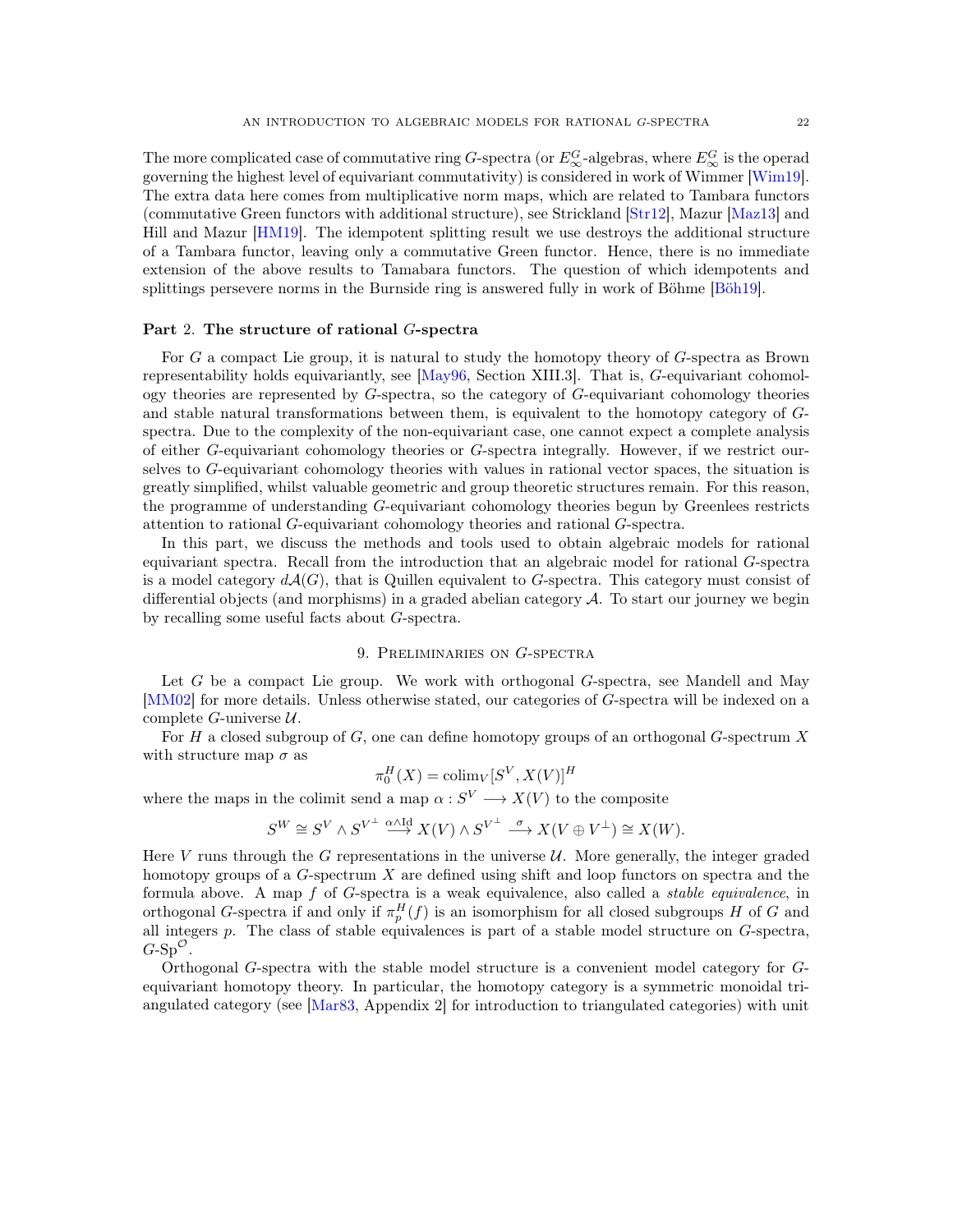the sphere spectrum S, see Hovey, [\[Hov99,](#page-39-15) Section 7]. Furthermore, the stable equivalences can be detected by objects in the category in the following sense. For a closed subgroup  $H$  in  $G$ , an orthogonal spectrum X and integers  $p \geq 0$  and  $q > 0$ 

<span id="page-22-1"></span>
$$
(9.0.1) \t\t [ \Sigma^p S^0 \wedge G/H_+, X ]^G \cong \pi_p^H(X) \t\t [F_q S^0 \wedge G/H_+, X ]^G \cong \pi_{-q}^H(X)
$$

where  $[-,-]^G$  denotes morphisms in the homotopy category of  $G$ -Sp<sup> $^{\circ}$ </sup> and  $F_q(-)$  is the left adjoint to the evaluation functor at  $\mathbb{R}^q$ :  $Ev_{\mathbb{R}^q}(X) = X(\mathbb{R}^q)$ . In particular,  $F_q(S^0)$  models  $\mathbb{S}^{-q}$ , the q-fold desuspension of the sphere spectrum. We can put this relation between the shifts of  $G/H_+$  and the weak equivalences into the formalism of [\[SS03,](#page-40-18) Section 2].

**Definition 9.1.** Let  $\mathcal{C}$  be a triangulated category with infinite coproducts. A full triangulated subcategory of  $\mathcal C$  (with shift and triangles induced from  $\mathcal C$ ) is called *localising* if it is closed under coproducts in C. A set  $P$  of objects of C is called a *set of generators* if the only localising subcategory of C containing objects of P is the whole of C. An object of a stable model category is called a *generator* if it is so when considered as an object of the homotopy category.

An object X in C is *homotopically compact*<sup>[2](#page-22-0)</sup>. if for any family of objects  $\{A_i\}_{i\in I}$  the canonical map

$$
\bigoplus_{i \in I} [X, A_i]^{\mathcal{C}} \longrightarrow [X, \coprod_{i \in I} A_i]^{\mathcal{C}}
$$

is an isomorphism in the homotopy category of  $C$ .

The set of suspensions and desuspensions of  $G/H_+$ , where H varies through all closed subgroups of G, is a set of homotopically compact generators in the stable model category  $G-\text{Sp}^{\mathcal{O}}$ . Those objects are compact since homotopy groups commute with coproducts and it is clear from [\[SS03,](#page-40-18) Lemma 2.2.1] and Equation [\(9.0.1\)](#page-22-1) that this is a set of generators for  $G-Sp^{\mathcal{O}}$ .

There is an easy-to-check condition for a Quillen adjunction between stable model categories with sets of homotopically compact generators to be a Quillen equivalence. It is used often in the setting of algebraic models. Also notice that the derived functors of Quillen equivalences preserve homotopically compact objects.

**Lemma 9.2.** Suppose  $F: \mathcal{C} \rightleftarrows \mathcal{D}: U$  is a Quillen pair between stable model categories with sets *of homotopically compact generators, such that the right derived functor* RU *preserves coproducts (or equivalently, such that the left derived functor sends homotopically compact generators to homotopically compact objects).*

*If the derived unit and counit are weak equivalences for the respective sets of generators, then* (F, U) *is a Quillen equivalence.*

*Proof.* The result depends upon the fact that the homotopy category of a stable model category is a triangulated category. First notice that since the derived functor RU preserves coproducts, the derived unit and counit are triangulated natural transformations. If the derived unit condition is an isomorphism for a set of objects  $K$  then they are also satisfied for every object in the localising subcategory for K. Since we assume that K consists of homotopically compact generators, the localising subcategory for  $\mathcal K$  is the whole category and the derived unit is an isomorphism. The same argument applies to the counit and the result follows.  $\square$ 

<span id="page-22-0"></span><sup>2</sup>There are different names used in the literature - compact, small. We chose to use the name *homotopically compact* here.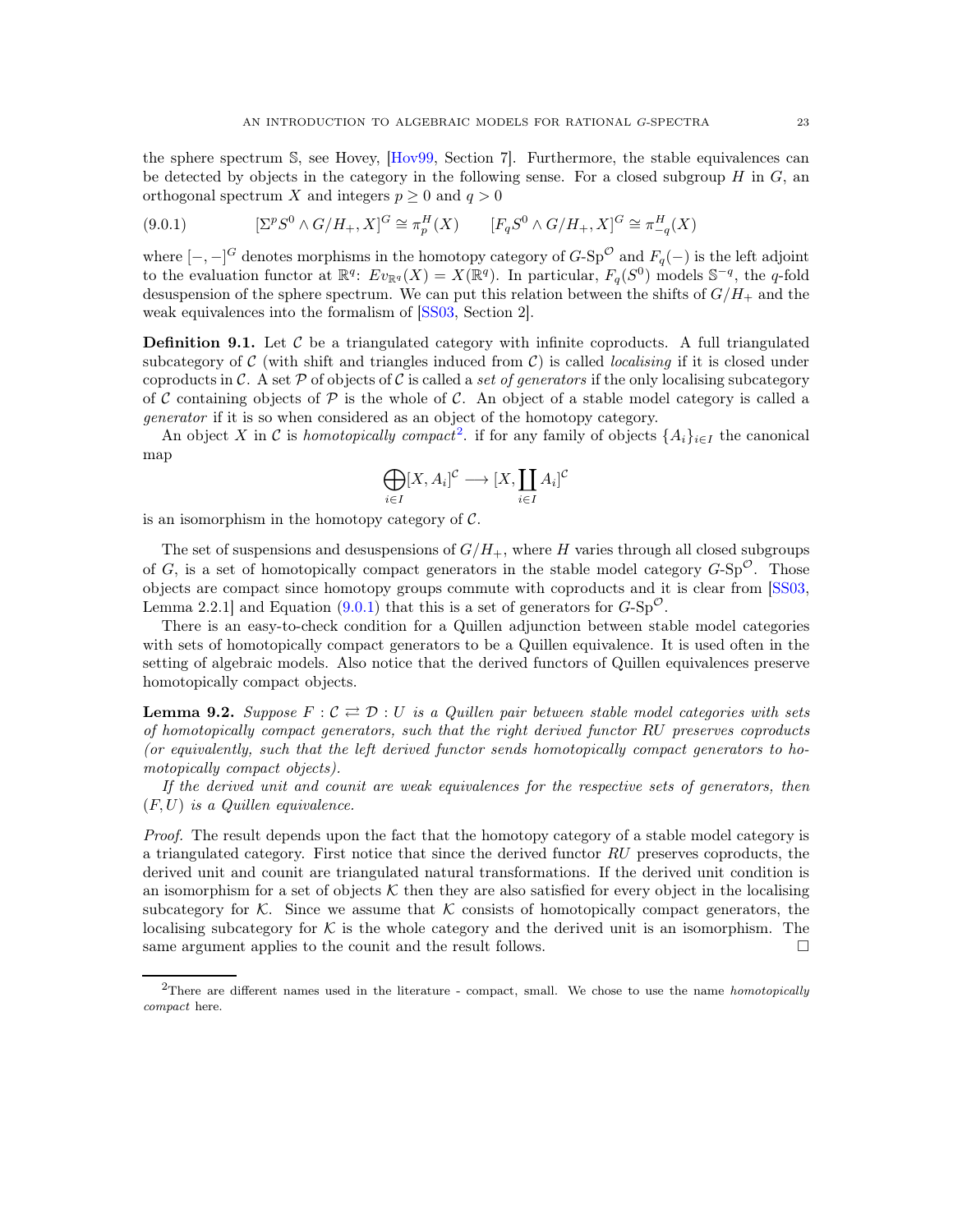To construct a model category of *rational* G-spectra will we need to introduce the language of Bousfield localisations, see Section [11.](#page-28-0) Since we will often localise the model category of rational G-spectra at idempotents of the rational Burnside ring, we first look at this ring.

#### 10. Idempotents of the rational Burnside ring

<span id="page-23-0"></span>For G a compact Lie group, the Burnside ring  $A(G)$  was defined by tom Dieck in [\[tD75\]](#page-40-19) in terms of G-manifolds. For a survey on the subject see, for example, Fausk [\[Fau08\]](#page-39-16). When working rationally, several descriptions of this ring exist. We give these descriptions and use them to understand the idempotents of the rational Burnside ring. These idempotents are fundamental to the construction of the algebraic model and the calculations therein.

10.1. Two ways of understanding rational Burnside ring. Recall that for  $H$  a subgroup of  $G, N_GH = \{g \in G \mid gH = Hg\}$  is the normaliser of H in G. We write  $W = W_GH = N_GH/H$  for the Weyl group of  $H$  in  $G$ .

Let  $\mathcal{F}(G)$  be the set of closed subgroups of G with finite index in their normalizer. That is, all closed  $H \leq G$  such that  $N_GH/H$  is finite. We give this set the topology induced by the Hausdorff metric, see [\[LMSM86,](#page-40-10) Section V.2].

The isomorphism of tom Dieck (see Lemma [2.11\)](#page-5-0) can be extended to compact Lie groups by [\[tD79,](#page-40-11) Propositions 5.6.4 and 5.9.13] giving an isomorphism of rings

<span id="page-23-1"></span>(10.1.1) 
$$
\mathsf{A}(G) \otimes \mathbb{Q} \cong C(\mathcal{F}(G)/G, \mathbb{Q}),
$$

where  $C(\mathcal{F}(G)/G,\mathbb{Q})$  denotes the ring of continuous functions on the orbit space  $\mathcal{F}(G)/G$  with values in discrete space Q. From now on, we will use notation  $A_0(G)$  for  $A(G) \otimes \mathbb{Q}$ . This isomorphism generalises that of Lemma [2.11.](#page-5-0) Notice that if G is a finite group, then  $\text{Sub}(G) = \mathcal{F}(G)$ , where  $Sub(G)$  is the set of all subgroups of G.

From the ring isomorphism above, it is clear that idempotents of the rational Burnside ring of G correspond to the characteristic functions of open and closed subspaces of the orbit space  $\mathcal{F}(G)/G$ . By the characteristic function of a set  $V$ , we mean the function that takes the value 1 for every point in V and 0 otherwise. Equivalently, an idempotent corresponds to an open and closed  $G$ -invariant subspace of  $\mathcal{F}(G)$ . We write  $e_V$ , for the idempotent corresponding to an open and closed subset V of  $\mathcal{F}(G)/G$ .

Every inclusion  $i: H \longrightarrow G$  induces a ring homomorphism  $i^*: A_{{\mathbb{Q}}}(G) \longrightarrow A_{{\mathbb{Q}}}(H)$ . In general, it is difficult to explicitly describe the image of a given idempotent in terms of open and closed sets under

$$
i^*: C(\mathcal{F}(G)/G, \mathbb{Q}) \longrightarrow C(\mathcal{F}(H)/H, \mathbb{Q}).
$$

Even before taking conjugacy classes into account, notice that a subgroup  $K \leq H$  with finite index in the normaliser  $N_HK$  does not have to have a finite index in the normaliser  $N_GK$ . Thus the map  $i^*: C(\mathcal{F}(G)/G,\mathbb{Q}) \longrightarrow C(\mathcal{F}(H)/H,\mathbb{Q})$  is not always induced by a map from  $\mathcal{F}(H)$  to  $\mathcal{F}(G)$ . The exception is of course, when  $G, H$  are finite groups, as we discussed in Remark [2.14.](#page-6-0)

A better approach to investigate the action of  $i^*$  on idempotents is to view idempotents as corresponding to certain subspaces of the space of *all closed subgroups* of G as follows. We put a topology on the set of all closed subgroups of  $G$ ,  $\text{Sub}(G)$ . This topology is called the f-topology in Greenlees [\[Gre98a,](#page-39-11) Section 8].

For a closed subgroup  $H \leq G$  and  $\varepsilon > 0$  we define a ball

$$
O(H, \varepsilon) = \{ K \in \mathcal{F}(H) \mid d(H, K) < \varepsilon \}
$$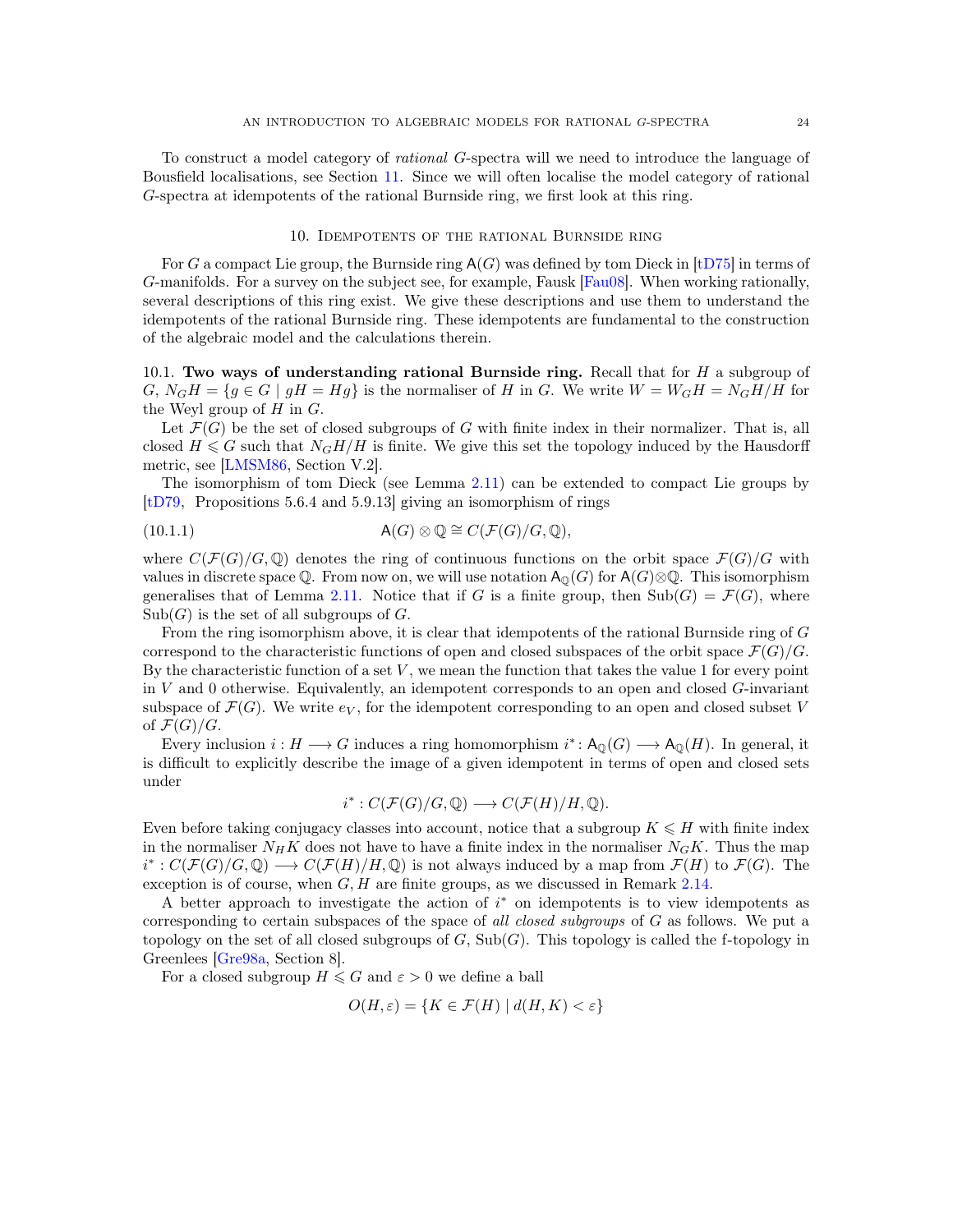in  $\text{Sub}(G)$ , where the distance above is measured with respect to the Hausdorff metric. Thus, subgroups close to H that have infinite Weyl groups are ignored, for example if  $H = SO(2)$  is a torus then  $O(SO(2), \varepsilon)$  is a singleton. Given also a neighbourhood A of the identity in G consider

$$
O(H,\varepsilon,A) = \cup_{a \in A} O(H,\varepsilon)^a,
$$

where  $O(H,\varepsilon)^a$  is the set of a-conjugates of elements of  $O(H,\varepsilon)$ .

**Definition 10.1.** For G a compact Lie group, the f-topology on  $\text{Sub}(G)$  is generated by the sets  $O(H, \varepsilon, A)$  as H,  $\varepsilon$ , A vary. We write  $\text{Sub}_{f}(G)$  for this topological space.

We say that subgroups  $K \leq H$  of G are *cotoral* if  $H/K$  is a torus. We write  $K \sim H$  for the equivalence relation generated by the cotoral pairs. An idempotent in a rational Burnside ring  $A_{\Omega}(G)$  corresponds to an open and closed, G-invariant subspace of  $\text{Sub}_{f}(G)$  that is a union of ∼-equivalence classes, see Section [10.3](#page-26-0) for some examples.

Let V be an open and closed G-invariant set in  $\text{Sub}_{f}(G)$  that is a union of ~-equivalence classes. Let  $i^*V$  be the preimage of V under  $i^*: \mathrm{Sub}_{f}(H) \longrightarrow \mathrm{Sub}_{f}(G)$ . We then let  $\overline{i^*V}$  be the smallest G-invariant open and closed set of  $\text{Sub}_{f}(H)$ , that is the union of ∼-equivalence classes containing i<sup>\*</sup>V. Using the techniques of Greenlees [\[Gre98a,](#page-39-11) Section 8] one can show the following.

**Lemma 10.2.** Let i:  $H \to G$  be an inclusion of a closed subgroup. Let  $e_V$  an idempotent of  $A_0(G)$ *corresponding to* V, an open and closed G-invariant set in Sub<sub>f</sub>(G) that is a union of  $\sim$ -equivalence *classes.* Then  $i^*(e_V) = e_{\overline{i^*V}}$ .

**Remark 10.3.** As it is more common in the literature, an idempotent  $e_V$  will come from a open and closed subset V of  $\mathcal{F}(G)/G$  unless otherwise stated.

10.2. Special idempotents. There are two situations of particular interest to us. In these cases we have an idempotent in the rational Burnside ring and we can provide an algebraic model for the piece of homotopy theory of rational G-spectra that this idempotent governs.

The first situation is where there is an idempotent that remembers only one, special subgroup. The second author called such a subgroup *exceptional* in [\[Kęd17a\]](#page-39-17). The second situation is where the idempotent corresponds to the maximal torus  $\mathbb T$  in G and all its subgroups. This is called the *toral part* of rational G-spectra in [\[BGK19\]](#page-38-5).

When we look at idempotents defined by subsets of  $\mathcal{F}(G)/G$  the above two cases look identical at first glance: both idempotents are indexed by one subgroup. However in the case of a torus, there are subgroups of the torus that are "hidden" in the torus idempotent. This is visible when one uses the space  $\text{Sub}_{f}(G)$  to describe the idempotent. The subgroups that are cotoral in  $\mathbb{T}$  are responsible for making the algebraic model for that part substantially more difficult than in the case of an exceptional subgroup.

We will start our analysis with the case of an exceptional subgroup of G.

**Definition 10.4.** Suppose G is a compact Lie group. We say that a closed subgroup  $H \leq G$  is  $exceptional<sup>3</sup>$  $exceptional<sup>3</sup>$  $exceptional<sup>3</sup>$  in G if  $W_GH$  is finite, there exists an idempotent  $e_H^G$  in the rational Burnside ring of G corresponding to the conjugacy class of H in G (via tom Dieck's isomorphism, Equation  $10.1.1$ ) and  $H$  has no cotoral subgroups.

If H is exceptional in G, then  $\{K \mid K \in (H)_G\}$  is an open and closed G-invariant subspace of  $Sub<sub>f</sub>(G)$ , which already is a union of ∼-equivalence classes, since H does not contain any cotoral

<span id="page-24-0"></span><sup>3</sup> the name was motivated by the *exceptional* behaviour of the algebraic model over such a subgroup.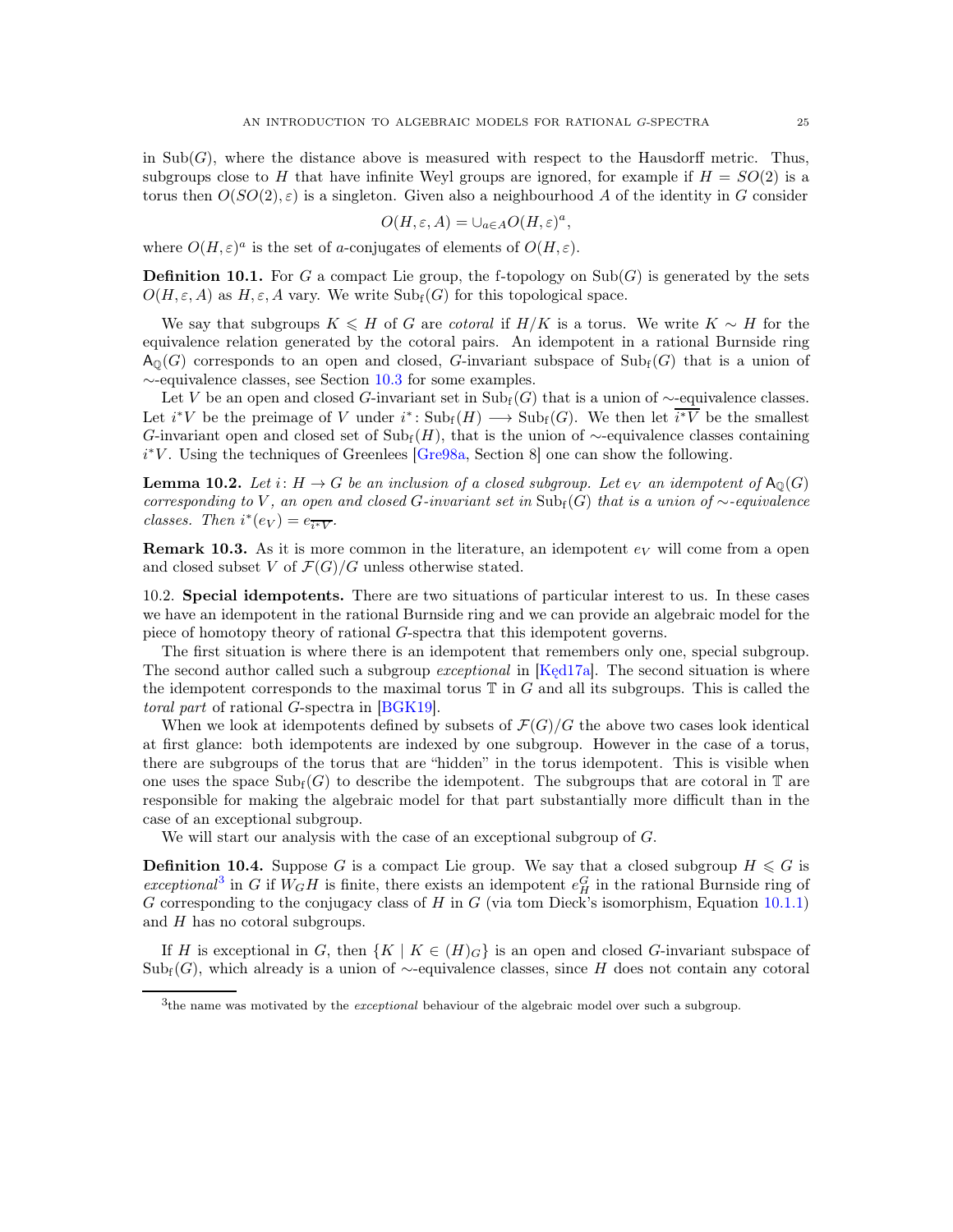subgroup and  $W_GH$  is finite. The other implication also holds; if there is an idempotent corresponding to  $\{K|K \in (H)$ <sub>G</sub> $\}$  in Sub<sub>f</sub>(G), then H is an exceptional subgroup of G. Thus we could rephrase the definition in terms of the space  $\text{Sub}_{f}(G)$ , but we decided to use the more familiar  $\mathcal{F}(G)/G$  with the topology given by the Hausdorff metric.

Any subgroup of a finite group G is exceptional. In  $O(2)$  only finite dihedral subgroups are exceptional; in particular none of the finite cyclic subgroups are exceptional (since finite cyclic subgroups do not have idempotents in the rational Burnside ring of  $O(2)$ ). The maximal torus  $SO(2)$  in  $O(2)$  has an idempotent in the rational Burnside ring of  $O(2)$ , however it is not an exceptional subgroup, since it contains cotoral subgroups, for example the trivial one. In  $SO(3)$ all finite dihedral subgroups are exceptional except for  $D_2$ , which is conjugate to  $C_2$  and therefore is a cotoral subgroup of a torus. There are four more conjugacy classes of exceptional subgroups:  $A_4, \Sigma_4, A_5$  and  $SO(3)$ , where  $A_4$  denotes rotations of a tetrahedron,  $\Sigma_4$  denotes rotations of a cube and  $A_5$  denotes rotations of a dodecahedron, see [Ked17b, Section 2].

If a trivial subgroup is exceptional in  $G$ , then  $G$  has to be finite. This holds as the normaliser of a trivial subgroup is the whole G,  $W_G\{1\} = G$  and the condition that the Weyl group is finite implies that  $G$  is a finite group.

Given an exceptional subgroup  $H$ , we may use the corresponding idempotent in the rational Burnside ring to split (see Section [11\)](#page-28-0) the category of rational G-spectra into the part over an exceptional subgroup  $H$  and its complement. [\[Kęd17a\]](#page-39-17) presents the model for rational  $G$ -spectra over an exceptional subgroup H.

The exceptional subgroups of a group  $G$  can be divided into two sets, according to how their idempotent behaves once restricted to the normaliser of the exceptional subgroup. We closely follow [\[Kęd17a\]](#page-39-17) in analysis of these different behaviours.

<span id="page-25-0"></span>**Definition 10.5.** Suppose  $H \leq A$  are closed subgroups of G such that H is exceptional in G. Suppose further that  $i : A \longrightarrow G$  is an inclusion. We say that H is A-good in G if  $i^*(e_H^G) = e_H^A$  and A-bad in G if it is not A-good, i.e.  $i^*(e_H^G) \neq e_H^A$ .

Notice that the above definition is all about subgroups conjugate to  $H$  in  $A$  and in  $G$  and their relation to each other. If  $L \leq A$  is such that L is conjugate to H in A, then it is also true that L is conjugate to H in G. Thus if H is A-bad in G it just means that there exists  $L' \leq A$  such that  $(L')_G = (H)_G$  and  $(L')_A \neq (L)_A$ . An exceptional subgroup H in a compact Lie group G is always  $H$ -good in  $G$ .

Lemma 10.6. [\[Kęd17a,](#page-39-17) Lemma 2.3] *For the exceptional subgroups in* G = SO(3)*, we have the following relation between*  $H$  *and its normaliser*  $N<sub>G</sub>H$ :

- *(1)*  $A_5$  *is*  $A_5$ *-good in SO(3)*.
- *(2)*  $\Sigma_4$  *is*  $\Sigma_4$ *-good in SO*(3).
- *(3)*  $A_4$  *is*  $\Sigma_4$ *-good in SO(3)*.
- *(4)*  $D_4$  *is*  $\Sigma_4$ *-bad in*  $SO(3)$ *.*

*Proof.* We only need to prove Part (3) and (4), since any exceptional subgroup H in a compact Lie group G is H-good in G. Part (3) follows from the fact that there is one conjugacy class of  $A_4$  in  $\Sigma_4$ , as there is just one subgroup of index 2 in  $\Sigma_4$ . Part (4) follows from the observation that there are two subgroups of order 4 in  $D_8$  (so also in  $\Sigma_4$ ) and they are conjugate by an element  $g \in D_{16}$ , which is the generating rotation by 45 degrees (thus  $g \notin D_8$  and thus  $g \notin \Sigma_4$ ).

Remark 10.7. Notice that we can generalise Definition [10.5](#page-25-0) to non-exceptional subgroups using the equivalent description in terms of conjugacy classes of  $H$  in  $A$  and in  $G$ . In that case, if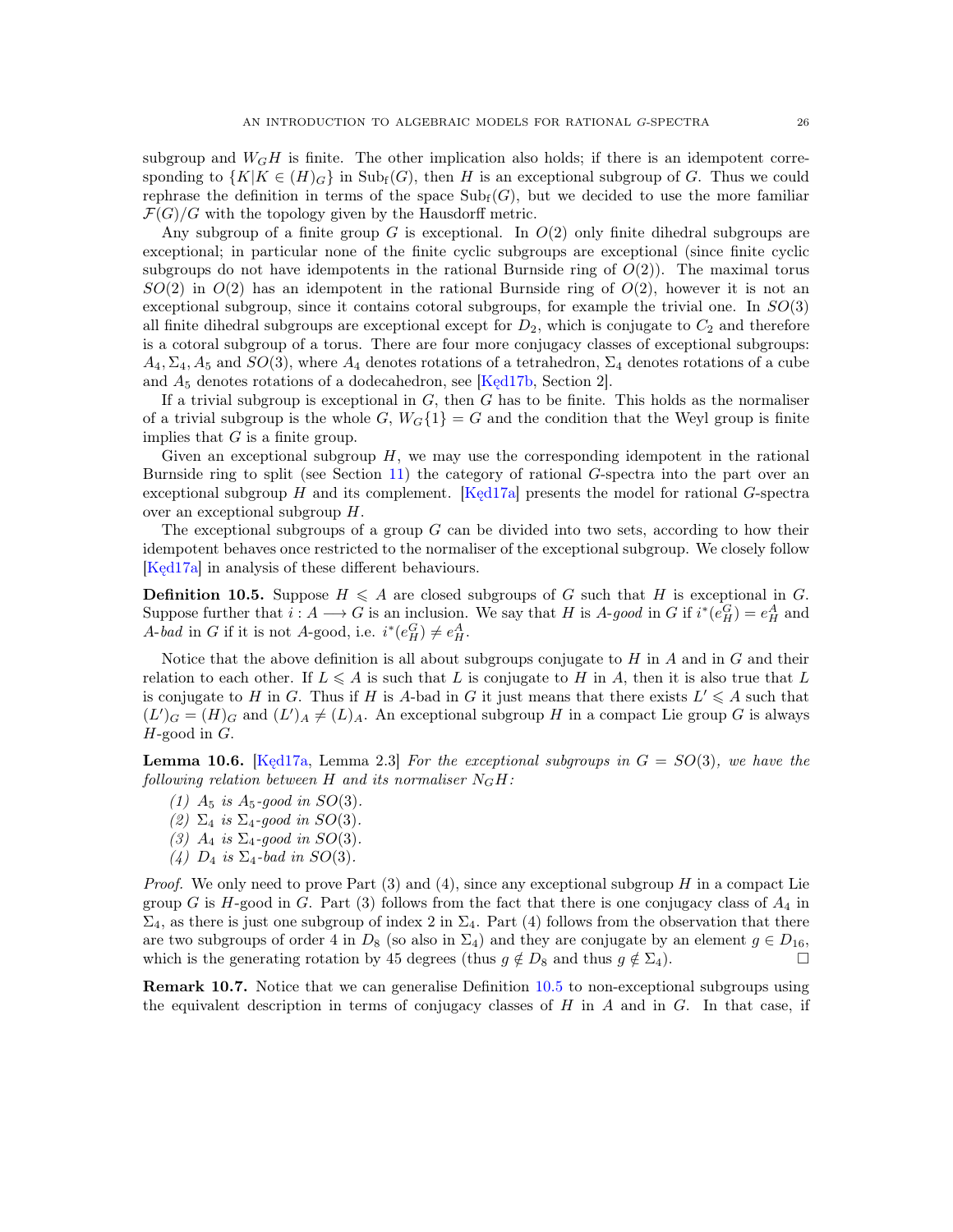$G = SO(3), A = O(2)$  and  $H = C_2 \leq A$ , then H is A-bad in G, which follows from the fact that  $D_2 \leq A$  is G-conjugate to H, but not A-conjugate. This *bad* behaviour of  $C_2$  in  $SO(3)$  is visible in the adjunctions used to obtain the algebraic model for toral part of rational  $SO(3)$ -spectra in [Kęd17b], which we recall in Proposition [12.7.](#page-34-0)

Finishing the discussion about idempotents of rational Burnside ring, we note that there is always an idempotent corresponding to the maximal torus  $\mathbb T$  in  $G$  and all its subgroups. This fact was used in [\[BGK19\]](#page-38-5) to obtain an algebraic model for rational toral G-spectra, thus the ones that have geometric isotropy contained in the set of subgroups of the maximal torus.

## <span id="page-26-0"></span>10.3. Examples.

10.3.1. *Closed subgroups of*  $SO(2)$ . Recall that  $SO(2)$  is the group of rotations of  $\mathbb{R}^2$ . The closed subgroups of  $SO(2)$  are the finite cyclic groups  $C_n$ . Each  $C_n$  is cotoral in  $SO(2)$ , that is, it is normal in  $SO(2)$  and  $SO(2)/C_n \cong SO(2)$ . The only subgroup of  $SO(2)$  with finite index in its normaliser is  $SO(2)$  itself. Hence, the space  $\mathcal{F}(SO(2))/SO(2)$  is a single point and the rational Burnside ring of  $SO(2)$  is Q. Similar arguments show that  $A_{\mathbb{Q}}(\mathbb{T}) = \mathbb{Q}$  for  $\mathbb{T}$  a torus of any rank.

<span id="page-26-1"></span>10.3.2. *Closed subgroups of*  $O(2)$ . Recall that  $O(2)$  is the group of rotations and reflections of  $\mathbb{R}^2$ . The closed subgroups are the finite cyclic groups,  $T = SO(2)$ ,  $O(2)$  and finite dihedral groups. For fixed n, the finite dihedral groups of order  $2n$  are all conjugate. We Write  $D_{2n}$  for this conjugacy class. The space  $\mathcal{F}(O(2))/O(2)$  consists of two parts, which we call the toral part and the dihedral part. The toral part  $\tilde{\mathcal{T}}$ , is just one point T corresponding to the maximal torus and all its subgroups. The dihedral part  $\mathcal{D}$ , is the set of all dihedral subgroups together with their limit point  $O(2)$ . Thus, we have idempotents  $e_{\tilde{\mathcal{P}}}$  and  $e_{\tilde{\mathcal{P}}}$  in the rational Burnside ring of  $O(2)$  that sum to the identity.

The toral idempotents for  $O(2)$  and  $SO(3)$  will behave very differently when we discuss the interactions between localisations and change of group functors in Section [12.](#page-32-0) To help the notation for this comparison, we use a tilde to denote the dihedral and toral parts of  $\mathcal{F}(O(2))/O(2)$  and no tilde for  $SO(3)$ .



<span id="page-26-2"></span>10.3.3. *Closed subgroups of*  $SO(3)$ . Recall that  $SO(3)$  is a group of rotations of  $\mathbb{R}^3$ . We choose a maximal torus T in  $SO(3)$  with rotation axis the z-axis. We divide the closed subgroups of G into three types: *toral*  $\mathcal{T}$ , *dihedral*  $\mathcal{D}$  and *exceptional*  $\mathcal{E}$ . This division is motivated by our preferred splitting of the category of rational  $SO(3)$ -spectra. The toral part consist of all tori in  $SO(3)$  and all cyclic subgroups of these tori. Note that for any natural number  $n$  there is one conjugacy class of subgroups from the toral part of order n in  $SO(3)$ .

The dihedral part consists of all dihedral subgroups  $D_{2n}$  (dihedral subgroups of order  $2n$ ) of  $SO(3)$  where n is greater than 2, together with all subgroups isomorphic to  $O(2)$ . Note that  $O(2)$ is the normaliser for itself in  $SO(3)$ . Moreover, there is only one conjugacy class of a dihedral subgroup  $D_{2n}$  for each n greater than 2. The normaliser of  $D_{2n}$  in  $SO(3)$  is  $D_{4n}$  for  $n > 2$ .

We deliberately exclude the conjugacy classes of  $D_2$  and  $D_4$  from the dihedral part. Conjugates of  $D_2$  are excluded from the dihedral part, as  $D_2$  is conjugate to  $C_2$  in  $SO(3)$  and that subgroup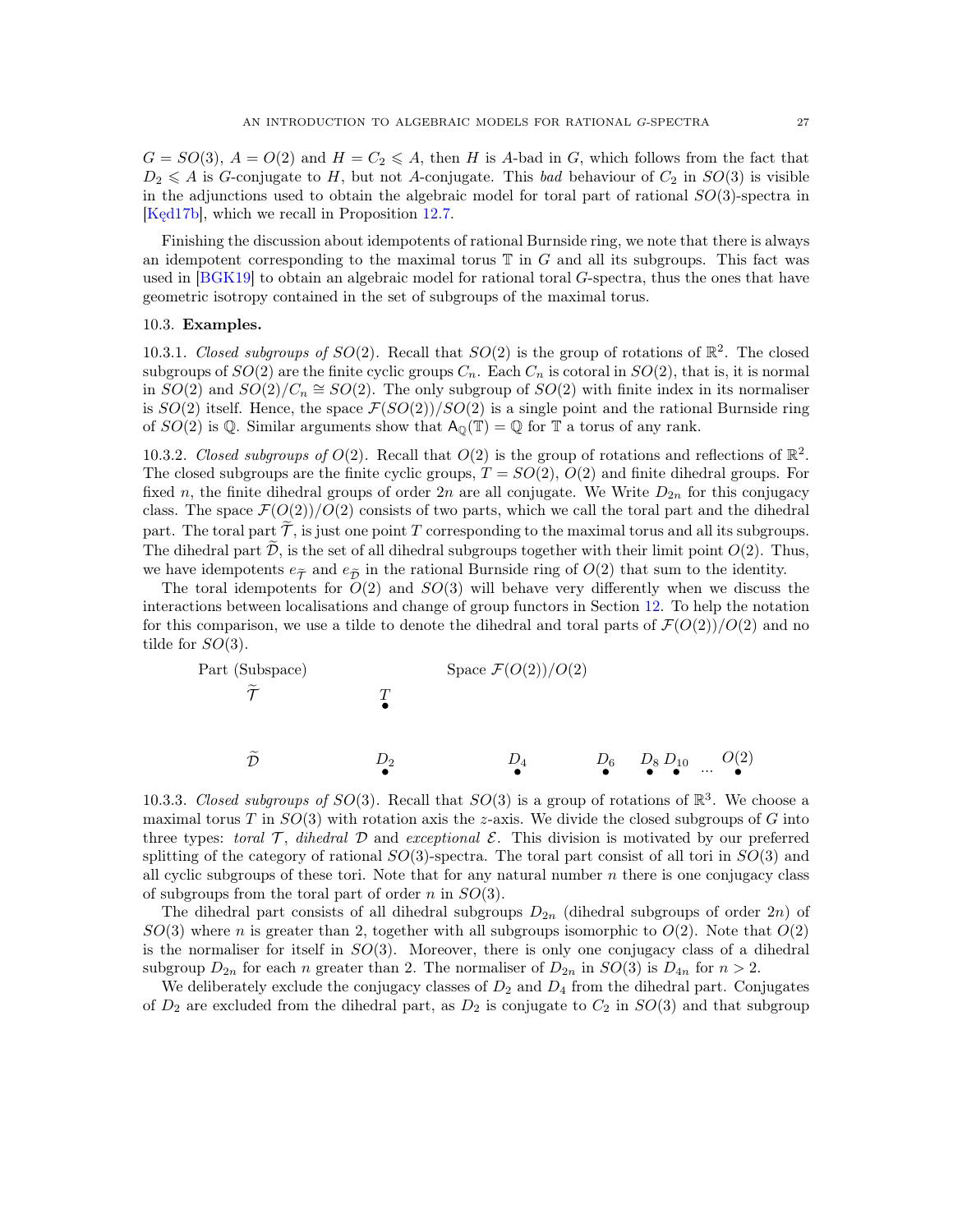is already taken into account in the toral part. Conjugates of  $D_4$  are excluded from the dihedral part since its normaliser in  $SO(3)$  is  $\Sigma_4$  (symmetries of a cube), thus its Weyl group  $\Sigma_4/D_4$  is of order 6, whereas all other finite dihedral subgroups  $D_{2n}, n > 2$  have Weyl groups of order 2. For simplicity we decided to treat  $D_4$  separately.

There are five conjugacy classes of subgroups which we call exceptional, namely  $SO(3)$  itself, the rotation group of a cube  $\Sigma_4$ , the rotation group of a tetrahedron  $A_4$ , the rotation group of a dodecahedron  $A_5$  and  $D_4$ , the dihedral group of order 4. Normalisers of these exceptional subgroups are as follows:  $\Sigma_4$  is equal to its normaliser,  $A_5$  is equal to its normaliser and the normaliser of  $A_4$ is  $\Sigma_4$ , as is the normaliser of  $D_4$ .

Consider the space  $\mathcal{F}(SO(3))/SO(3)$  of conjugacy classes of subgroups of  $SO(3)$  with finite index in their normalisers. Recall that the topology on this space is induced by the Hausdorff metric. The division into these parts is an indication of idempotents of the rational Burnside ring for  $SO(3)$ that are chosen to obtain an algebraic model for rational  $SO(3)$ -spectra.



The topology on  $\mathcal E$  is discrete,  $\mathcal T$  consists of one point T and D forms a sequence of points converging to  $O(2)$ .

Note the difference between the dihedral parts for  $O(2)$  and  $SO(3)$ : the conjugacy class of  $D_2$  and  $D_4$ . At a first glance, the toral part for  $SO(3)$  looks the same as the toral part for  $O(2)$ . However, for  $SO(3)$  it contains information about  $D_2 \leqslant O(2)$  (since  $D_2$  is conjugate to  $C_2$  in  $SO(3)$ ), whereas for  $O(2)$  it does not. These differences will become significant when we look at the interactions between localisations at idempotents and change of groups functors in Section [12.](#page-32-0)

We use the following idempotents in the rational Burnside ring of  $SO(3)$ :  $e_{\mathcal{T}}$  corresponding to the characteristic function of the toral part  $\mathcal{T}$ ,  $e_{\mathcal{D}}$  corresponding to the characteristic function of the dihedral part  $\mathcal D$  and  $e_{\mathcal E}$  corresponding to the characteristic function of the exceptional part  $\mathcal E$ . Since  $\mathcal E$  is a disjoint union of five points, it is in fact a sum of five idempotents, one for every (conjugacy class of a) subgroup in the exceptional part:  $e_{SO(3)}$ ,  $e_{\Sigma_4}$ ,  $e_{A_4}$ ,  $e_{A_5}$  and  $e_{D_4}$ . We use a simplified notation  $e_H$  to mean  $e_H^{SO(3)}$  here.

**Remark 10.8.** All finite dihedral subgroups in  $SO(3)$  are exceptional, hence each has an idempotent corresponding to it. However, as there are countably many conjugacy classes of dihedral subgroups, we cannot write  $e_{\mathcal{D}}$  as the sum of all these idempotents. Similarly, the characteristic function of the point  $O(2)$  is not a continuous map to  $\mathbb Q$ , hence it does not correspond to an idempotent.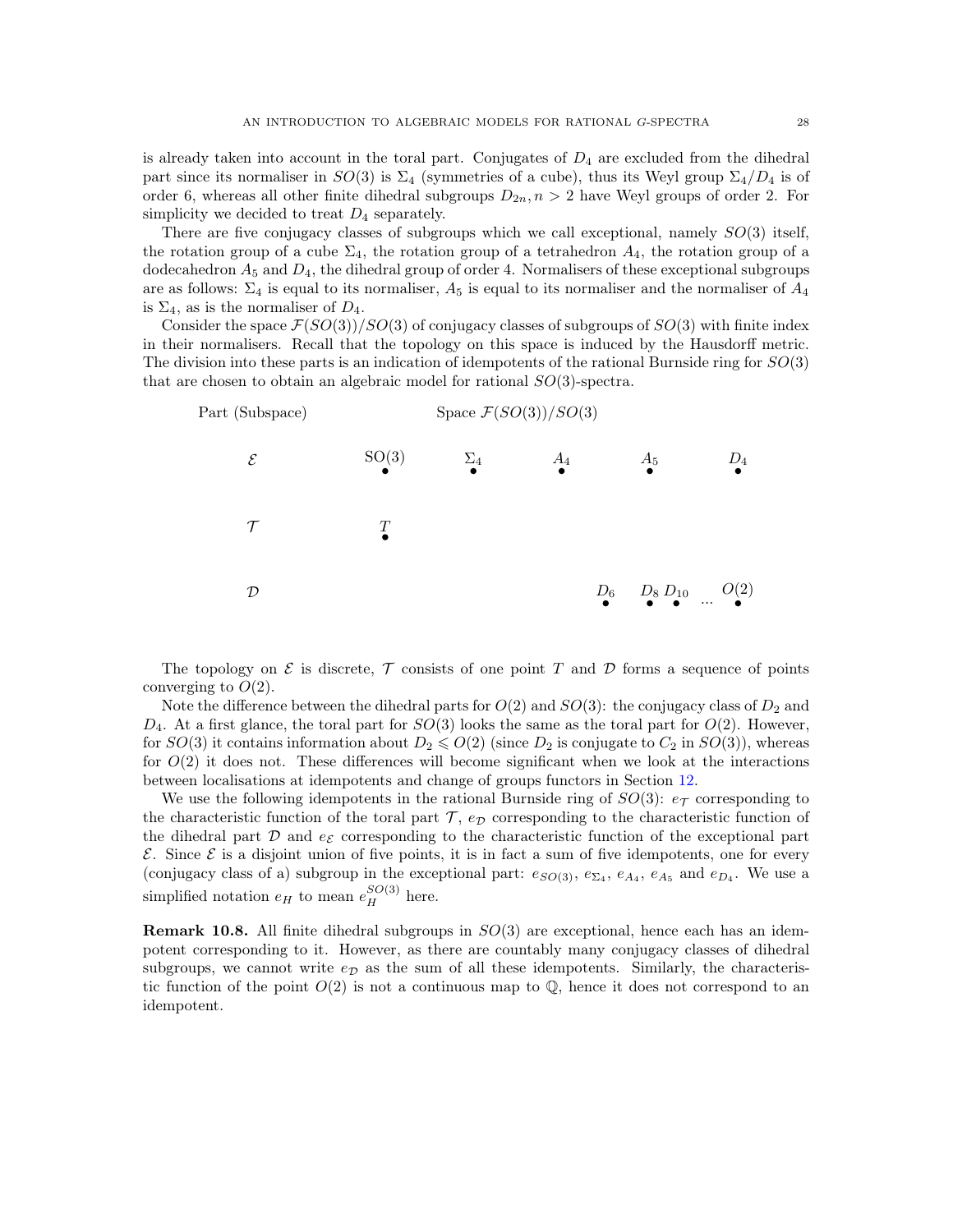#### 11. Left and right Bousfield localisations and splittings

<span id="page-28-0"></span>There are two well-understood ways of making a homotopy category of a given model category *smaller*. Both ways boil down to adding weak equivalences in a tractable way. The first one keeps the cofibrations the same and is called a left Bousfield localisation (the particular version we use is also called a *homological localisation*). The second one keeps the fibrations the same and is called the right Bousfield localisation (or cellularisation).

11.1. Left Bousfield localisation. The general theory of left Bousfield localisations is given in Hirschhorn [\[Hir03\]](#page-39-18). For homological localisation we use the following result, which is [\[MM02,](#page-40-16) Chapter IV, Theorem 6.3].

**Theorem 11.1.** Suppose E is a cofibrant object in  $G$ -Sp<sup> $\circ$ </sup> or a cofibrant based  $G$ -space. There is *a new model structure called the* E-local model structure *on*  $G$ -Sp<sup> $\mathcal{O}$ </sup>, *denoted*  $L_E(G$ -Sp<sup> $\mathcal{O}$ </sup>), *defined as follows. A map*  $f: X \longrightarrow Y$  *is* 

- *a weak equivalence if it is an E-equivalence, that is,*  $\text{Id}_E \wedge f : E \wedge X \longrightarrow E \wedge Y$  *is a stable equivalence,*
- *a cofibration if it is a cofibration with respect to the stable model structure,*
- *a fibration if it has the right lifting property with respect to all trivial cofibrations.*

*The* E*-fibrant objects* Z *are the fibrant* G*-spectra that are* E*-local, that is, the map*

$$
[f, Z]^G \colon [Y, Z]^G \longrightarrow [X, Z]^G
$$

*is an isomorphism for all* E*-equivalences* f*. For* X *a* G*-spectrum,* E*-fibrant approximation gives Bousfield localisation*  $\lambda: X \longrightarrow L_E X$  *of* X *at* E.

We will refer to the above model structure as the left Bousfield localisation of the category of  $G$ spectra at E. This model category is proper, stable, symmetric monoidal and cofibrantly generated. An E-equivalence between E-local objects is a weak equivalence by [\[Hir03,](#page-39-18) Theorems 3.2.13 and 3.2.14].

As previously mentioned, the first simplification of the category of G-spectra is rationalisation. This means localisation at the Moore spectrum for  $\mathbb{Q}$ ,  $\mathbb{S}_{\mathbb{Q}}$ . For details see [\[Bar09b,](#page-38-6) Definition 5.1]. This spectrum has the property that  $\pi_*(X \wedge \mathbb{S}_\mathbb{Q}) = \pi_*(X) \otimes \mathbb{Q}$ . We refer to this model category as the model category of rational G-spectra.

The self-maps of the rational sphere spectrum in the homotopy category of G-spectra are given by the rational Burnside ring

$$
\mathsf{A}_{\mathbb{Q}}(G) \cong [\mathbb{S}, \mathbb{S}]^{G \cdot \mathrm{Sp}^{\mathcal{O}}} \otimes \mathbb{Q} \cong [\mathbb{S}, \mathbb{S}]^{L_{\mathbb{S}_{\mathbb{Q}}}G \cdot \mathrm{Sp}^{\mathcal{O}}} \cong [\mathbb{S}_{\mathbb{Q}}, \mathbb{S}_{\mathbb{Q}}]^{G \cdot \mathrm{Sp}^{\mathcal{O}}}.
$$

It follows that  $e \in A_0(G)$  can be represented by a map  $e: \mathbb{S}_0 \longrightarrow \mathbb{S}_0$ . We define  $e\mathbb{S}_0$  to be the homotopy colimit (a mapping telescope) of the diagram

$$
\mathbb{S}_{\mathbb{Q}} \xrightarrow{e} \mathbb{S}_{\mathbb{Q}} \xrightarrow{e} \mathbb{S}_{\mathbb{Q}} \xrightarrow{e} \dots.
$$

We ask for this spectrum to be cofibrant either by choosing a good construction of homotopy colimit, or by cofibrantly replacing the result in the stable model structure for G-spectra. We thus have model structures  $L_{eS_Q}(G\text{-Sp})$  and  $L_{(1-e)S_Q}(G\text{-Sp})$ . Fibrant replacement in  $L_{eS_Q}(G\text{-Sp}^{\mathcal{O}})$  is given by taking the fibrant replacement of  $X \wedge e \mathbb{S}_{\mathbb{Q}}$ . Since this commutes with taking infinite coproducts, the localisation is smashing in the sense of Ravenel [\[Rav84\]](#page-40-20) and Hovey et al. [\[HPS97\]](#page-39-19)). In particular, this localisation preserves homotopically compact generators.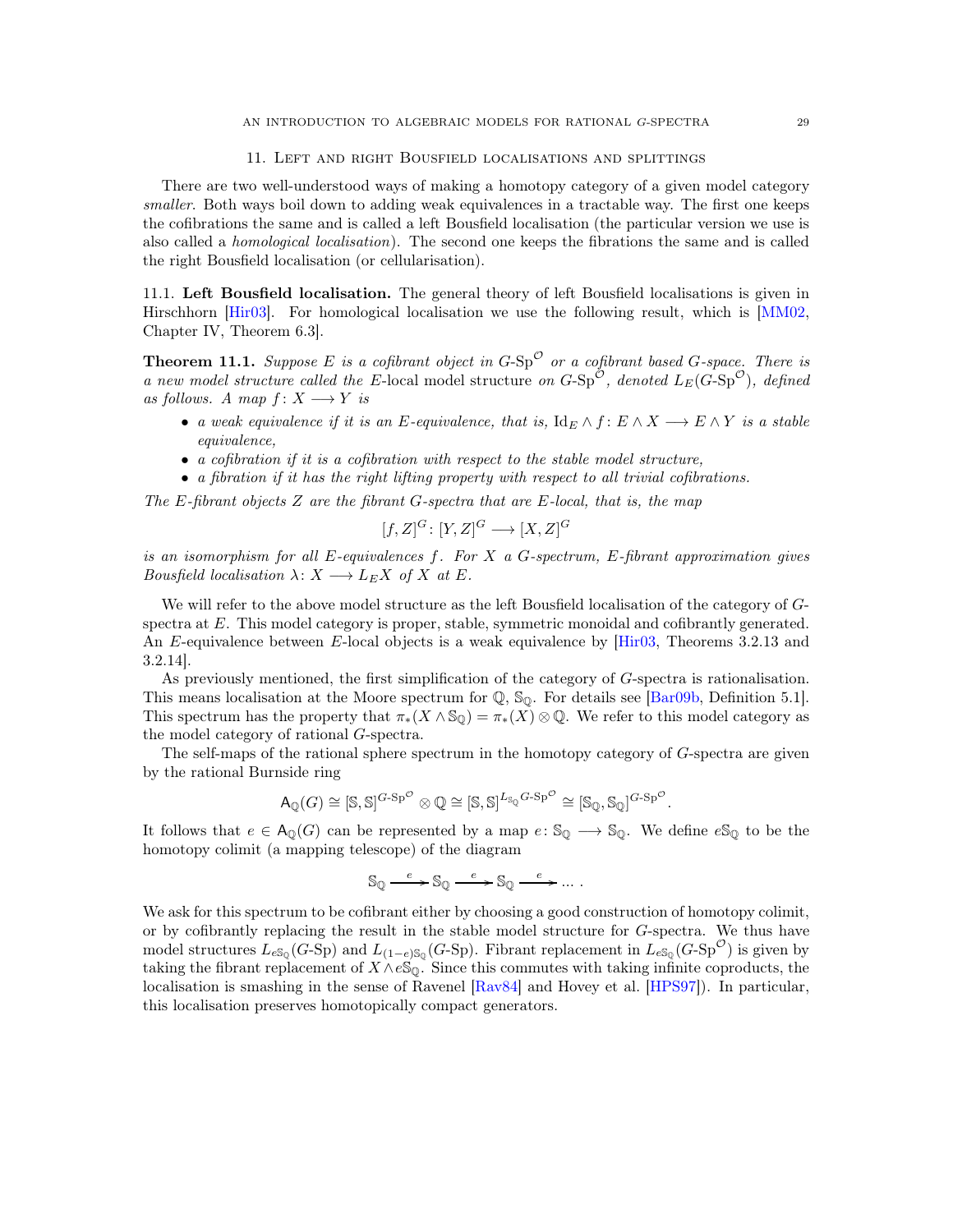We know from Section [10](#page-23-0) that e corresponds to an open and closed, G-invariant subspace of  $\text{Sub}_{f}(G)$  that is a union of ∼-equivalence classes, call it  $V_e$ . By considering the geometric fixed point functors  $\Phi^H$ , for all  $H \leq G$  (see [\[MM02,](#page-40-16) Section V.4]), we can see that the homotopy category of  $L_{e\mathbb{S}_{\mathbb{Q}}}(G\text{-}\mathrm{Sp}^{\mathcal{O}})$  is the homotopy category of rational G-spectra X with geometric isotropy

$$
\mathcal{GI}(X) = \{ H \leq G \mid \Phi^H(X) \not\simeq * \},
$$

concentrated over the subgroups  $H$  that are in  $V_e$ .

11.2. **Splitting.** A common step in the classification of rational G-spectra is to split the category using idempotents of the rational Burnside ring. Work of the first author [\[Bar09b\]](#page-38-6) allows us to perform a compatible splitting at the level of model categories.

<span id="page-29-0"></span>**Theorem 11.2.** [\[Bar09b,](#page-38-6) Theorem 4.4] Let *e be an idempotent in the rational Burnside ring*  $A_0(G)$ *. There is a strong symmetric monoidal Quillen equivalence:*

$$
\Delta\ :\ L_{\mathbb{S}_{\mathbb{Q}}}(G\text{-}\mathbf{Sp}^{\mathcal{O}})\ \overrightarrow{\;\!\blacktriangle\;}\ \ L_{e\mathbb{S}_{\mathbb{Q}}}(G\text{-}\mathbf{Sp}^{\mathcal{O}})\times L_{(1-e)\mathbb{S}_{\mathbb{Q}}}(G\text{-}\mathbf{Sp}^{\mathcal{O}})\ : \Pi
$$

*The left adjoint is a diagonal functor, the right adjoint is a product and the product category on the right is considered with the objectwise model structure (a map*  $(f_1, f_2)$  *is a weak equivalence, a fibration or a cofibration if both factors*  $f_i$  *are so)*.

One can also look at splittings non-rationally, as in Böhme [\[Böh19\]](#page-39-14).

11.3. Cellularisation. A cellularisation of a model category is a right Bousfield localisation at a set of objects. Such a localisation exists by [\[Hir03,](#page-39-18) Theorem 5.1.1] whenever the model category is right proper and cellular. When we are in a stable context, the results of [\[BR14,](#page-39-20) Section 5] can be used, which allows us to relax the cellularity condition.

The most common use of cellularisation in the context of algebraic models is the Cellularisation Principle, which we recall in Theorem [11.5.](#page-30-0)

**Definition 11.3.** Let C be a stable model category and K a stable set of objects of C, i.e. a set such that a class of K-cellular objects of  $\mathcal C$  is closed under desuspension (Note that this class is always closed under suspension.) We call K a set of *cells*. We say that a map  $f: A \longrightarrow B$  of C is a K*-cellular equivalence* if the induced map

$$
[k, f]_*^{\mathcal{C}} \colon [k, A]_*^{\mathcal{C}} \longrightarrow [k, B]_*^{\mathcal{C}}
$$

is an isomorphism of graded abelian groups for each  $k \in K$ . An object  $Z \in \mathcal{C}$  is said to be K-cellular if

$$
[Z, f]_*^{\mathcal{C}} \colon [Z, A]_*^{\mathcal{C}} \longrightarrow [Z, B]_*^{\mathcal{C}}
$$

is an isomorphism of graded abelian groups for any  $K$ -cellular equivalence  $f$ .

The following is Hirschhorn [\[Hir03,](#page-39-18) Theorem 5.1.1].

Theorem 11.4. *For* K *a set of objects in a right proper, cellular model category* C*, the* right Bousfield localisation *or* cellularisation *of* C *with respect to* K *is the (right proper) model structure* K-cell-C *on* C *defined as follows.*

- *The weak equivalences are* K*-cellular equivalences,*
- *the fibrations of*  $K$ -cell- $\mathcal C$  *are the fibrations of*  $\mathcal C$ *,*
- *the cofibrations of* K-cell-C *are defined via left lifting property.*

*The cofibrant objects of* K-cell-C *are called* K*-cofibrant and are precisely the* K*-cellular and cofibrant objects of* C*.*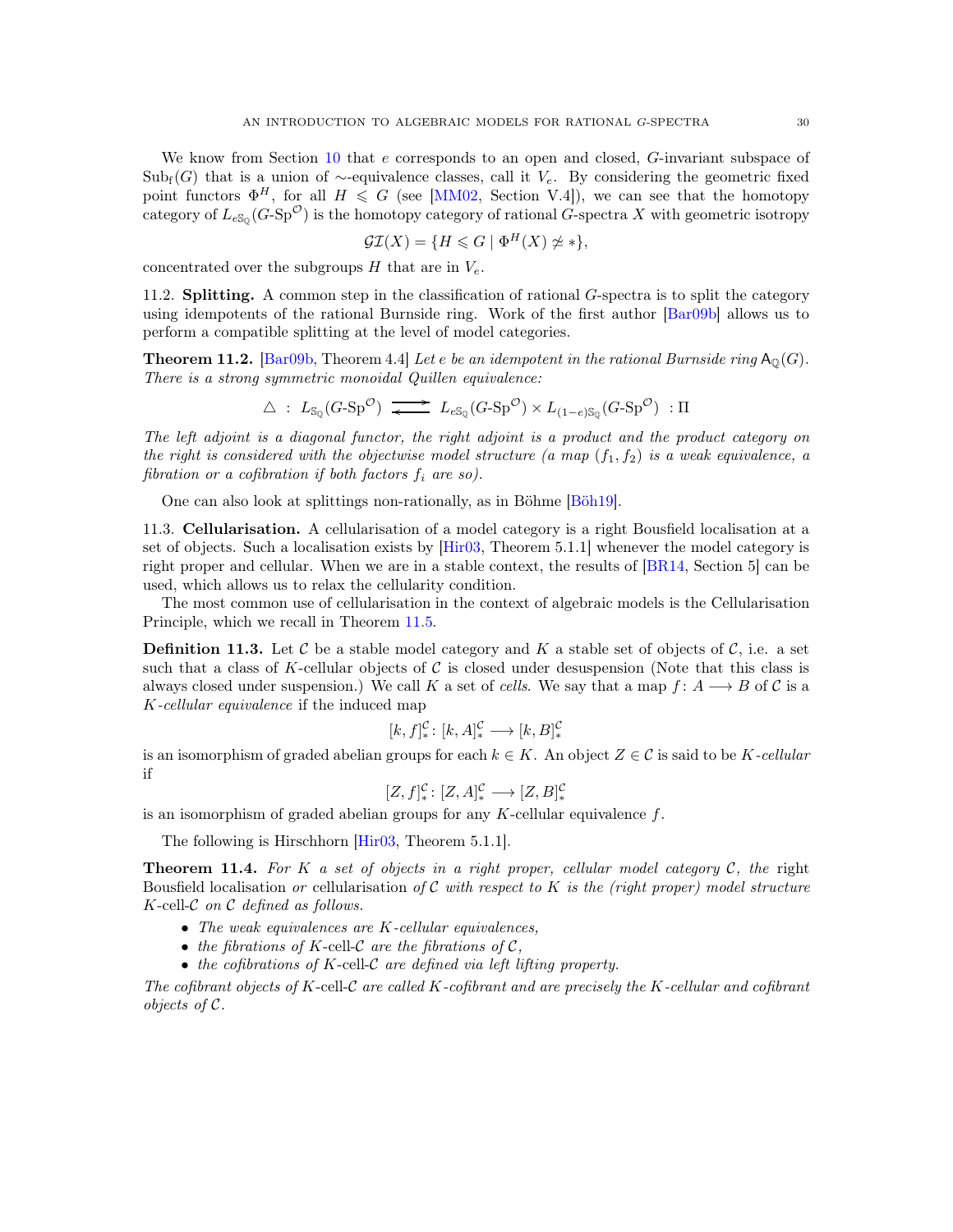When C is stable and K is a stable set of cofibrant objects, then the cellularisation of a proper, cellular stable model category is proper, cellular and stable by Barnes and Roitzheim [\[BR14,](#page-39-20) Theorem 5.9].

We can further ask the cells K to be homotopically compact objects. By  $[BR14, Section 9]$  the homotopy category K-cell-C is the full triangulated subcategory of the homotopy category of  $\mathcal C$ generated by K. In particular, K is a set of homotopically compact generators for K-cell- $\mathcal{C}$ . These ideas lead to the following theorem. For examples of its use, see Section [11.4,](#page-30-1) Theorem [12.9](#page-35-0) or Theorem [13.2.](#page-38-7)

<span id="page-30-0"></span>Theorem 11.5 (The Cellularisation Principle). *Let* M *and* N *be right proper, stable, cellular model categories with* (F, U) *a Quillen adjunction between* M *and* N*. Let* Q *be a cofibrant replacement functor in* M *and* R *a fibrant replacement functor in* N*.*

• *Let* K *be a set of objects in* M *with* F QK *its image in* N*. Then* F *and* U *induce a Quillen adjunction*

$$
F: \mathcal{K}\text{-cell-}M \xrightarrow{\bullet} F\mathcal{QK}\text{-cell-}N: U
$$

*between the* K*-cellularisation of* M *and the* F QK*-cellularisation of* N*.*

• *If* K *is a stable set of homotopically compact objects in* M *such that for each* A *in* K *the object*  $FQA$  *is homotopically compact in* N *and the derived unit*  $QA \rightarrow URFQA$  *is a weak equivalence in* M*, then* F *and* U *induce a Quillen equivalence between the cellularisations:*

$$
\mathcal{K}\text{-cell-}M \simeq F\mathcal{QK}\text{-cell-}N.
$$

• *If* L *is a stable set of homotopically compact objects in* N *such that for each* B *in* L *the object* URB *is homotopically compact in* M and the derived counit  $FQURB \rightarrow RB$  *is a weak equivalence in* N*, then* F *and* U *induce a Quillen equivalence between the cellularisations:*

$$
U\mathcal{R}\mathcal{L}\text{-cell-}M \simeq L\text{-cell-}N.
$$

<span id="page-30-1"></span>11.4. Alternatives to splitting. In the case of  $SO(2)$ , the rational Burnside ring is  $\mathbb{Q}$ , so there are no idempotents to give a splitting. Instead, one must look for replacements for the idempotents or other methods of simplifying the category of rational  $SO(2)$ -spectra. One approach comes from inducing idempotents from the smaller subgroups. Suppose  $H$  is a subgroup of  $SO(2)$  such that  $\mathsf{A}_{\mathbb{Q}}(H)$  has an idempotent e. Then  $SO(2)_+\wedge_H e\mathbb{S}$  is a retract of  $SO(2)/H_+$  that does not come from an idempotent of  $A_0(SO(2))$ . The set of these spectra as H and e vary give a better behaved set of homotopically compact generators for rational  $SO(2)$ -spectra. We can think of this construction as applying an *induced idempotent* to  $SO(2)/H_{+}$ . While they are not used directly in constructing the algebraic model for rational  $SO(2)$ -spectra, they are highly useful in understanding it.

Generalising the situation above, the rational Burnside ring of any torus T has no idempotents. Greenlees and Shipley [\[GS18\]](#page-39-3) provided a new method of obtaining an algebraic model in this case. Suppose F is the family of all proper subgroups of T, we define the universal space  $E\mathcal{F}_+$  as a T-CW-complex with the following universal property

$$
(E\mathcal{F}_+)^H \simeq \begin{cases} S^0 & \text{iff } H \in \mathcal{F} \\ * & \text{otherwise.} \end{cases}
$$

The universal space EF<sup>+</sup> is part of a cofiber sequence called the *isotropy separation sequence*

$$
E\mathcal{F}_+ \longrightarrow S^0 \longrightarrow \widetilde{E}\mathcal{F}
$$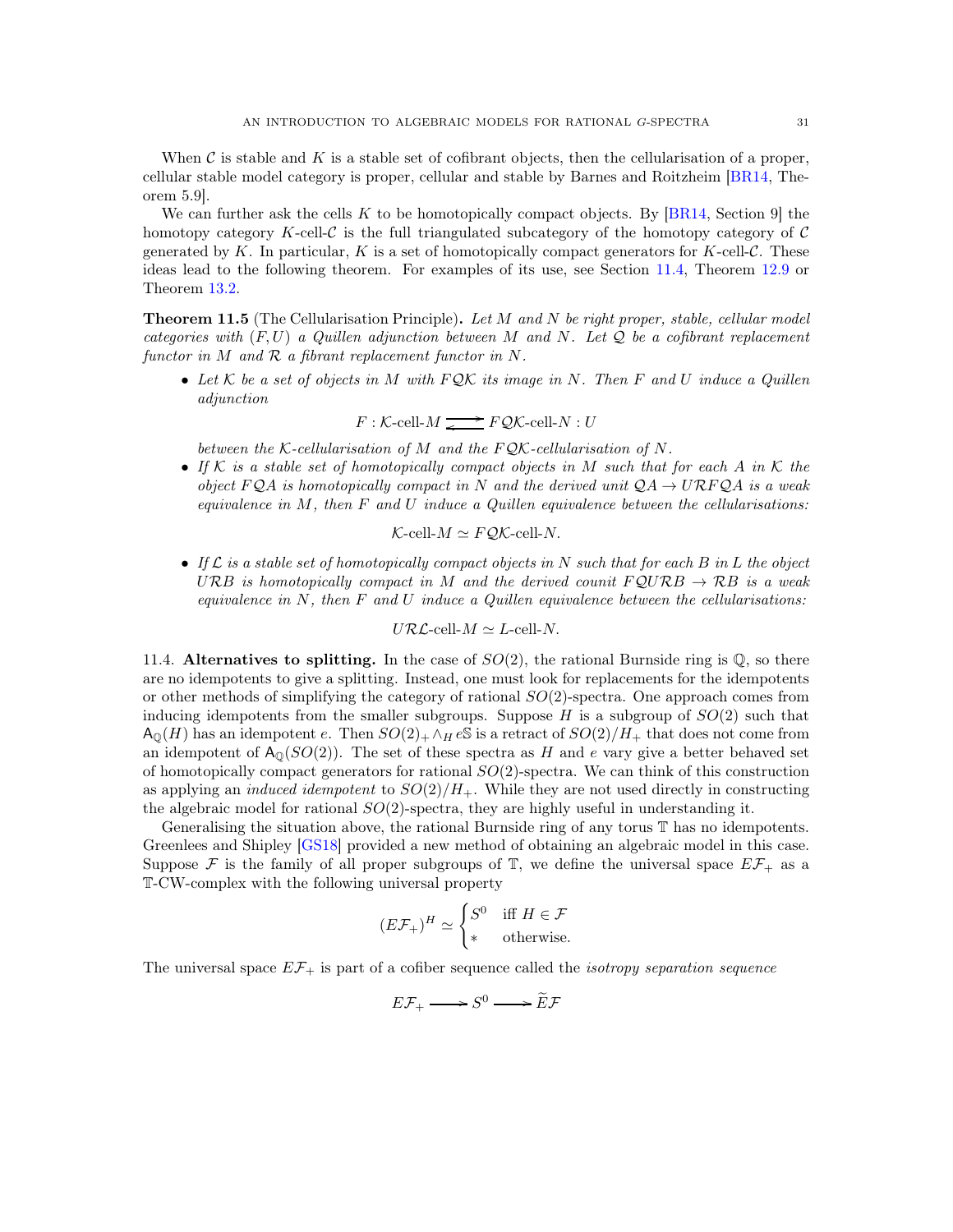which can be turned into a homotopy pullback diagram in  $\mathbb{T}$ -spectra<sup>[4](#page-31-0)</sup>. In the case of  $\mathbb{T} = SO(2)$ , this is also called the *Hasse square*:



The diagram with  $\mathcal S$  removed is called the punctured cube and is denoted by  $\mathcal S^{\perp}$ . Using [\[GS14b\]](#page-39-21), we may construct a model category of modules over  $\mathbb{S}^{\perp}$  in rational  $SO(2)$ -spectra, which we call  $\mathbb{S}^1$ -mod (slightly abusing notation and not mentioning the ambient category). Any  $SO(2)$ -spectrum X defines a module over the diagram by smashing with the ring spectra  $E\mathcal{F}$ ,  $DEF_{+}$  and  $DEF_{+} \wedge$  $\widetilde{E}F$ . This functor has a right adjoint that is a type of pullback, giving an adjunction between  $\mathbb{S}^1$ -mod and rational  $SO(2)$ -spectra. The Cellularisation Principle, Theorem [11.5,](#page-30-0) can be used to construct a Quillen equivalence from this adjunction, see either [\[GS18,](#page-39-3) Sections 4-6] or [\[BGKS17,](#page-39-22) Section 3.2] for details.

In case of a torus of rank  $r$ , repeatedly using the isotropy separation sequence one can obtain a  $r + 1$ -dimensional cube diagram. The terms of this cube are all genuine-commutative equivariant ring T-spectra by Greenlees [\[Gre20\]](#page-39-23). We again use the notation  $\mathbb{S}^{\perp}$  for the punctured cube of these ring T-spectra and obtain the following theorem.

<span id="page-31-1"></span>Theorem 11.6. [\[GS18,](#page-39-3) Proposition 4.1] *There is a strong symmetric monoidal Quillen equivalence*

$$
L_{\mathbb{S}_{\mathbb{Q}}}(\mathbb{T}\text{-}\mathbf{Sp}^{\mathcal{O}}) \simeq_{QE} \mathcal{K}\text{-}\text{cell}\text{-}\mathbb{S}^{\perp}\text{-}\text{mod}
$$

where K is the image in  $\mathbb{S}^1$ -mod of the set of compact generators for  $L_{\mathbb{S}_{\mathbb{Q}}}(\mathbb{T})$ -Sp<sup>O</sup>).

When G is a finite group, we let F be the family of all proper subgroups of G. The homotopy pullback diagram obtained by using the isotropy separation sequence gives exactly the idempotent splitting, since

$$
E\mathcal{F}_+ \simeq \prod_{(H),\ H\in\mathcal{F}} e_H^G \mathbb{S} \simeq DE\mathcal{F}_+,
$$

 $\widetilde{E}\mathcal{F} \simeq e_G^G \mathbb{S}$  and  $DEF_+ \wedge \widetilde{E}\mathcal{F} \simeq *$ .

However, the spectra  $e_H^G$ S are not genuine-commutative equivariant ring spectra (they are only naïve-commutative). Hence, it is easier to use the splitting approach for finite  $G$ . See Böhme [\[Böh19\]](#page-39-14) for a complete explanation of the relation between genuine-commutative equivariant ring spectra and localisation at idempotents.

An interesting case when there are some, but not enough idempotents, is the case of the dihedral part of  $O(2)$ -spectra, see [\[Bar17\]](#page-38-1). In that case, there is no idempotent whose support is exactly  $O(2)$ . The abelian (resp. algebraic) model for the dihedral part of rational  $O(2)$ -spectra is given in terms of sheaves of  $\mathbb{Q}[W]$ -modules (resp. differential  $\mathbb{Q}[W]$ -modules) over the space  $\mathcal{D}$ , where the stalk over the point  $O(2)$  has a trivial W-action. The stalk over  $O(2)$  can be described in terms of a *virtual idempotent* – a colimit of idempotents, see [\[Bar17,](#page-38-1) Section 5].

A similar approach occurs for profinite groups in work of Barnes and Sugrue [\[BS20\]](#page-39-4) and Sugrue [\[Sug19\]](#page-40-0).

<span id="page-31-0"></span><sup>&</sup>lt;sup>4</sup>We slightly abuse the notation and whenever we write a  $\mathbb{T}\text{-space}$  we actually mean its suspension spectrum.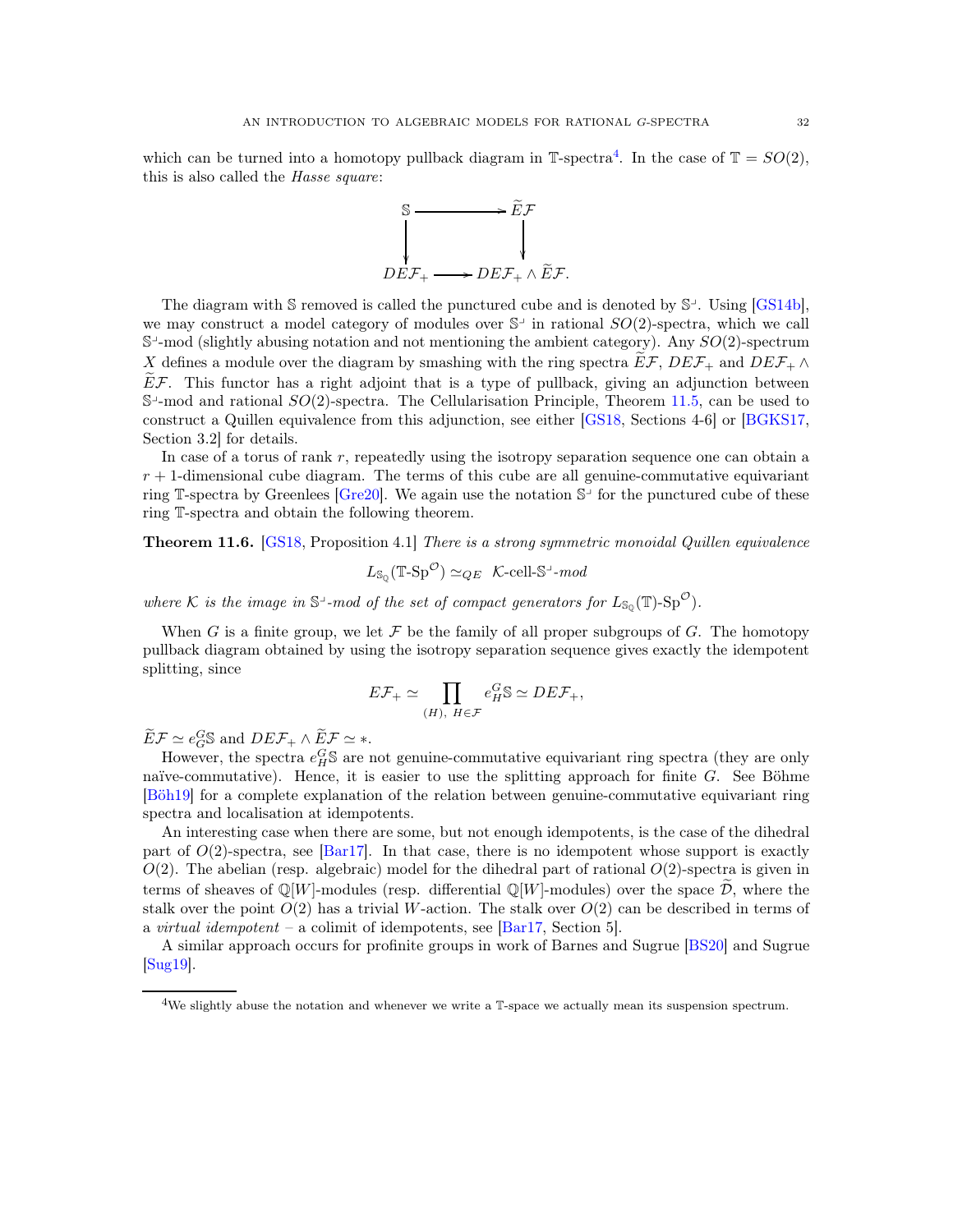#### 12. Change of groups and localisations

<span id="page-32-0"></span>Once we split the category of rational G-spectra using idempotents, our main aim is to get rid of the remaining equivariance in each piece separately by applying certain fixed points functors. Assume we are working with the category  $L_{eS_Q}(G-Sp^{\mathcal{O}})$  and we want to take H fixed points. First we must move to the category  $N$ -Sp<sup> $\mathcal O$ </sup> where N is the normaliser of H in G, appropriately localised. We need N, since we want to have a residual Weyl group  $(W = N<sub>G</sub>H/H)$  action. At the same time we need to localise  $N$ -Sp<sup> $\mathcal{O}$ </sup> at some idempotent of the rational Burnside ring of N corresponding to e, since we want to obtain a Quillen equivalence with  $L_{eS_0}(G-Sp^{\mathcal{O}})$ .

In work of the second author [Ked17a] and [Ked17b], there was a precise analysis of two adjunctions: the induction–restriction and restriction–coinduction adjunctions in relation to localisations of categories of equivariant spectra at idempotents. Below we summarise how these results allow us to make the restriction–coinduction adjunction into Quillen equivalence in suitable situations. Our examples are based on finite groups,  $O(2)$  and  $SO(3)$ .

12.1. Restriction–coinduction adjunction and localisations. Suppose we have an inclusion  $i: N \hookrightarrow G$  of a subgroup N in a group G. This gives a pair of adjoint functors at the level of orthogonal spectra (see for example [\[MM02,](#page-40-16) Section V.2 ]), namely induction, restriction and coinduction as below (the left adjoint is above the corresponding right adjoint). We note here, that for the induction functor to be a left Quillen functor we must take care over the universes involved.

$$
G-Sp^{\mathcal{O}} \xrightarrow{\begin{array}{c} G+\wedge N^{-} \\ \hline \text{F}_{N}(G_{+},-) \end{array}} N-Sp^{\mathcal{O}}
$$

We assume that G-spectra are indexed over a complete  $G$ -universe  $\mathcal U$  and N-spectra are indexed over one of two universes. In the case where we want to use the restriction functor as a right adjoint, we use the restriction of  $U$  to an N-universe. If we consider restriction as a left Quillen functor we use a complete N-universe. With these conventions, the two pairs of adjoint functors are Quillen pairs with respect to stable model structures by [\[MM02,](#page-40-16) Chapter V, Proposition 2.3 and 2.4]. Given this, we slightly abuse the notation by not mentioning universes or the change of universe functors of [\[MM02,](#page-40-16) Section V.2].

The restriction functor as a right adjoint is often used when we want to take (both categorical and geometric)  $H$ -fixed points of G-spectra, where  $H$  is not a normal subgroup of  $G$ . The procedure is to restrict to  $N_GH$ -spectra and then to take H-fixed points to land in  $W_GH$ -spectra. This is usually done in one go, since the restriction functor and the  $H$ -fixed points functor are both right Quillen functors.

It is natural to ask when the pair of adjunctions above passes to the localised categories, in our case localised at  $e_H^G \mathbb{S}_{\mathbb{Q}}$  and  $e_H^N \mathbb{S}_{\mathbb{Q}}$  respectively. The answer is related to H being a good or bad subgroup in G. The induction–restriction adjunction does not always induce a Quillen adjunction on the localised categories, unless  $H$  is  $N$ -good in  $G$ . However, the restriction–coinduction adjunction induces a Quillen adjunction on these localised categories, for all exceptional subgroups H. Before we discuss this particular adjunction we state a general result.

<span id="page-32-1"></span>**Lemma 12.1.** Suppose that  $F: \mathcal{C} \rightleftarrows \mathcal{D}: R$  is a Quillen adjunction of model categories where the *left adjoint is strong (symmetric) monoidal. Suppose further that* E *is a cofibrant object in* C *and*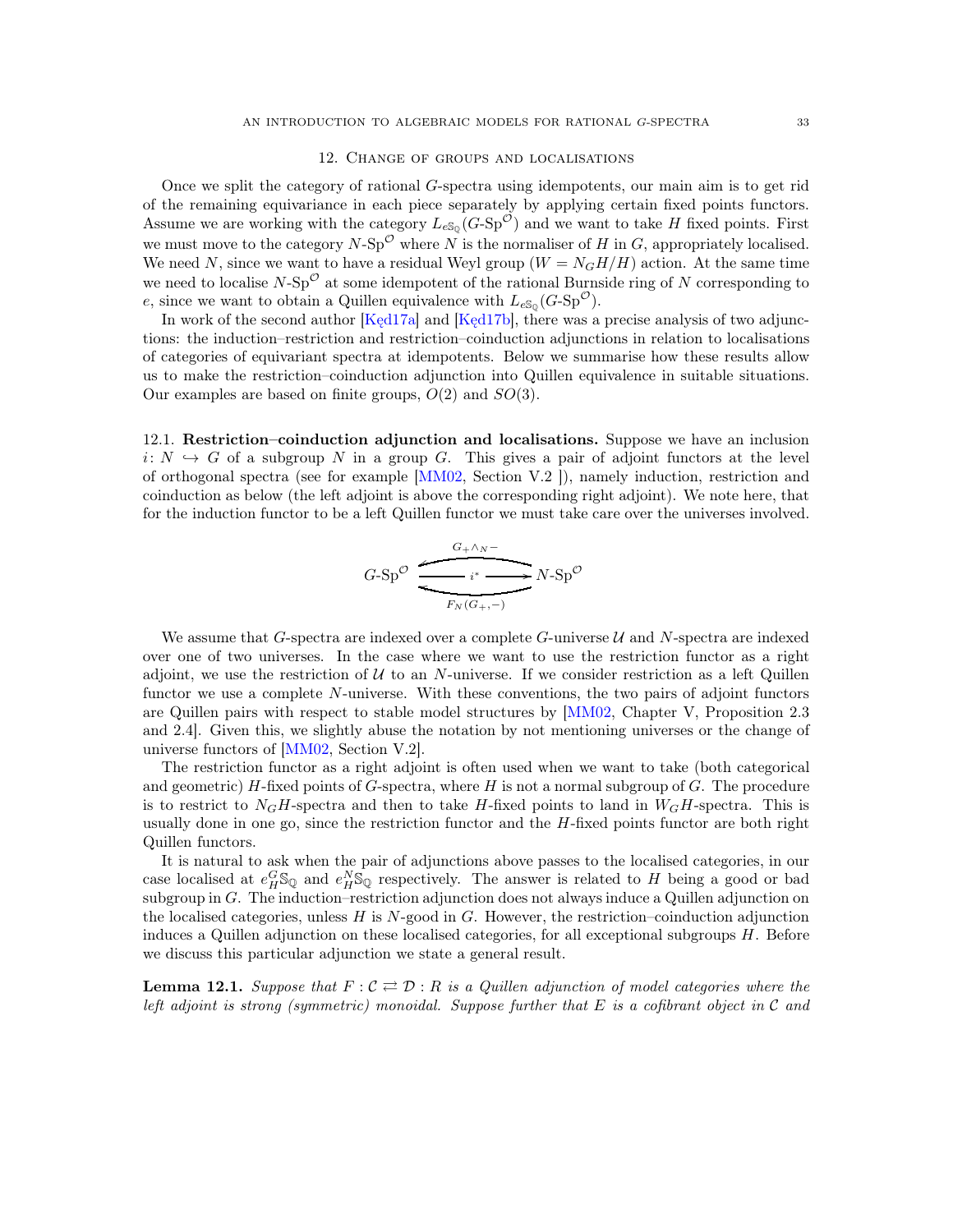*that both*  $L_E C$  *and*  $L_{F(E)} D$  *exist. Then* 

$$
F \; : \; L_E C \; \longrightarrow \; L_{F(E)} \mathcal{D} \; : U
$$

*is a strong (symmetric) monoidal Quillen adjunction. Furthermore, if the original adjunction was a Quillen equivalence, then the induced adjunction on localised categories is as well.*

*Proof.* Since the localisation did not change the cofibrations, the left adjoint F still preserves them. To show that it also preserves acyclic cofibrations, take an acyclic cofibration  $f: X \longrightarrow Y$ in L<sub>E</sub>C. By definition,  $f \wedge \mathrm{Id}_E$  is an acyclic cofibration in C. Since F was a left Quillen functor before localisation,  $F(f \wedge \text{Id}_E)$  is an acyclic cofibration in D. As F was strong monoidal, we have  $F(f \wedge \mathrm{Id}_E) \cong F(f) \wedge \mathrm{Id}_{F(E)}$ , so  $F(f)$  is an acyclic cofibration in  $L_{F(E)}\mathcal{D}$  which finishes the proof of the first part.

To prove the second part of the statement we use Part (2) from [\[Hov99,](#page-39-15) Corollary 1.3.16]. Since  $F$  is strong monoidal, and the original adjunction was a Quillen equivalence,  $F$  reflects  $F(E)$ -equivalences between cofibrant objects. It remains to check that the derived counit is an  $F(E)$ -equivalence. An  $F(E)$ -fibrant object is fibrant in D and the cofibrant replacement functor remains unchanged by localisation. Thus the claim follows from the fact that  $(F, U)$  was a Quillen equivalence before localisations.

We will use this result in several cases. We start with the restriction–coinduction adjunction.

Corollary 12.2. Let  $i: N \longrightarrow G$  denote the inclusion of a subgroup and let E be a cofibrant object *in*  $G$ -Sp<sup> $\circ$ </sup>. *Then* 

$$
i^* : L_E(G\text{-}\mathrm{Sp}^{\mathcal{O}}) \longrightarrow L_{i^*(E)}(N\text{-}\mathrm{Sp}^{\mathcal{O}}) : F_N(G_+, -)
$$

*is a strong symmetric monoidal Quillen pair.*

Notice that if  $E = eS_{\mathbb{Q}}$  for some idempotent  $e \in \mathsf{A}_{\mathbb{Q}}(G)$  then we get the following

Corollary 12.3. *Suppose* G *is any compact Lie group,*  $i: N \longrightarrow G$  *is an inclusion of a subgroup* and *e is an idempotent in*  $A_{\mathbb{Q}}(G)$ *. Then the adjunction* 

$$
i^* : L_{eS_Q}(G\text{-}\mathrm{Sp}^{\mathcal{O}}) \xrightarrow{\bullet} L_{i^*(e)S_Q}(N\text{-}\mathrm{Sp}^{\mathcal{O}}) : F_N(G_+, -)
$$

<span id="page-33-1"></span>*is a Quillen pair.*

12.2. Exceptional part of rational G-spectra. We will repeatedly use the above result, mainly in situations where after further localisation of the right hand side we will get a Quillen equivalence.

<span id="page-33-0"></span>Corollary 12.4. [\[Kęd17a,](#page-39-17) Corollary 4.7] *Suppose* G *is a compact Lie group and* H *is an exceptional subgroup of* G*. Then*

$$
i^* : L_{e^G_H S_Q}(G \text{-} \mathrm{Sp}^{\mathcal{O}}) \xrightarrow{\bullet} L_{e^N_H S_Q}(N \text{-} \mathrm{Sp}^{\mathcal{O}}) : F_N(G_+, -)
$$

*is a Quillen pair.*

*Proof.* For N-good H, the result follows from the fact that the idempotent on the right hand side satisfies  $e_H^N = i^*(e_H^G)$ . For N-bad H, it is true since the left hand side is a further localisation of  $L_{i^*(e_H^G)\mathbb{S}_{\mathbb{Q}}}(N-\text{Sp}^{\mathcal{O}})$  at the idempotent  $e_H^N$ :

$$
L_{e^G_H\mathbb{S}_\mathbb{Q}}(G\text{-}\mathrm{Sp}^{\mathcal{O}}) \xrightarrow[\overline{F_N(G_{+}, -)}]{} L_{i^*(e^G_H)\mathbb{S}_\mathbb{Q}}(N\text{-}\mathrm{Sp}^{\mathcal{O}}) \xrightarrow[\text{Id}]{\text{Id}}]{} L_{e^N_H\mathbb{S}_\mathbb{Q}}(N-\mathrm{Sp}^{\mathcal{O}})
$$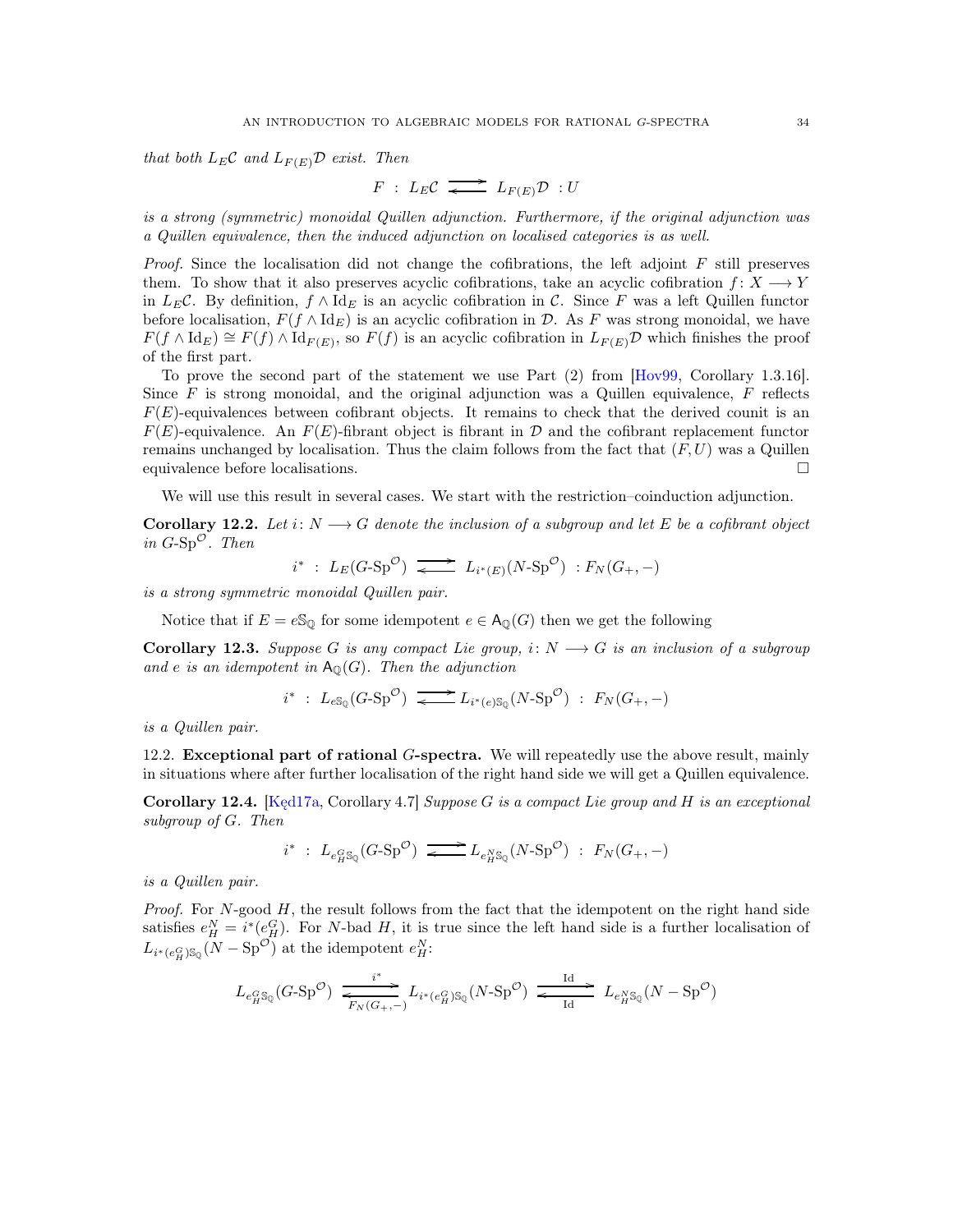Note that since H is bad,  $e_H^N \neq i^*(e_H^G)$  and  $e_H^N i^*(e_H^G) = e_H^N$  $H$ .

Theorem 12.5. [\[Kęd17a,](#page-39-17) Theorem 4.8] *Suppose* H *is an exceptional subgroup of* G*. Then the adjunction*

$$
i_N^* \ : \ L_{e^G_H \mathbb{S}_{\mathbb{Q}}} (G \text{-} \mathbf{Sp}^{\mathcal{O}}) \xrightarrow{\qquad} \ L_{e^N_H \mathbb{S}_{\mathbb{Q}}} (N \text{-} \mathbf{Sp}^{\mathcal{O}}) \ : \ F_N (G_+, -)
$$

*is a strong symmetric monoidal Quillen equivalence.*

Part of the difficulty in providing an algebraic model for a *piece* of homotopy category of rational G-spectra governed by an idempotent  $e$  comes from balancing two things. On the one hand, one wants to simplify the ambient category as much as one can. On the other one must preserve all the relevant homotopical information. This balancing act requires deep understanding of the homotopy category of  $L_{eS_0}G$ -Sp. In the case of an exceptional subgroup H of G, this is achieved by passing to  $L_{e_H^N \mathbb{S}_0} N$ -Sp using restriction as a left Quillen functor, as we described above.

There was a reason why we considered restriction to be a left Quillen functor and it is related to the good and bad exceptional subgroups in G.

Proposition 12.6. [\[Kęd17a,](#page-39-17) Proposition 4.5] *Suppose* H *is an exceptional subgroup of* G *that is* N*-bad in* G*. Then*

$$
i^* : L_{e^G_H S_{\mathbb{Q}}}(G \text{-} \mathrm{Sp}^{\mathcal{O}}) \xrightarrow{\longleftarrow} L_{e^N_H S_{\mathbb{Q}}}(N \text{-} \mathrm{Sp}^{\mathcal{O}}) : G_+ \wedge_N -
$$

*is not a Quillen adjunction. If* H *is an* N*-good subgroup in* G*, then the above adjunction is a Quillen pair.*

12.3. Toral part of rational  $SO(3)$ -spectra. The functor  $i^*$  is not always a right Quillen functor when considered between categories localised at the toral idempotents. One can argue that this is because the toral idempotents do not always correspond with each other. One example is when  $G = SO(3)$ ,  $\mathbb{T} = SO(2)$  and  $N = O(2)$ . In that case the proof is based on the fact that  $D_2$  is conjugate to  $C_2$  in  $SO(3)$  and thus  $i^*(e_{\mathcal{T}}) \neq e_{\widetilde{\mathcal{T}}}$ .

<span id="page-34-0"></span>**Proposition 12.7.** [Ked17b, Proposition 2.7] *Suppose*  $e_T$  *is the toral idempotent of*  $SO(3)$  *and*  $e_{\tilde{T}}$ *is the toral idempotent of*  $O(2)$ *. That is,*  $e_T$  *is the idempotent in*  $A_0(SO(3))$  *corresponding to the characteristic function of the toral part*  $\mathcal T$  *(i.e. all subconjugates of the maximal torus of*  $SO(3)$ *) and*  $e_{\tilde{\tau}}$  *is the idempotent in* A<sub>Q</sub>(O(2)) *corresponding to the characteristic function of the toral part*  $\tilde{\mathcal{T}}$ , *i.e. all subconjugates of the maximal torus of*  $O(2)$  *(see Sections [10.3.2](#page-26-1) and [10.3.3\)](#page-26-2). Then* 

$$
i^* : L_{e\tau S_{\mathbb{Q}}}(SO(3)\text{-Sp}) \xrightarrow{\longleftarrow} L_{e_{\widetilde{\mathcal{T}}}S_{\mathbb{Q}}}(O(2)\text{-Sp}) : SO(3)_+ \wedge_{O(2)} -
$$

*is not a Quillen adjunction.*

The restriction–coinduction adjunction is often better behaved with respect to localisation at idempotents.

**Proposition 12.8.** Let  $i: O(2) \longrightarrow SO(3)$  be the inclusion. Then the following adjunction

 $i^*$  :  $L_{e_{\mathcal{T}}S_{\mathbb{Q}}}(SO(3)\text{-Sp})$   $\longrightarrow$   $L_{e_{\mathcal{T}}S_{\mathbb{Q}}}(O(2)\text{-Sp})$  :  $F_{O(2)}(SO(3)_{+},-)$ 

*is a strong symmetric monoidal Quillen adjunction.*

The proof follows the same argument as Corollary [12.4](#page-33-0) above, in the sense that the adjunction is a composite of the restriction–coinduction adjunction localised at an idempotent  $e_{\mathcal{T}}$  (and its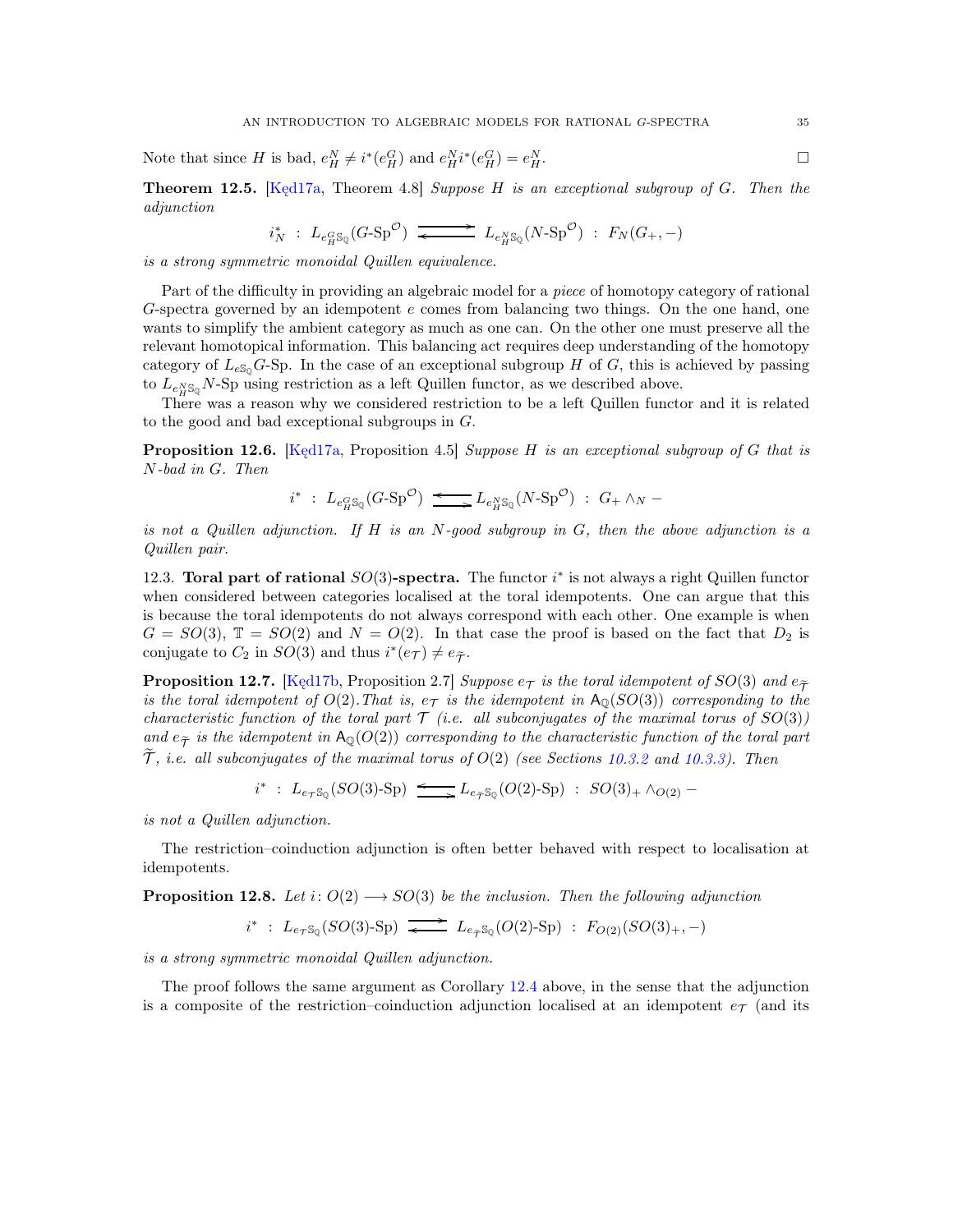restriction  $i^*(e_{\mathcal{T}})$ ) followed by a further localisation of  $O(2)$ -spectra (which excludes the subgroup  $D_2$ ).

This adjunction of restriction and coinduction is not quite a Quillen equivalence. However cellularising the right hand side at the derived images of the homotopically compact generators  $K$ for rational toral  $SO(3)$ -spectra and using the Cellularisation Principle (see Theorem [11.5\)](#page-30-0) gives a Quillen equivalence.

<span id="page-35-0"></span>Theorem 12.9. [Kęd17b, Theorem 3.28] *The following adjunction*

$$
i^* \ : \ L_{e\tau \mathbb{S}_\mathbb{Q}}(SO(3)\text{-}\mathrm{Sp}) \ \overrightarrow{\;\; \iff \;} i^*(\mathcal{K})\text{-}\mathrm{cell}\text{-}\ L_{e_{\widetilde{\mathcal{T}}}}\mathbb{S}_\mathbb{Q}(O(2)\text{-}\mathrm{Sp}) \ : F_{O(2)}(SO(3)_+,-)
$$

*is a Quillen equivalence, where* K *denotes the set of homotopically compact generators for the model category*  $L_{e_{\mathcal{T}}S_{\mathbb{Q}}}(SO(3)$ -Sp).

12.4. Dihedral part of rational  $SO(3)$ -spectra. In other cases of idempotents it is not always clear to which category one should restrict. For the dihedral idempotent in rational  $SO(3)$ -spectra, restricting to certain part of the rational dihedral  $O(2)$ -spectra is the correct choice, but in general there is no good recipe for obtaining an algebraic model.

In the dihedral part of  $SO(3)$  we can use restriction as a right or left Quillen functor, we chose the following one, which also follows from Lemma [12.1.](#page-32-1)

**Corollary 12.10.** Let D denote the dihedral part of  $SO(3)$  and  $e_D$  the corresponding idempotent. *Let*  $i: O(2) \longrightarrow SO(3)$  *be the inclusion. Then* 

$$
i^* : L_{e_{\mathcal{D}}S_{\mathbb{Q}}}(SO(3)\text{-Sp}) \xrightarrow{\longrightarrow} L_{i^*(e_{\mathcal{D}})S_{\mathbb{Q}}}(O(2)\text{-Sp}) : F_{O(2)}(SO(3)_+, -)
$$

*is a Quillen adjunction.*

**Remark 12.11.** The idempotent on the right hand side  $i^*(e_{\mathcal{D}})$  corresponds to the dihedral part of  $O(2)$  *excluding* all subgroups  $D_2$  and  $D_4$ . Thus,  $i^*(e_{\mathcal{D}}) = i^*(e_{\mathcal{D}})e_{\tilde{\mathcal{D}}}$ .

<span id="page-35-1"></span>12.5. Inflation and fixed point adjunction. Suppose  $H$  is a normal subgroup of  $N$  and consider the natural projection  $\varepsilon: N \longrightarrow N/H = W$ . Then there is a pair of adjoint functors

$$
\varepsilon^* \; : \; W\text{-}\mathrm{Sp}^\mathcal{O} \; \xrightarrow{\hspace{0.4cm} \text{---}} \; N\text{-}\mathrm{Sp}^\mathcal{O} \; : (-)^H
$$

where the right adjoint is the  $H$  fixed points functor and the left adjoint is called inflation. For details see [\[MM02,](#page-40-16) Section V.3].

We would like to understand the interaction between the localisation at idempotents and the above adjunction. Notice that since inflation is strong symmetric monoidal, the result below follows from Lemma [12.1.](#page-32-1)

**Corollary 12.12.** Let  $\varepsilon: N \longrightarrow W$  denote the projection of groups, where H is normal in N and  $W = N/H$ *. Let* E *be a cofibrant object in*  $W$ -Sp<sup> $\circ$ </sup>*. Then* 

$$
\varepsilon^* : L_E(W \text{-} \mathrm{Sp}^{\mathcal{O}}) \xrightarrow{\bullet} L_{\varepsilon^*(E)}(N \text{-} \mathrm{Sp}^{\mathcal{O}}) : (-)^H
$$

*is a strong symmetric monoidal Quillen pair.*

Lemma 12.13. [\[Kęd17a,](#page-39-17) Theorem 5.2] *For* H *an exceptional subgroup of* N*, the adjunction*

$$
\varepsilon^* \; : \; L_{e_1^W \mathbb{S}_{\mathbb{Q}}}(W \text{-} \mathbb{S} \mathbf{p}^{\mathcal{O}}) \; \xrightarrow{\hspace{0.5cm} \longrightarrow} \; L_{e_H^N \mathbb{S}_{\mathbb{Q}}}(N \text{-} \mathbb{S} \mathbf{p}^{\mathcal{O}}) \; : (-)^H
$$

*is a Quillen equivalence. Here*  $e_1^W$  *denotes an idempotent for the trivial subgroup*  $\{1\} \leq W$ *.*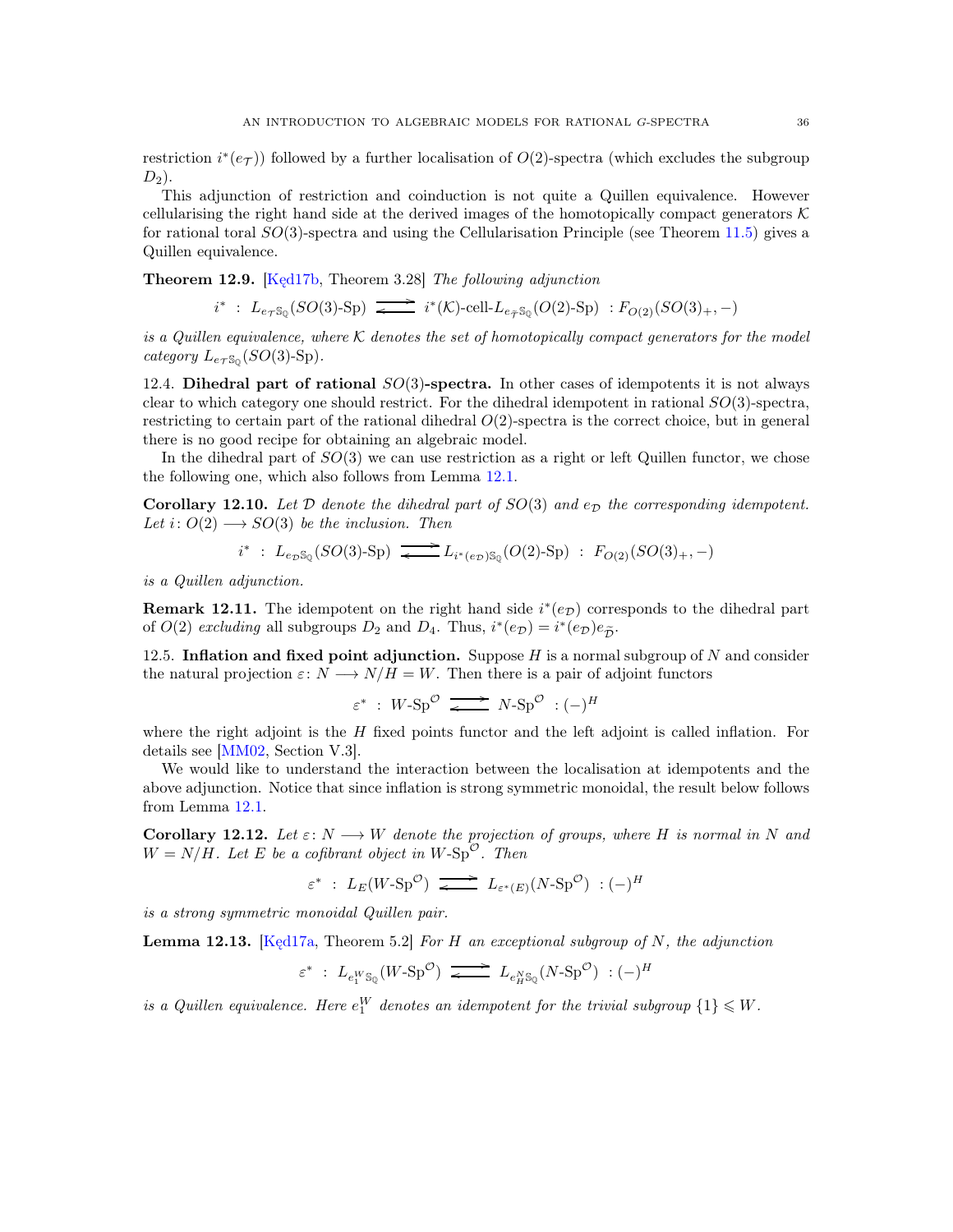In case of a torus  $\mathbb{T}$ , we define  $(\mathbb{S}^{\perp})^{\mathbb{T}}$  to be the diagram of commutative ring spectra obtained by taking objectwise  $\mathbb{T}$ -fixed points of  $\mathbb{S}^1$  (from Section [11.4\)](#page-30-1). We illustrate this in the case  $\mathbb{T} = SO(2)$ .

$$
\mathbb{S}^{\perp} = \left(\begin{matrix} \widetilde{E}\mathcal{F} \\ \downarrow \\ DE\mathcal{F}_+ \longrightarrow DE\mathcal{F}_+ \wedge \widetilde{E}\mathcal{F} \end{matrix}\right) \qquad (\mathbb{S}^{\perp})^{\mathbb{T}} = \left(\begin{matrix} \widetilde{E}\mathcal{F}^{\mathbb{T}} \\ \downarrow \\ DE\mathcal{F}_+^{\mathbb{T}} \longrightarrow (DE\mathcal{F}_+ \wedge \widetilde{E}\mathcal{F})^{\mathbb{T}} \end{matrix}\right)
$$

The inflation–fixed point adjunction lifts to the level of module categories over the diagrams of rings  $\mathbb{S}^{\perp}$  and  $(\mathbb{S}^{\perp})^{\mathbb{T}}$  by [\[GS14a\]](#page-39-24). This adjunction is a Quillen equivalence and by the Cellularisation Principle, Theorem [11.5,](#page-30-0) it induces a Quillen equivalence on the cellularised categories as follows. We refer the reader to [\[GS18,](#page-39-3) Section 7] for more details.

<span id="page-36-1"></span>Theorem 12.14. *Let* T *be a torus. The fixed point functor induces strong symmetric monoidal Quillen equivalences*

$$
\mathbb{S}^{\perp}\text{-}mod\simeq_{QE}(\mathbb{S}^{\perp})^{\mathbb{T}}\text{-}mod
$$
  

$$
\mathcal{K}\text{-}cell\text{-}\mathbb{S}^{\perp}\text{-}mod\simeq_{QE}\mathcal{K}^{\mathbb{T}}\text{-}cell\text{-}(\mathbb{S}^{\perp})^{\mathbb{T}}\text{-}mod
$$

where K is the image in  $S^{\perp}$ -mod of the set of compact generators for  $L_{S_Q}(\mathbb{T} \text{-} \text{Sp}^{\mathcal{O}})$  and  $K^{\mathbb{T}}$  its image *in*  $(\mathbb{S}^{\perp})^{\mathbb{T}}$ *-mod.* 

The advantage of this last theorem is that it gives a model for rational T-spectra in terms of non-equivariant spectra.

The base idea for the toral part of rational N-spectra (where  $\mathbb T$  is normal in N) is to use the same steps, but in a context where after taking T-fixed points we land in a category of spectra with an action of  $W = N/\mathbb{T}$ . This requires some very detailed constructions to make precise, which we leave to [\[BGK19\]](#page-38-5).

### 13. An algebraic model for rational G-spectra - overview of some cases

<span id="page-36-0"></span>In this section we provide a summary of the necessary steps to obtain an algebraic model for a (part of) rational G-spectra in two cases. The first case is when  $G$  is a finite group and we follow the steps presented in the algebraic case in Part [1.](#page-2-0) The second case is when we are interested in the toral part of rational G-spectra, for any compact Lie group G. We discuss briefly the series of simplifications required for the classification result in this case.

13.1. An algebraic model for rational  $G$ -spectra for finite  $G$ . Building on the results of Sections [12.2](#page-33-1) and [12.5](#page-35-1) we can sketch the passage to the algebraic model for rational G-spectra when  $G$  is a finite group.

Theorem [11.2](#page-29-0) allows us to split the category of rational G-spectra into a finite product

$$
\prod_{(H)\leqslant G} L_{e^G_H \mathbb{S}_{\mathbb{Q}}} (G\text{-}\mathrm{Sp}^{\mathcal{O}}).
$$

The next step uses the restriction–coinduction Quillen equivalence

$$
L_{e^G_H \mathbb{S}_{\mathbb{Q}}} (G\text{-}\mathbf{Sp}^{\mathcal{O}}) \simeq_{QE} L_{e^N_H \mathbb{S}_{\mathbb{Q}}} (N\text{-}\mathbf{Sp}^{\mathcal{O}})
$$

for each factor of the product seperately. We then follow with the inflation-fixed point Quillen equivalence

$$
L_{e_H^N \mathbb{S}_{\mathbb{Q}}} (N \text{-} \mathbf{Sp}^{\mathcal{O}}) \simeq_{QE} L_{e_1^W \mathbb{S}_{\mathbb{Q}}} (W \text{-} \mathbf{Sp}^{\mathcal{O}})
$$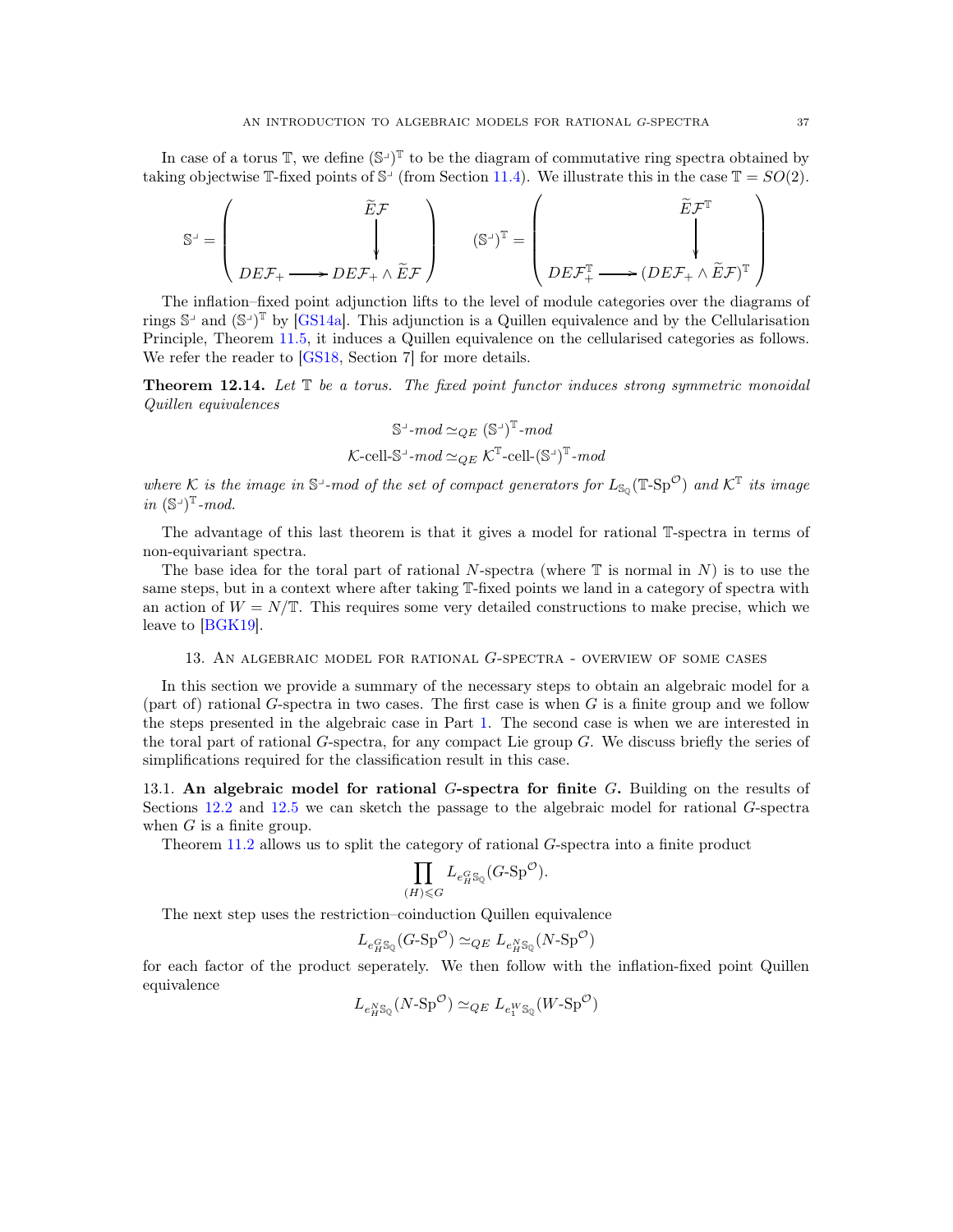of the previous section.

The model category  $L_{e_1^W s_Q}(W \text{-} \text{Sp}^{\mathcal{O}})$  obtained after taking H-fixed points of  $L_{e_H^N s_Q}(N \text{-} \text{Sp}^{\mathcal{O}})$  can be described in a much easier way. It is Quillen equivalent to the model category  $Sp^{\mathcal{O}}[W]$  of orthogonal spectra with the W action, where the model structure is created from the one on  $Sp^{\mathcal{O}}$ by the forgetful functor  $U: Sp^{\mathcal{O}}[W] \longrightarrow Sp^{\mathcal{O}}$ . This allows us to remove the equivariance from *inside* of the complicated category  $W$ -Sp<sup> $\mathcal{O}$ </sup> (where it appeared in the indexing spaces for the spectrum) to the *outside* of much simpler  $Sp^{\mathcal{O}}[W]$ .

Shipley [\[Shi07\]](#page-40-21) gives a (zig-zag of weak) symmetric monoidal Quillen equivalences between rational spectra and chain complexes of Q-modules (with the projective model structure). This is often referred to in the literature as a *algebraicisation*. This result readily extends to a Quillen equivalence between rational spectra with a finite group action and rational chain complexes with a finite group action. Hence, we obtain an algebraic model for  $L_{e_H^N\mathbb{S}_Q}(N\text{-}\mathrm{Sp}^{\mathcal{O}})$  in terms of chain complexes of  $\mathbb{Q}[W_GH]$ -modules.

Combining all the steps mentioned in this section we obtain the following result.

<span id="page-37-0"></span>Theorem 13.1. *For* G *a finite group, there is a zig-zag of symmetric monoidal Quillen equivalences* between  $L_{e_H^G\mathbb{S}_\mathbb{Q}}(G\text{-}\mathrm{Sp}^\mathcal{O})$  and  $\mathrm{Ch}(\mathbb{Q}[W_GH]).$ 

*The algebraic model for rational* G*-spectra is therefore*

$$
\prod_{(K)\leqslant G} \operatorname{Ch}(\mathbb{Q}[W_GK]).
$$

*Moreover, if* X *is a rational* G-spectrum with corresponding object  $(A_K)_{(K)\leq G}$  *in the algebraic model, then*

$$
\pi_*\left(\left(i^*(e_K^G X)\right)^K\right) \cong \pi_*(\Phi^K X) \cong H_*(A_K).
$$

*Here*  $i^*$  *and*  $(-)^K$  *denote derived functors of restriction and fixed points discussed in Sections* [12.2](#page-33-1) *and [12.5,](#page-35-1) respectively and* H<sup>∗</sup> *denotes homology.*

13.2. Morita equivalences. A different approach to obtaining an algebraic model for rational G-spectra for a finite group G is presented in  $\left[\text{Bar}09a\right]$  and uses Morita equivalences developed in the spectral setting by Schwede and Shipley [\[SS03\]](#page-40-18).

The idea is to present  $L_{e_H^G\mathbb{S}_\mathbb{Q}}(G\text{-}\mathrm{Sp}^\mathcal{O})$  as a category of modules over the endomorphism ring spectrum of the compact generator  $e_H^G G/H_+$ .

Let  $Hom(-, =)$  denote the enrichment of G-spectra in non-equivariant spectra. Then

$$
E_H = \underline{\text{Hom}}(e_H^G G/H_+, e_H^G G/H_+)
$$

(with fibrant replacements omitted from the notation) is a ring spectrum under composition. Furthermore, the model category of modules over  $E_H$  (in non-equivariant spectra) is Quillen equivalent to  $L_{e_H^G\mathbb{S}_\mathbb{Q}}(G\text{-}\mathrm{Sp}^\mathcal{O})$ . One can then use algebraicisation (the results of Shipley [\[Shi07\]](#page-40-21)) to obtain an algebraic model for this part of rational G-spectra.

However,  $E_H$  it is not (in general) a *commutative* ring spectrum in orthogonal spectra. The problem is fundamental and can be seen by looking at homotopy groups. The homotopy groups of  $E_H$  are non-trivial only in degree 0, where they take value

$$
\pi_0(\underline{\operatorname{Hom}}(e_H^G G/H_+, e_H^G G/H_+)) = \mathbb{Q}[W_G H].
$$

While this has a cocommutative Hopf algebra structure, it does not have a commutative ring structure in general.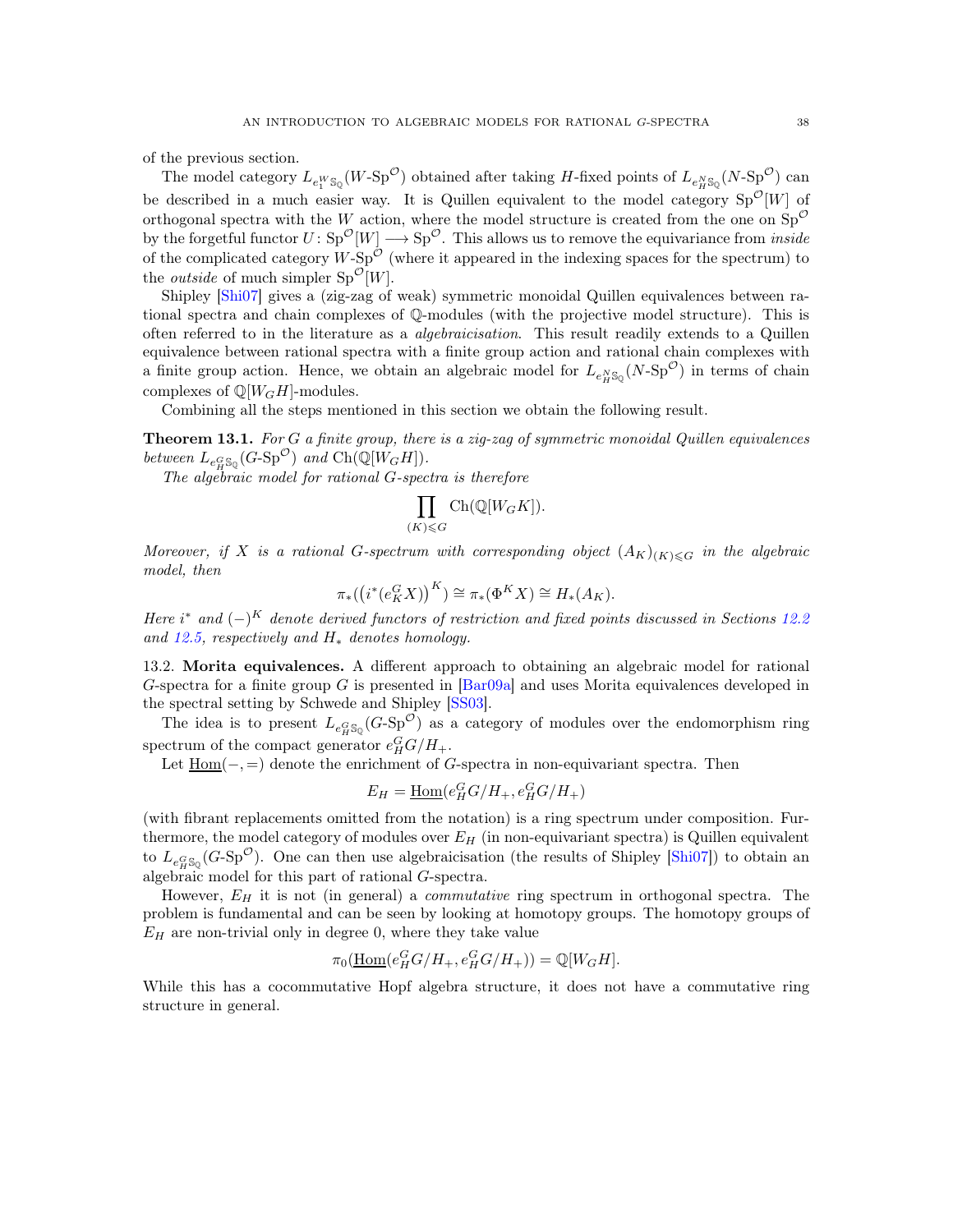This makes it much harder to obtain a comparison that takes into account the monoidal structures. In particular, we would need to check that the algebraicisation of the ring spectrum  $E_H$  also has a cocommutative Hopf algebra structure. As we only have control over the homology of the algebraicised object, we would also need a formality argument that preserves the cocommutative Hopf algebra structure.

13.3. An algebraic model for the toral part of rational  $G$ -spectra. We give a brief overview of the remaining steps needed to classify rational toral G-spectra. Details are left to the references. While reading the summary, the reader may like to keep in mind the case  $\mathbb{T} = SO(2)$ ,  $G = SO(3)$ and  $N = O(2)$ . These are the easiest cases of interest and have been discussed in previous sections.

Greenlees and Shipley [\[GS18\]](#page-39-3) give an algebraic model for rational T-spectra, where T is a torus. See also [\[Gre99\]](#page-39-0) for a full explanation of the algebraic model and [\[BGKS17\]](#page-39-22) for the classification of rational  $SO(2)$ -spectra. The first two steps of the classification are to apply Theorems [11.6](#page-31-1) and [12.14.](#page-36-1) The next step is to algebraicise using work of Shipley [\[Shi07\]](#page-40-21). This gives an algebraic model for rational T-spectra in terms of (a cellularisation of) a category of modules over a diagram of commutative differential graded algebras. Formality of these commutative dgas allows us to simplify the rings in the diagram. An additional simplification of the algebra removes the cellularisation and gives the algebraic model for rational T-spectra.

Work of the authors and Greenlees gives an algebraic model for the toral part of rational Gspectra for any compact Lie group  $G$ , see [\[BGK19\]](#page-38-5). Given  $G$ , we let  $T$  be a maximal torus and N its normaliser in G. We can lift the classification for rational T-spectra to a classification of rational toral N-spectra. We then use the following result to reduce problem of classifying rational toral G-spectra to understanding a cellularisation of rational toral N-spectra.

<span id="page-38-7"></span>Theorem 13.2. [\[BGK19,](#page-38-5) Theorem 2.2] *The following adjunction*

$$
i^* \ : \ L_{e_{{\mathbb T}}^G\mathbb{S}_{{\mathbb Q}}}(G\text{-}\mathrm{Sp}) \ \overrightarrow{\phantom{X}} \ \ i^*(\mathcal{L})\text{-}\mathrm{cell}\text{-}\ \ \, L_{e_{{\mathbb T}}^N\mathbb{S}_{{\mathbb Q}}}(N\text{-}\mathrm{Sp}) \ : F_N(G_+,-)
$$

*is a Quillen equivalence, where the idempotent on both sides corresponds to the families of all subgroups of maximal torus*  $\mathbb{T} \leq N \leq G$  *and*  $\mathcal{L}$  *denotes the set of homotopically compact generators* for  $L_{e_{\mathbb{T}}^G \mathbb{S}_{\mathbb{Q}}} (G\text{-}\mathrm{Sp}).$ 

By the Cellularisation Principle, Theorem [11.5,](#page-30-0) we can cellularise each term of the classification of rational toral N-spectra at the derived images of the cells  $\mathcal{L}$ . This gives a classification of rational toral G-spectra in terms of a cellularisation of the algebraic model for rational toral N-spectra. The final simplification is to remove this cellularisation, which is based on another formality argument.

#### <span id="page-38-0"></span>**REFERENCES**

<span id="page-38-8"></span>[Bar09a] D. Barnes. Classifying rational G-spectra for finite G. *Homology, Homotopy Appl.*, 11(1):141–170, 2009.

<span id="page-38-6"></span>[Bar09b] D. Barnes. Splitting monoidal stable model categories. *J. Pure Appl. Algebra*, 213(5):846–856, 2009.

- <span id="page-38-1"></span>[Bar17] D. Barnes. Rational O(2)-equivariant spectra. *Homology Homotopy Appl.*, 19(1):225–252, 2017.
- <span id="page-38-4"></span>[BG20] S. Balchin and J.P.C. Greenlees. Adelic models of tensor-triangulated categories. *Adv. Math.*, 375:107339, 45, 2020.
- <span id="page-38-2"></span>[BGK18] D. Barnes, J. P. C. Greenlees, and M. Kędziorek. An algebraic model for rational naïve-commutative G–equivariant ring spectra for finite G. *Homology, Homotopy and Applications*, (21(1)):73–93, 2018.
- <span id="page-38-5"></span>[BGK19] D. Barnes, J. P. C. Greenlees, and M. Kędziorek. An algebraic model for rational toral G–spectra. *Algebr. Geom. Topol.*, 19(7):3541–3599, 2019.
- <span id="page-38-3"></span>[BGK20] D. Barnes, J. P. C. Greenlees, and M. Kędziorek. An algebraic model for rational naïve-commutative ring SO(2)-spectra and equivariant elliptic cohomology. *Math. Z.*, 2020.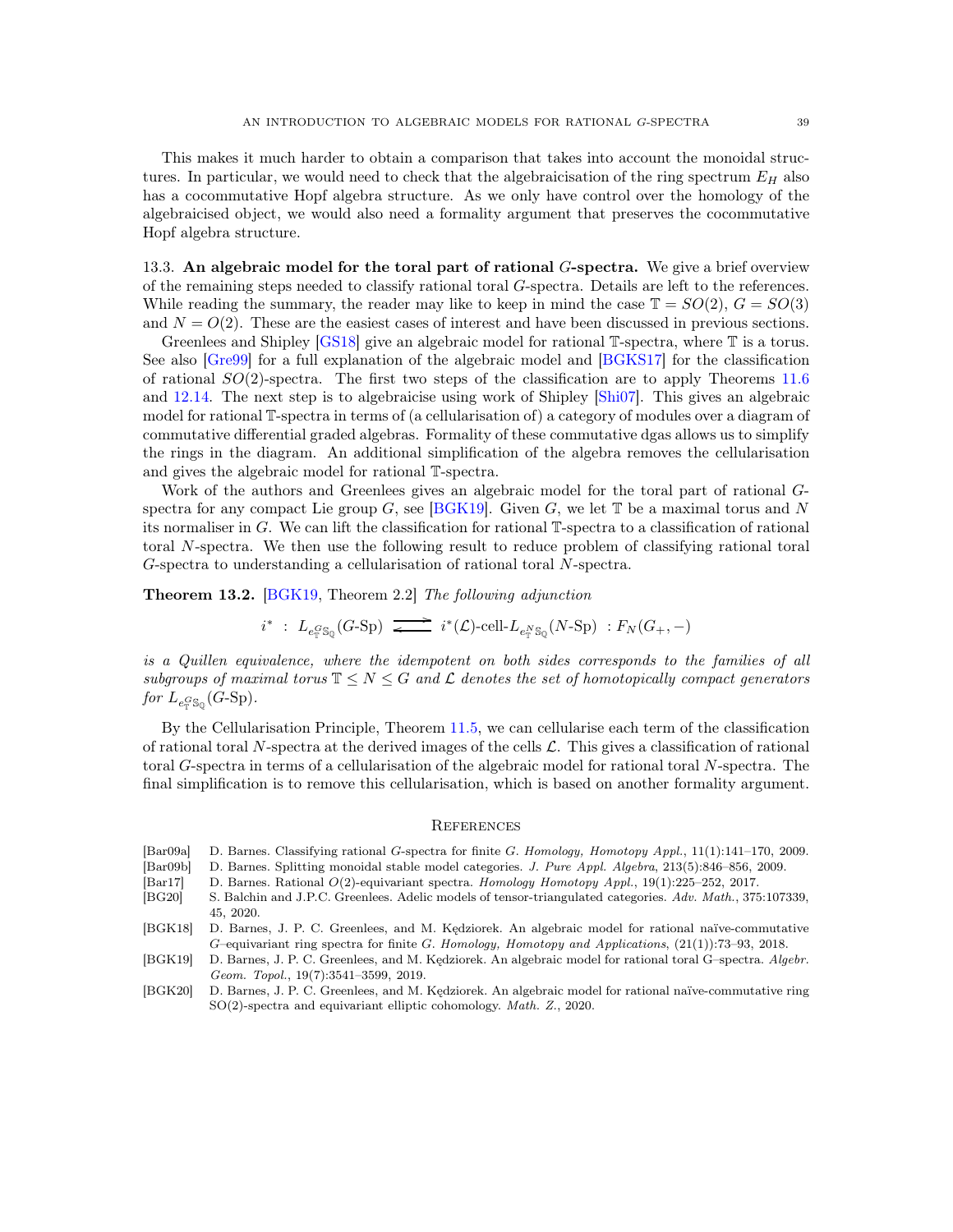- <span id="page-39-22"></span>[BGKS17] D. Barnes, J. P. C. Greenlees, M. Kędziorek, and B. Shipley. Rational SO(2)-equivariant spectra. *Algebr. Geom. Topol.*, 17(2):983–1020, 2017.
- <span id="page-39-6"></span>[BHI+] A.M. Bohmann, C. Hazel, J. Ishak, M. Kędziorek, and C. May. Genuine-commutative structure on rational equivariant K-theory for abelian groups. In preparation.
- <span id="page-39-5"></span>[BHI+20] A.M. Bohmann, C. Hazel, J. Ishak, M. Kędziorek, and C. May. Naive-commutative structure on rational equivariant K-theory for abelian groups. Accepted for a special volume of *Topology and its Applications*, arXiv:2002.01556, 2020.
- <span id="page-39-14"></span>[Böh19] B. Böhme. Multiplicativity of the idempotent splittings of the Burnside ring and the G-sphere spectrum. *Adv. Math.*, 347:904–939, 2019.
- <span id="page-39-20"></span>[BR14] D. Barnes and C. Roitzheim. Stable left and right Bousfield localisations. *Glasg. Math. J.*, 56(1):13–42, 2014.
- <span id="page-39-4"></span>[BS20] D. Barnes and D. Sugrue. The equivalence between rational G-sheaves and rational G-mackey functors for profinite G. arXiv: 2002.11745, 2020.
- <span id="page-39-16"></span>[Fau08] H. Fausk. Survey on the Burnside ring of compact Lie groups. *J. Lie Theory*, 18(2):351–368, 2008.
- <span id="page-39-10"></span>[Glu81] D. Gluck. Idempotent formula for the Burnside algebra with applications to the p-subgroup simplicial complex. *Illinois J. Math.*, 25(1):63–67, 1981.
- <span id="page-39-9"></span>[GM92] J. P. C. Greenlees and J. P. May. Some remarks on the structure of Mackey functors. *Proc. Amer. Math. Soc.*, 115(1):237–243, 1992.
- <span id="page-39-7"></span>[GM95] J. P. C. Greenlees and J. P. May. Generalized Tate cohomology. *Mem. Amer. Math. Soc.*, 113(543):viii+178, 1995.
- <span id="page-39-12"></span>[Gre71] J. A. Green. Axiomatic representation theory for finite groups. *J. Pure Appl. Algebra*, 1(1):41–77, 1971.
- <span id="page-39-8"></span>[Gre92] J. P. C. Greenlees. Some remarks on projective Mackey functors. *J. Pure Appl. Algebra*, 81(1):17–38, 1992.
- <span id="page-39-11"></span>[Gre98a] J. P. C. Greenlees. Rational Mackey functors for compact Lie groups. I. *Proc. London Math. Soc. (3)*, 76(3):549–578, 1998.
- <span id="page-39-1"></span>[Gre98b] J. P. C. Greenlees. Rational O(2)-equivariant cohomology theories. In *Stable and unstable homotopy (Toronto, ON, 1996)*, volume 19 of *Fields Inst. Commun.*, pages 103–110. Amer. Math. Soc., Providence, RI, 1998.
- <span id="page-39-0"></span>[Gre99] J. P. C. Greenlees. Rational  $S^1$ -equivariant stable homotopy theory. Mem. Amer. Math. Soc., 138(661):xii+289, 1999.
- <span id="page-39-2"></span>[Gre01] J. P. C. Greenlees. Rational SO(3)-equivariant cohomology theories. In *Homotopy methods in algebraic topology (Boulder, CO, 1999)*, volume 271 of *Contemp. Math.*, pages 99–125. Amer. Math. Soc., Providence, RI, 2001.
- <span id="page-39-23"></span>[Gre20] J. P. C. Greenlees. Couniversal spaces which are equivariantly commutative ring spectra. *Homology Homotopy Appl.*, 22(1):69–75, 2020.
- <span id="page-39-24"></span>[GS14a] J. P. C. Greenlees and B. Shipley. Fixed point adjunctions for equivariant module spectra. *Algebr. Geom. Topol.*, 14(3):1779–1799, 2014.
- <span id="page-39-21"></span>[GS14b] J. P. C. Greenlees and B. Shipley. Homotopy theory of modules over diagrams of rings. *Proc. Amer. Math. Soc. Ser. B*, 1:89–104, 2014.
- <span id="page-39-3"></span>[GS18] J.P.C. Greenlees and B. Shipley. An algebraic model for rational torus-equivariant spectra. *J. Topol.*, 11(3):666–719, 2018.
- <span id="page-39-18"></span>[Hir03] P. S. Hirschhorn. *Model categories and their localizations*, volume 99 of *Mathematical Surveys and Monographs*. American Mathematical Society, Providence, RI, 2003.
- <span id="page-39-13"></span>[HM19] M. A. Hill and K. Mazur. An equivariant tensor product on Mackey functors. *J. Pure Appl. Algebra*, 223(12):5310–5345, 2019.
- <span id="page-39-15"></span>[Hov99] M. Hovey. *Model categories*, volume 63 of *Mathematical Surveys and Monographs*. American Mathematical Society, Providence, RI, 1999.
- <span id="page-39-19"></span>[HPS97] M. Hovey, J. H. Palmieri, and N. P. Strickland. Axiomatic stable homotopy theory. *Mem. Amer. Math. Soc.*, 128(610):x+114, 1997.
- <span id="page-39-17"></span>[Kęd17a] M. Kędziorek. An algebraic model for rational G-spectra over an exceptional subgroup. *Homology Homotopy Appl.*, 19(2):289–312, 2017.
- [Kęd17b] M. Kędziorek. An algebraic model for rational SO(3)-spectra. *Algebr. Geom. Topol.*, 17(5):3095–3136, 2017.